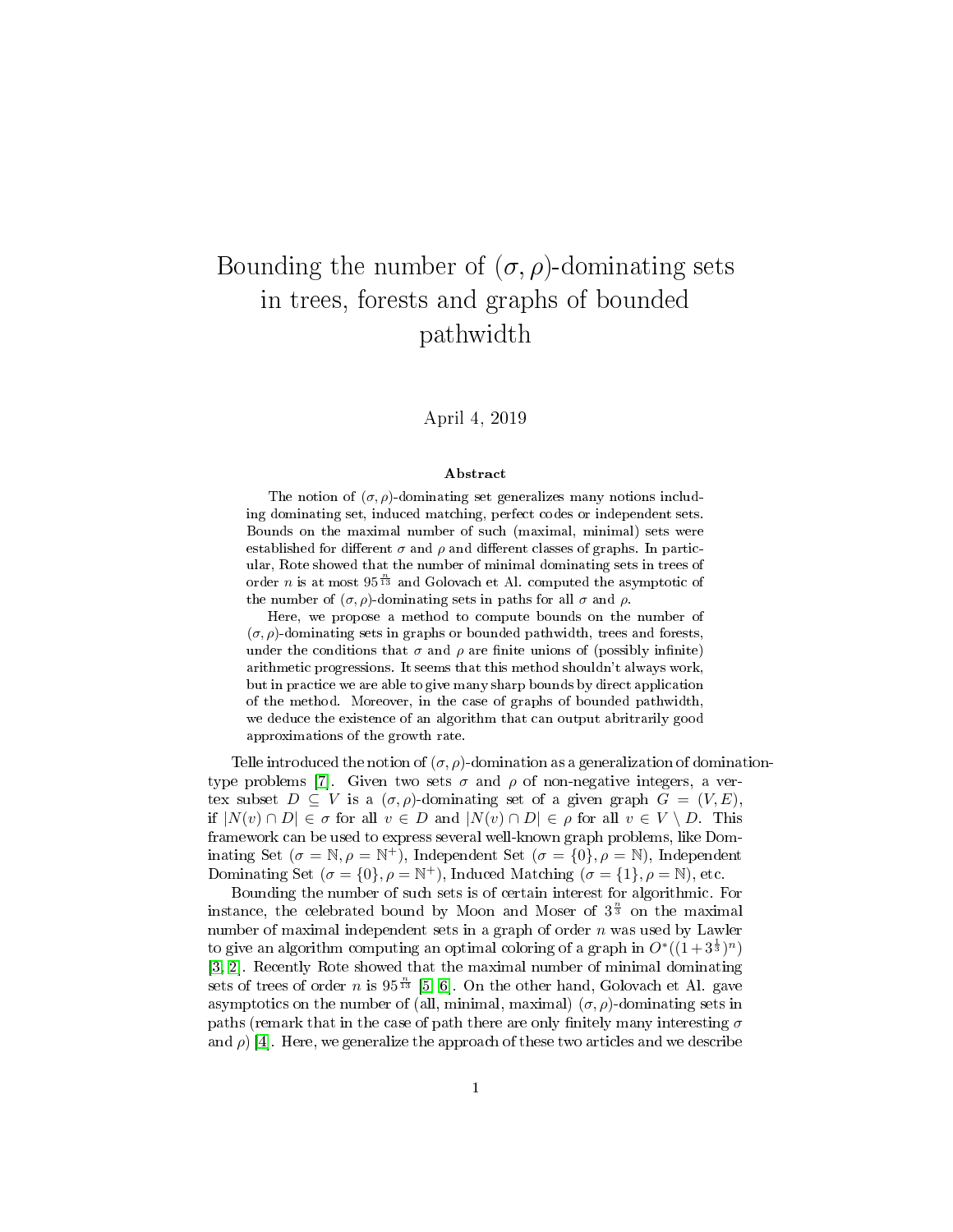a computer assisted technique that computes sharp bounds on the number of (all, minimal, maximal)  $(\sigma, \rho)$ -dominating sets. We require  $\sigma$  and  $\rho$  to be finite unions of arithmetic progressions, which is the case for many classical problems (in particular, if  $\sigma$  and  $\rho$  are finite or co-finite). In theory this method might not work all the time, but in practice we can use it to give many bounds in the last section.

We start by giving some useful and non standard definitions in Section [1.](#page-1-0) In Section [2,](#page-3-0) we give a general algorithm to count the number of (all, minimal, maximal)  $(\sigma, \rho)$ -dominating sets in graphs of bounded pathwidth, trees, and forests. Finally, in Section [3,](#page-12-0) we use the fact that the operations of the algorithm are (multi)linear operations to compute the bounds. Then using a C++ implementation of the described technique, we can give some examples of bounds that we were able to compute.

We allow ourself to omit a lot of proof details, most of them being rather trivial but painful to write and to read.

# <span id="page-1-0"></span>1 Definitions and notations

We denote the set of all non-negative integers by  $\mathbb N$  and the set of positive integers by  $\mathbb{N}^+$ .

For any given graph  $G = (V, E)$  and any vertex  $v \in V$ , let  $N_G(v)$  be the neighbors of v in G. We will omit the G and write  $N(v)$  when G is clear in the context. The order of a graph is the number of vertices of the graph.

For any set  $X \subseteq \mathbb{N}$ , we denote by  $1_X : \mathbb{N} \to \{0, 1\}$  the indicator function of  $X$ , that is:

$$
1_X(n) = \begin{cases} 1 & \text{if } n \in X \\ 0 & \text{otherwise} \end{cases}
$$

For any positive integers a and b, we denote by a mod b the remainder of the euclidean division of a by b.

Let  $\tau : \mathbb{N}^3 \mapsto \mathbb{N}$  be the function such that for all  $p, n \in \mathbb{N}$  and  $q \in \mathbb{N}^+$ :

$$
\tau(p,q,n) = \begin{cases} n & \text{if } n < p \\ ((n-p) \mod q) + p & \text{otherwise} \end{cases}
$$

Remark that for any  $m, n \in \mathbb{N}, \tau(p,q,n+m) = \tau(p,q,\tau(p,q,n) + m)$ .

For any vector  $\mathbf{v} \in \mathbb{R}^n$ ,  $\mathbf{v}_{i-1}$  is the *i*th coordinate of **v**. For any two vectors  $\mathbf{v}, \mathbf{v}' \in \mathbb{R}^n$ ,  $\mathbf{v} \leq \mathbf{v}'$  means that for all  $i \in \{0, \ldots, n-1\}$ ,  $\mathbf{v}_i \leq \mathbf{v}'_i$ .

Let  $F$  be a family of sets over a ground set  $T$ , then a set  $X$  is 1-minimal if for all  $x \in X$ ,  $X \setminus \{x\} \notin F$  and it is 1-maximal if for any  $x \in T \setminus X$ ,  $X \cup \{x\} \notin F$ .

### 1.1 Recognizable sets of integers

We say that a set of integers  $X \subseteq \mathbb{N}$  is *recognizable* if the language  $\{a^n | n \in X\}$ is recognizable. It is a standard result that  $X \subseteq \mathbb{N}$  is recognizable if and only if it is the finite union of arithmetic progressions (and this is the last mention of "arithmetic progressions" in this article).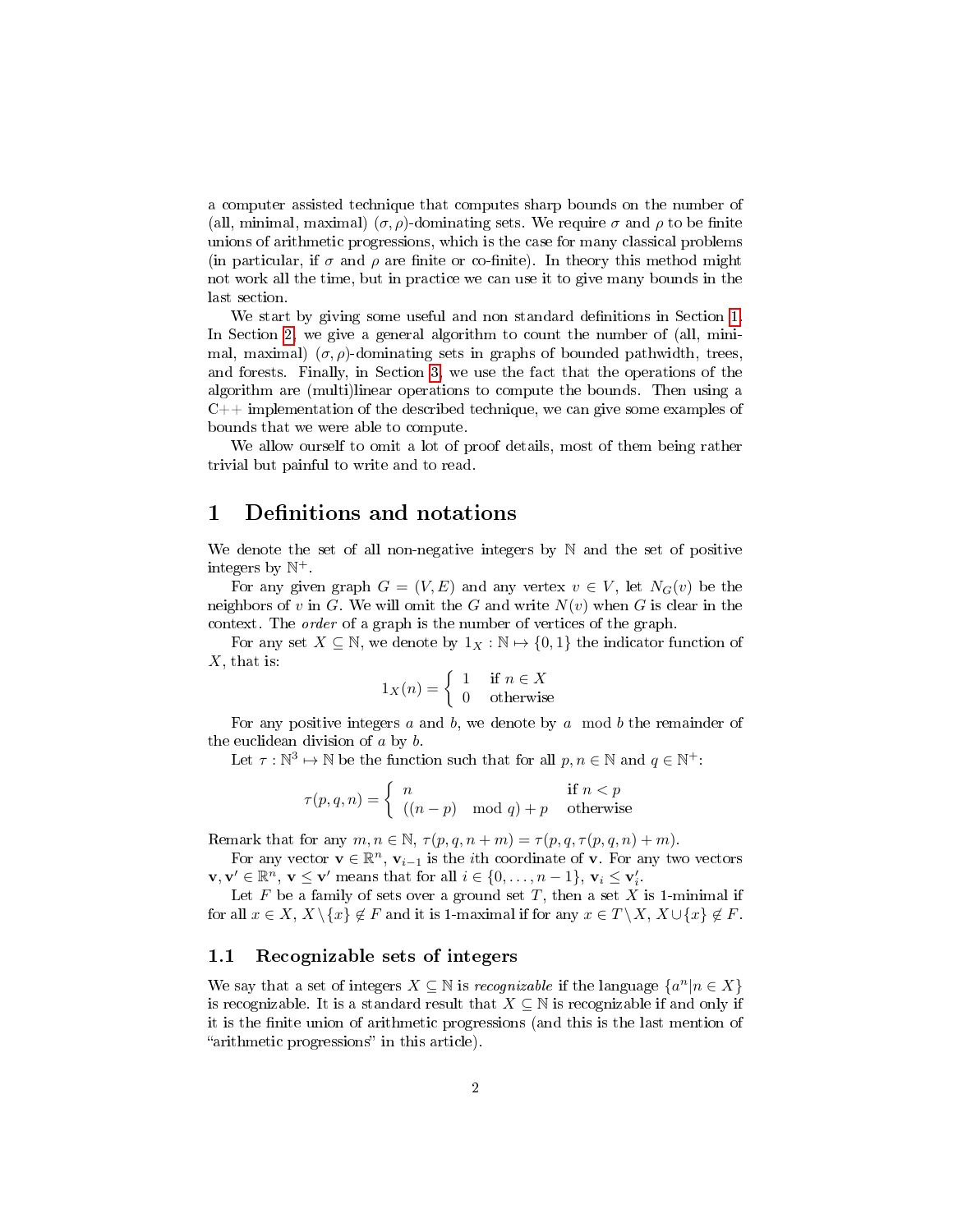By standard manipulations of automatons over one letter, we can get the following result:

<span id="page-2-0"></span>**Lemma 1.** For any recognizable set of integers S, there exist  $p_S, q_S \in \mathbb{N}$  such that for all n,  $1_S(n) = 1_S(\tau(n, p_S, q_S)).$ 

Remark that this is equivalent to say that  $1<sub>S</sub>$  is ultimately periodic. We will also need a slightly stronger version:

<span id="page-2-1"></span>**Lemma 2.** Let  $\sigma, \rho \subseteq \mathbb{N}$  be recognizable sets of integers. Then there are  $p, q \in \mathbb{N}$ such that:

- for all n,  $(1_{\sigma}(n), 1_{\rho}(n)) = (1_{\sigma}(\tau(n, p, q)), 1_{\rho}(\tau(n, p, q))),$
- $(1_{\sigma}(p-1), 1_{\rho}(p-1)) = (1_{\sigma}(p+q-1), 1_{\rho}(p+q-1)).$

This can be deduced from the previous Lemma and by taking  $p = \max(p_\rho, p_\sigma) +$ 1 and  $q = \gcd(q_\rho, q_\sigma)$ .

### 1.2 Pathwidth, trees and forests

We give the definitions of trees, forests, and graphs of pathwidth  $k$ . These definitions are not the standard definitions, but it is not hard to see that they are equivalent and it is left to the interested reader to check it.

A k-distinguished graph is a pair  $(G(V, E), S, \leq_S)$  where  $G(V, E)$  is a graph, S is a subset of V with  $|S| = k$  and  $(S \times S) \cap E = \emptyset$  and  $\lt_S$  is a strict total order on S. We say that the vertices of S are the distinguished vertices of the k-distinguished graph.

We say that a graph  $G'(V', E')$  is obtained by completing a k-distinguished graph  $(G(V, E), S, \leq_S)$ , if  $E' = E \cup (E' \cap (S' \times S'))$ . In other words, one *completes* a k-distinguished graph by adding some edges between the elements of S.

**Pathwidth** We say that a k-distinguished graph  $(G'(V', E'), S', \leq_{S'})$  is obtained by extending  $(G(V, E), S, \leq_S)$ , if there exists  $n \in V'$  and  $o \in S \cup \{n\}$  such that:

- $V'$  is the disjoint union of V and  $\{n\}$ ,
- $S' = (S \cup \{n\}) \setminus \{o\},\$
- $E' = E \cup (E' \cap (\{o\} \times S')),$
- for any  $a, b \in S \setminus \{o, n\}, a <_{S} b \iff a <_{S'} b$  and  $n <_{S'} a \iff o <_{S} a$ .

In other words, we add to G and to S a new vertex  $n$  that has no neighbor, we remove one vertex o from S and we can add any edges between o and  $S \cup \{n\}$ . Remark that the vertex removed from S can be the new vertex. The only possible change in the ordering on the distinguished vertex is that o is possibly replaced by n in the order (unless  $o = n$  and then  $\langle s' = \langle s \rangle$ ).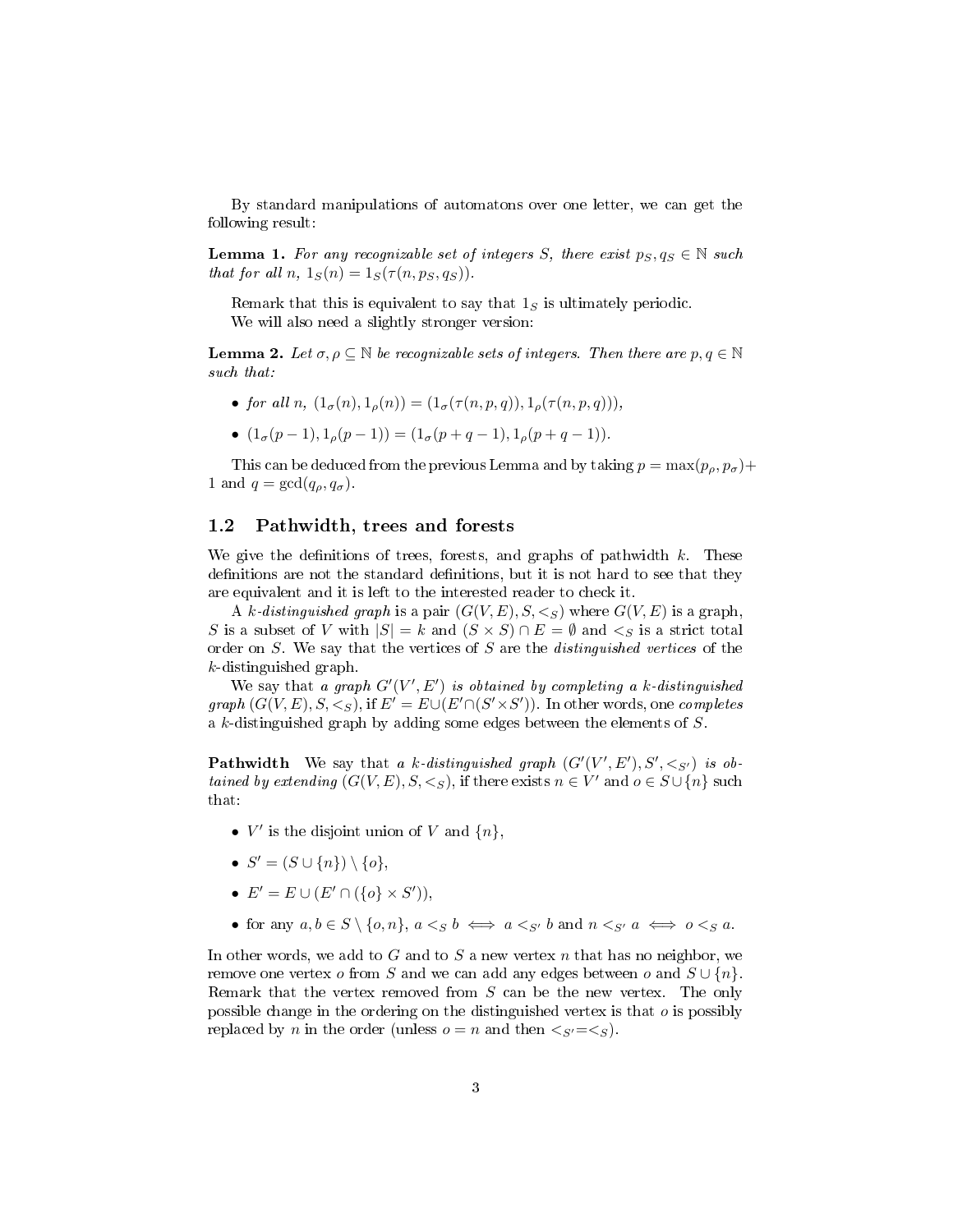A k-distinguished graph has *pathwidth*  $k$ , if it can be obtained from a sequence of extensions starting from  $(G(S, \emptyset), S, \leq_S)$ . The *pathwidth of a graph* G is the smallest integer k such that G can be obtained by completing a  $k$ distinguished graph of pathwidth  $k$ .

Intuitively the set of distinguished vertices correspond to a separator of a path-decomposition of the graph.

Trees and forest In order to build trees an forests, we will use 1-distinguished graphs (that can be seen as rooted trees or rooted forests). The ordering on the distinguished set for 1-distinguished graphs is trivial (since it is a singleton) and we omit it.

The composition of two 1-distinguished graphs  $(G_1(V_1, E_1), \{a_1\})$  and  $(G_2(V_2, E_2), \{a_2\})$ is the 1-distinguished graph  $(G(V_1 \cup V_2, E_1 \cup E_2 \cup \{(a_1, a_2)\})$ ,  $\{a_1\})$ . That is, G is the disjoint union of  $G_1$  and  $G_2$  in which we add an edge between  $a_1$  and  $a_2$ and where the distinguished vertex is  $a_1$ .

We are now ready to give the following inductive definition of a  $1$ -tree:

- $(G(a, \emptyset), \{a\})$  is a 1-tree,
- the 1-distinguished graph obtained by the composition of two 1-trees is a 1-tree.

A graph is a tree if it can be obtained by completing a 1-tree.

The union of two 1-distinguished graphs  $(G_1(V_1, E_1), \{a_1\})$  and  $(G_2(V_2, E_2), \{a_2\})$ is the 1-distinguished graph  $(G(V, E), \{a_1\})$  where G is the disjoint union of  $G_1$ and  $G_2$ . Remark that the union of 1-distinguished trees is not a commutative operation (the same can be said of the composition).

We are now ready to give the definition of 1-forest:

- $(G(a, \emptyset), \{a\})$  is a 1-forest,
- the 1-distinguished graph obtained by the composition or the union of two 1-forests is a 1-forest.

A graph is a forest if it can be obtained by completing a 1-forest.

# <span id="page-3-0"></span>2 Counting the number of  $(\sigma, \rho)$ -dominating sets

Let  $\sigma$  and  $\rho$  be two recognizable sets and k be a positive integer. In this Section, we give dynamic algorithms to compute the number of (all, minimal, maximal)  $(\sigma, \rho)$ -dominating sets. The existence of these dynamic algorithms shouldn't be a surpise to anybody familiar with path-width (and tree-width) and we are not really interested by the existence of these algorithms. However, these algorithms consist of applying (multi)linear operators that correspond to the operations used to build the  $k$ -distinguished graph. In the next Section, we explain how to deduce from these sets of (multi)linear operators sharp upper bounds on the number of (all, minimal, maximal)  $(\sigma, \rho)$ -dominating sets.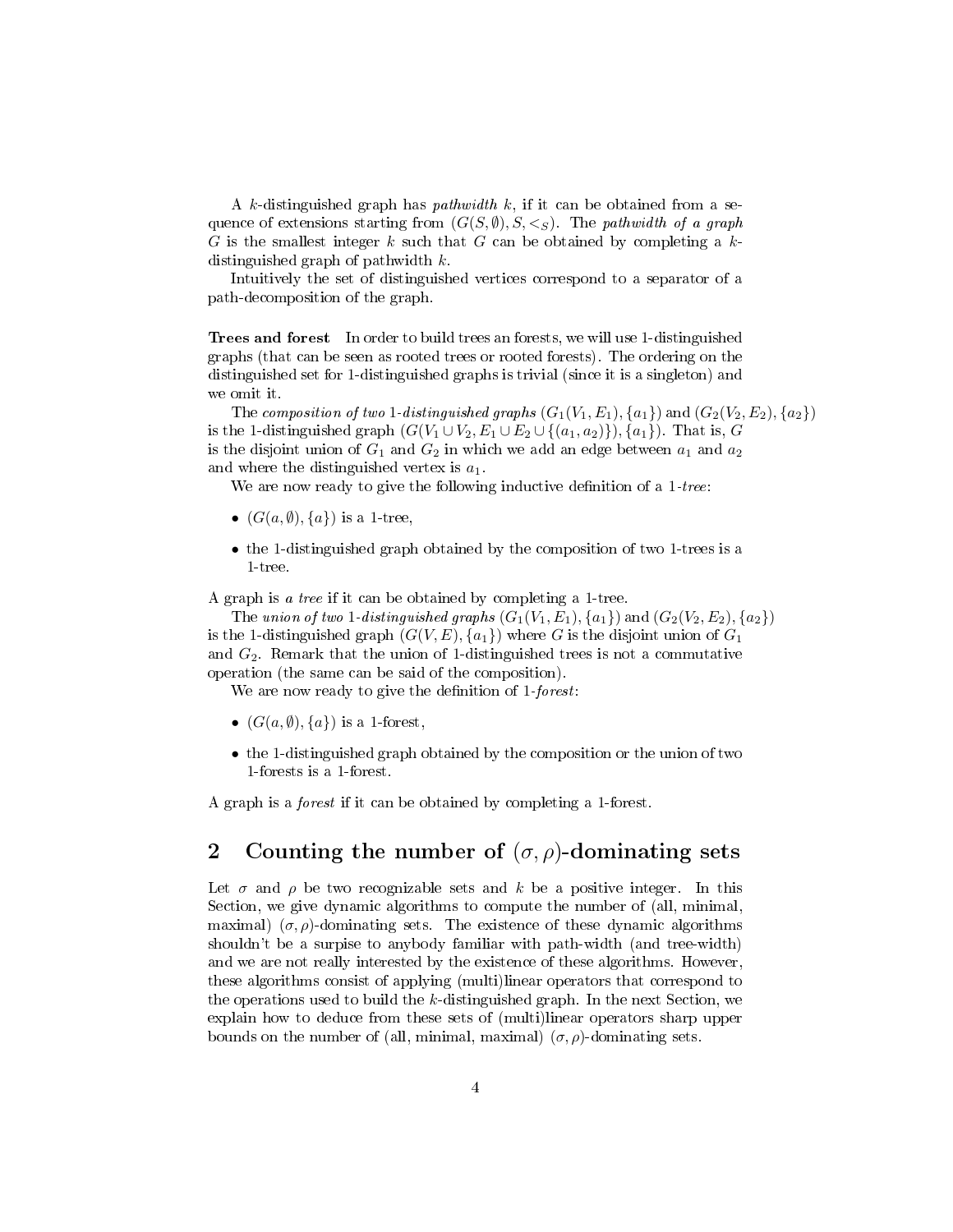### 2.1 Counting the  $(\sigma, \rho)$ -dominating sets

The definitions being a bit obtuse one should try to follow with the two first examples of Subsection [3.1.1.](#page-15-0)

First, we need to generalize the notion of  $(\sigma, \rho)$ -dominating set to k-distinguished graph. For any k-distinguished graph  $(G(V, E), S, \leq_S)$  and any set  $D \in V$ , we say that D is a  $(\sigma, \rho)$ -dominating set of  $(G(V, E), S, \leq_S)$  if  $|N(v) \cap D| \in \sigma$  for all  $v \in D \setminus S$  and  $|N(v) \cap D| \in \rho$  for all  $v \in V \setminus (D \cup S)$ . That is, we do not require the elements of S to be properly dominated.

For any k-distinguished graph  $g = (G(V, E), S, \leq_S)$  and any extension  $g' =$  $(G'(V', E'), S', <'_{S})$  of g, if D is a  $(\sigma, \rho)$ -dominating set of g' then  $D \cap V$  is a  $(\sigma, \rho)$ -dominating set of g. Moreover, we will show that given a  $(\sigma, \rho)$ -dominating set D of g' it is "easy" to check if it is or if can be extended to a  $(\sigma, \rho)$ -dominating set of g'. This will allow us to compute all the  $(\sigma, \rho)$ -dominating sets of g' from the  $(\sigma, \rho)$ -dominating sets of g.

Let  $p_{\sigma}, p_{\rho}, q_{\sigma}, q_{\rho} \in \mathbb{N}$  be as in Lemma [1.](#page-2-0) Let  $n = p_{\sigma} + p_{\rho} + q_{\sigma} + q_{\rho}$ . Given a  $(\sigma, \rho)$ -dominating set D of a k-distinguished graph  $(G(V, E), S, \leq_S)$  the state corresponding to D of a vertex v of V is an integer  $s \in [0, n-1]$  where:

$$
s = \begin{cases} \tau(p_{\sigma}, q_{\sigma}, |N(v) \cap D|) & \text{if } v \in D, \\ \tau(p_{\rho}, q_{\rho}, |N(v) \cap D|) + p_{\sigma} + q_{\sigma} & \text{otherwise.} \end{cases}
$$

The state of S corresponding to  $D$  is the function that maps every vertex of v to its state corresponding to D. The idea is that knowing the state of S is enough to know what happens to a  $(\sigma, \rho)$ -dominating set when we extend the k-distinguished graph:

<span id="page-4-0"></span>**Lemma 3.** Let  $g = (G(V, E), S, \leq_S)$  and  $g' = (G'(V', E'), S', \leq_{S'})$  be two kdistinguished graphs, and o and n be two vertices of  $V'$  such that  $g'$  is obtained by extending q where n is the new vertex and o is the vertex removed from  $S \cup \{n\}$ . Let D be a  $(\sigma, \rho)$ -dominating set of  $(G(V, E), S, \leq_S)$ .

Given the state of S associated to D in  $(G(V, E), S, \leq_S), E' \setminus E)$ , o and n, one can decide if  $D \cup \{n\}$  is a  $(\sigma, \rho)$ -dominating set of  $(G'(V', E'), S', \lt_{S'})$  and can compute the associated state of  $S'$  in  $(G'(V', E'), S', \langle S \rangle)$ .

*Proof.* The new edges are only between o and S, so any vertex from  $V \setminus S$  that was properly  $(\sigma, \rho)$ -dominated by D in  $(G(V, E), S, \leq_S)$  is still  $(\sigma, \rho)$ -dominated by  $D \cup \{n\}$  in  $(G'(V', E'), S', \lt_{S'})$ .

If  $o \neq n$  then we know the state of o in  $(G(V, E), S, \leq_S)$ , otherwise if  $o = n$ then o has no neighbor in  $V \setminus S$ . So in both cases, if  $o \in D$  (resp.  $o \notin D$ ) we know  $\tau(p_{\sigma}, q_{\sigma}, |N_G(o) \cap D|)$  (resp.  $\tau(p_{\rho}, q_{\rho}, |N_G(o) \cap D|)$ ). But since we also know  $E' \setminus E$ , we can easily compute:

$$
\tau(p_{\sigma}, q_{\sigma}, |N_{G'}(o) \cap D|) = \tau(p_{\sigma}, q_{\sigma}, \tau(p_{\sigma}, q_{\sigma}, |N_G(o) \cap D|) + |N_{G'}(v) \cap S \cap D|)
$$

(or  $\tau(p_o, q_o, |N_{G'}(v) \cap D|)$ ). Thus we can decide if  $D \cup \{n\}$  is a  $(\sigma, \rho)$ -dominating set of  $(G'(V', E'), S', <_{S'})$ .

Finally, for any vertex  $v$  of  $S'$ :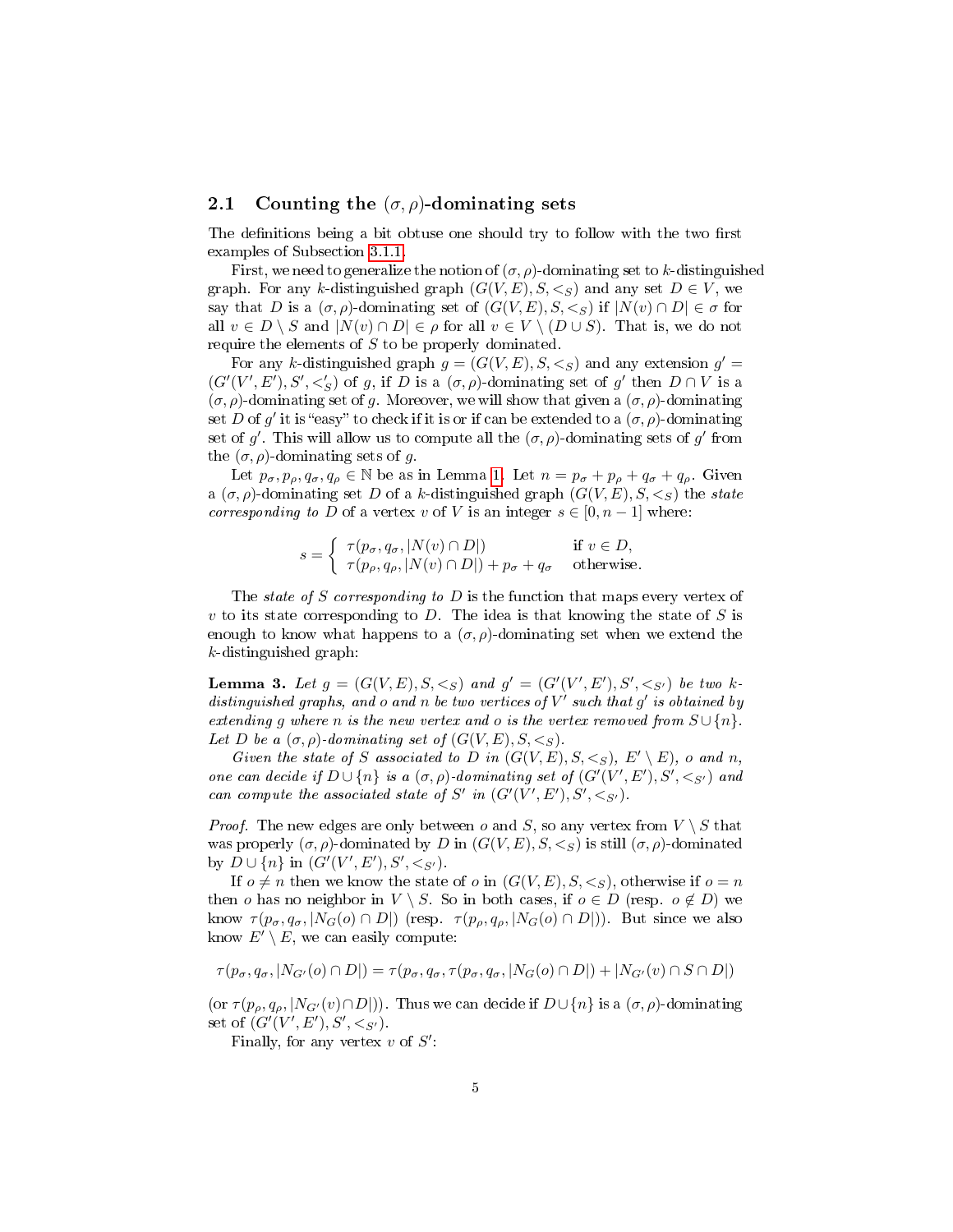• if  $(o, v) \in E'$  and  $o \in D \cup \{n\}$ , we can use the following equality:

$$
\tau(p,q,|N'_G(v) \cap D|) = \tau(p,q,|N_G(v) \cap D|+1) = \tau(p,q,\tau(p,q,|N_G(v) \cap D|)+1)
$$

• otherwise, the state of v in  $(G'(V', E'), S', \leq_{S'})$  with D is the same as in  $(G(V, E), S, \leq_S)$  with  $D \cup \{n\}$ .

This concludes the proof.

 $\Box$ 

The essential point of this Lemma is that we need only look at  $E' \setminus E$  and we need not know anything about the rest of the graph.

We can show exactly the same Lemma for D instead of  $D \cup \{n\}$ :

<span id="page-5-0"></span>**Lemma 4.** Let  $g = (G(V, E), S, \leq_S)$  and  $g' = (G'(V', E'), S', \leq_{S'})$  be two kdistinguished graphs, and o and n be two vertices of  $V'$  such that  $g'$  is obtained by extending g where n is the new vertex and o is the vertex removed from  $S \cup \{n\}$ . Let D be a  $(\sigma, \rho)$ -dominating set of q.

Given the state of S associated to D in g,  $E' \setminus E$ , o and n, one can decide if D is  $(\sigma, \rho)$ -dominating set of g' and can compute the associated state of S' in  $g'$ .

Note that the distinguished set has  $n^k$  possible states. We can order them with the lexicographic order: a state  $s_1$  of S is smaller than another state  $s_2$  if there is a vertex  $v$  of  $S$  such that:

- for all vertices  $v' <_S v$ , v' has the same state in  $s_1$  and  $s_2$ ,
- the state of v is smaller in  $s_1$  than in  $s_2$ .

For any k-distinguished graph  $g = (G(V, E), S, \leq_S)$ , let  $s_i$  be the *i*th possible state of S and let  $\Psi_{\sigma,\rho}(g) \in \mathbb{N}^{n^k}$  be the vector whose *i*th coordinate is the number of  $(\sigma, \rho)$ -dominating sets D of g such that  $s_i$  corresponds to D.

Using Lemma [3](#page-4-0) and Lemma [4,](#page-5-0) we can easily deduce the following one:

<span id="page-5-1"></span>**Lemma 5.** Let  $g = (G(V, E), S, \leq_S)$  and  $g' = (G'(V', E'), S', \leq_{S'})$  be two kdistinguished graphs, and  $o$  and  $n$  be two vertices of  $V$  such that  $g'$  is obtained by extending g where n is the new vertex and o is the vertex removed from  $S \cup \{n\}$ . Given  $E' \setminus E$ , o and n, one can compute a matrix M such that:

$$
\Psi_{\sigma,\rho}(g') = M \Psi_{\sigma,\rho}(g) \, .
$$

Once again, the crucial point of this Lemma is that M only depends on  $E'\< E$ ,  $o$  and  $n$ . Given a set  $S$  there are only finitely many choices of  $o$ ,  $n$  and edges to add between  $S$  and  $o$ . Thus there are only finitely many possible matrices associated to an extension of a k-distinguished graph and one can compute all of these matrices.

Similarly, we get the following Lemma: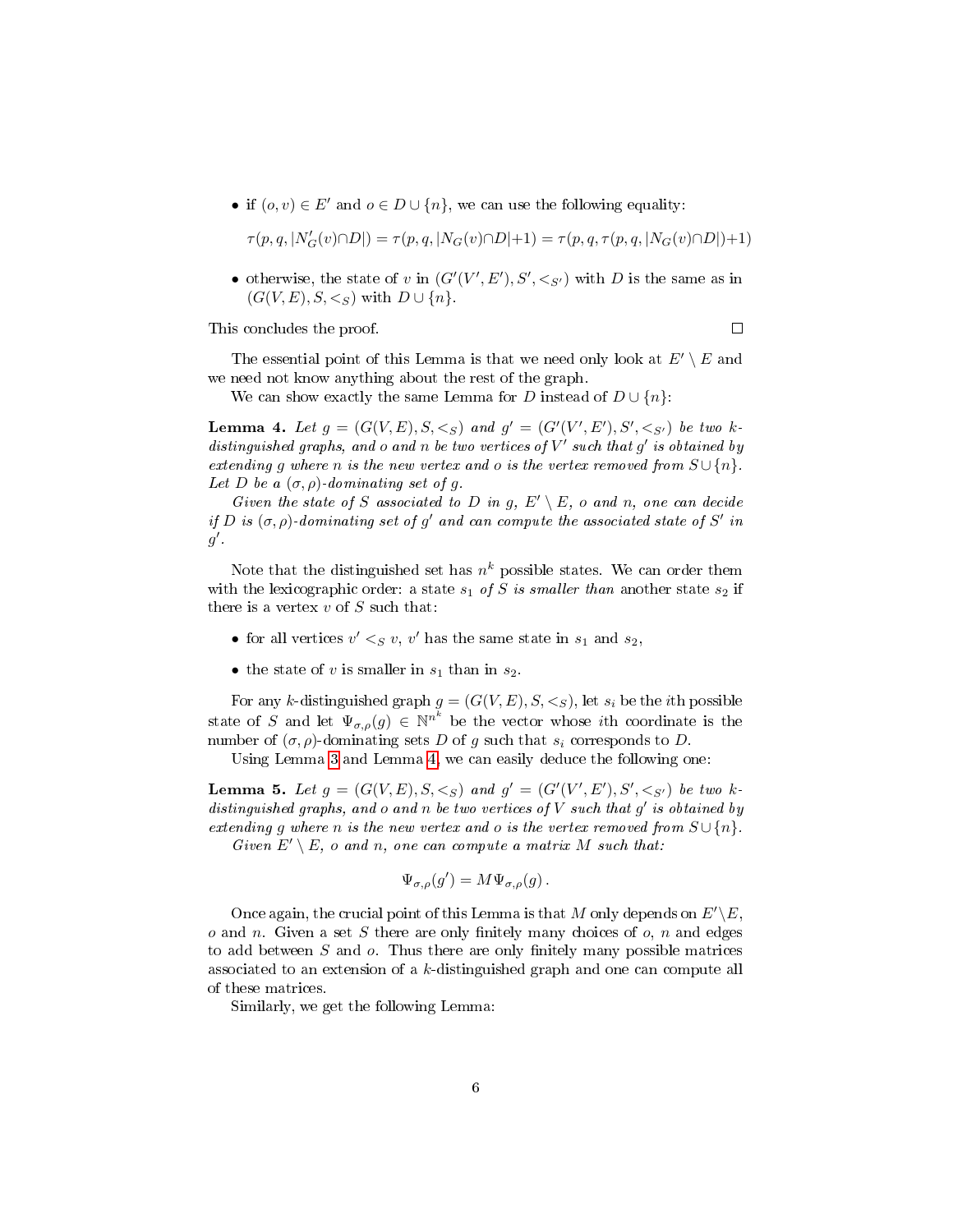**Lemma 6.** Let  $g = (G(V, E), S, \leq_S)$  be a k-distinguished graph and  $G'(V', E')$ be a graph obtained by completing g.

Given  $E' \setminus E$ , one can compute a vector **p** such that the number of  $(\sigma, \rho)$ dominating sets of G' is  $\mathbf{p} \cdot \Psi_{\sigma,\rho}(g)$ .

We can now compute the number of  $(\sigma, \rho)$ -dominating sets of a graph G of pathwidth at most k: First, compute the sequence of extensions followed by a completion that turn  $g_0 = (G_0(S, \emptyset), S, >_S)$  into G, then apply to  $\Psi_{\sigma,\rho}(g_0)$  the sequence of matrices corresponding to the sequence of extensions and compute the dot product of the result with the vector corresponding to the completion. Remark that in  $g_0$  there is no edge yet, so a vertex has state 0 or  $p_{\sigma} + q_{\sigma}$ , which implies that we can easily find  $\Psi_{\sigma,\rho}(g_0)$ .

Remark that every extension increases the order of the k-distinguished graph by 1. We can then deduce the following Lemma, that is crucial to bound the number of  $(σ, ρ)$ -dominating sets:

<span id="page-6-0"></span>**Lemma 7.** Let  $\sigma$  and  $\rho$  be two recognizable sets of positive integers. Then there is an integer m, a finite set of matrices  $A_{\sigma,\rho} \subseteq \mathbb{N}^{m \times m}$ , a vector  $\mathbf{v}_{\sigma,\rho} \in \mathbb{N}^m$  and a set of vectors  $P_{\sigma,\rho} \subseteq \mathbb{N}^m$  such that: for any integer N, N is the number of  $(\sigma,\rho)$ . dominating sets of some graph of order  $n > k$  if and only if there is a sequence  $(M_i)_{1\leq i\leq n-k}\in A^{n-k}_{\sigma,\rho}$  and a vector  $\mathbf{p}\in P_{\sigma,\rho}$  such that  $N=\mathbf{p}\cdot\left(\prod_{i=1}^{n-k}M_i\right)\mathbf{v}_{\sigma,\rho}$ .

Trees and forests The idea for trees and forests is the same. We will use the same states and we need to be able to compute the state of the distinguished vertex after a composition or a union.

**Lemma 8.** There exists a bilinear map  $\Phi_{(\sigma,\rho)} : \mathbb{R}^n \times \mathbb{R}^n \mapsto \mathbb{R}^n$  such that for all 1-distinguished graphs  $g_1$  and  $g_2$  and g where g is obtained by composition of  $g_1$ and  $g_2$ :

$$
\Psi_{\sigma,\rho}(g) = \Phi_{(\sigma,\rho)}(\Psi_{\sigma,\rho}(g_1), \Psi_{\sigma,\rho}(g_2))
$$

*Proof.* Let  $D_1$  and  $D_2$  be two  $(\sigma, \rho)$ -dominating sets of respectively  $g_1 = (G_1(V_1, E_1), \{a_1\})$ and  $g_2 = (G_2(V_2, E_2), \{a_2\})$ . Let  $g = (G(V, E), \{a_1\})$  be the composition of  $g_1$ and  $g_2$ . First, recall that  $\tau(p,q,n+1) = \tau(p,q,\tau(p,q,n)+1)$  for all  $p,n \in \mathbb{N}$ and  $q \in \mathbb{N}^+$ , thus the states of  $a_1$  and  $a_2$  are easy to compute in g with the (possibly) dominating set  $D_1 \cup D_2$ . Then  $D_1 \cup D_2$  is a  $(\sigma, \rho)$ -dominating set of g if and only if  $a_2$  is properly  $(\sigma, \rho)$ -dominated by  $D_1 \cup D_2$  which is easy to check using its new state. We also get the state of  $a_1$ . Moreover, given a dominating set D, the dominating sets  $D_1$  and  $D_2$  always exist and are unique.

We can deduce a function F such that for every pair of states of  $(s_1, s_2)$ :

- if  $D_1 \cup D_2$  is not a dominating set of g then  $F(s_1, s_2) = -1$  with any  $D_1$ and  $D_2$  where  $s_i$  is the state of  $a_i$  corresponding to  $D_i$  in  $g_i$ ,
- otherwise  $F(s_1, s_2)$  is the state of  $a_1$  in g with any dominating set  $D_1 \cup D_2$ where  $s_i$  is the state of  $a_i$  corresponding to  $D_i$  in  $g_i$ .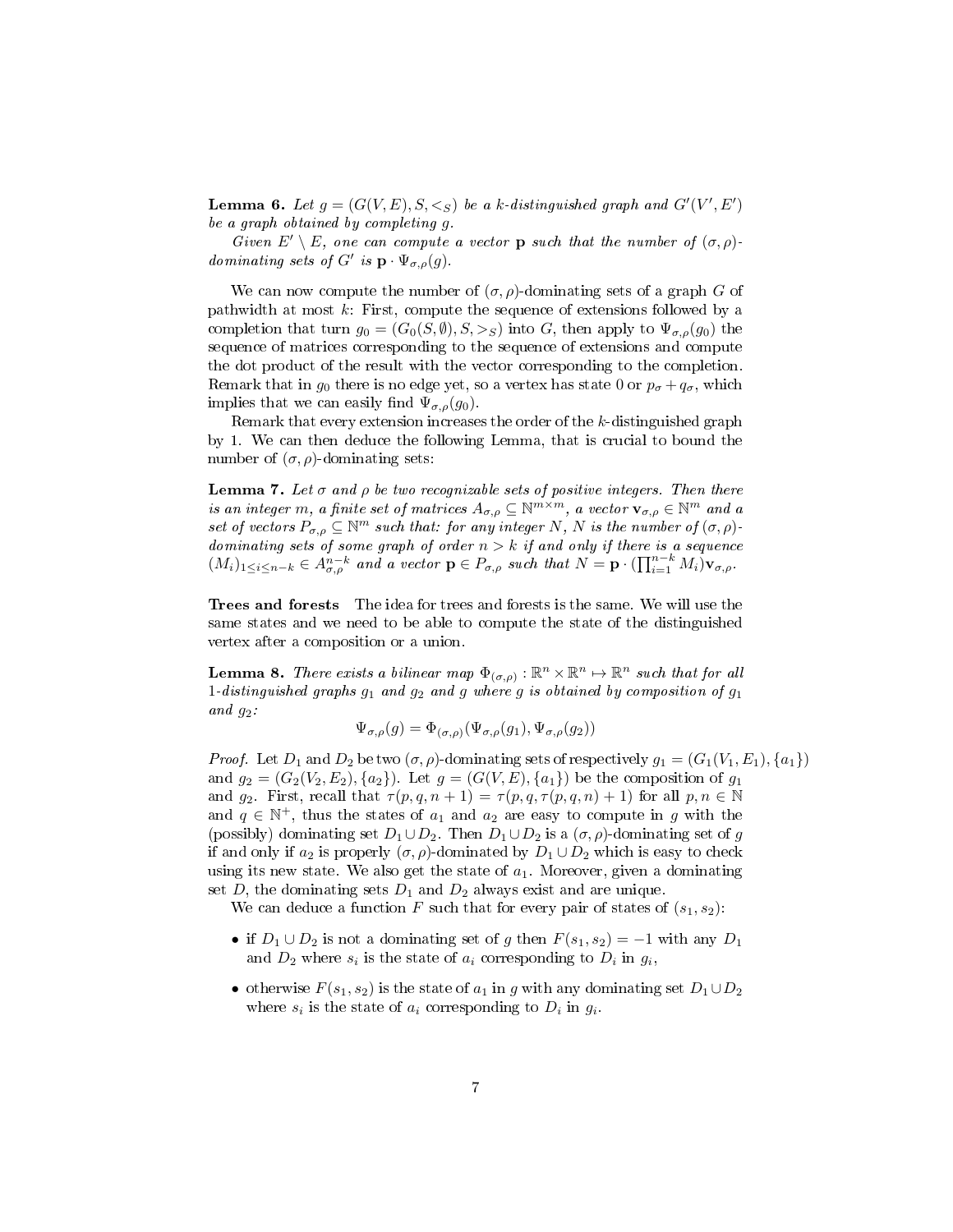Clearly the value of  $F(s_1, s_2)$  only depends on the  $s_i$  and not on the  $D_i$ . We can now write the following formula, for any  $0 \leq i \leq n-1$ :

$$
\Psi_{\sigma,\rho}(g)_i = \sum_{\substack{0 \le s_1, s_2 \le n-1 \\ F(s_1, s_2) = i}} \Psi_{\sigma,\rho}(g_1)_{s_1} \Psi_{\sigma,\rho}(g_2)_{s_2}
$$

 $\Box$ 

Thus every coordinate of  $\Psi(g)$  is bilinear in  $\Psi_{\sigma,\rho}(g_1)$  and  $\Psi_{\sigma,\rho}(g_2)$ .

Now that we have this Lemma we can describe the algorithm. Given a tree  $G:$  find the compositions that build the given tree, then apply the corresponding bilinear map, and finish by using the dot product with the vector corresponding to the completion.

We can deduce the following Lemma:

<span id="page-7-0"></span>**Lemma 9.** Let  $\sigma$  and  $\rho$  be two recognizable sets of positive integers. Then there is an integer m, a bilinear map  $\Phi_{\sigma,\rho}: \mathbb{N}^m \times \mathbb{N}^m \mapsto \mathbb{N}^m$ , and two vectors  $\mathbf{v}_{\sigma,\rho}, \mathbf{p}_{\sigma,\rho} \in \mathbb{N}^m$  such that:

- If  $F_{\sigma,\rho} \subseteq (\mathbb{N}^n \times \mathbb{N})$  is the smallest set such that
- $(\mathbf{v}_{\sigma,\rho},1) \in F_{\sigma,\rho}$ ,
- if  $(v, i), (u, j) \in F_{\sigma, \rho}$  then  $(\Phi_{\sigma, \rho}(u, v), i + j) \in F_{\sigma, \rho}$ .

then there is a tree of order n that admits  $N(\sigma, \rho)$ -dominating sets if and only if there exists u such that  $(u, n) \in F_{\sigma, \rho}$  and  $N = \mathbf{p}_{\sigma, \rho} \cdot u$ .

Similarly, one can compute a bilinear map for unions:

**Lemma 10.** There exists a bilinear map  $\Delta_{(\sigma,\rho)} : \mathbb{R}^n \times \mathbb{R}^n \mapsto \mathbb{R}^n$  such that for all 1-distinguished graphs  $g_1$  and  $g_2$  and g where g is obtained by union of  $g_1$ and  $q_2$ :

$$
\Psi_{\sigma,\rho}(g) = \Delta_{(\sigma,\rho)}(\Psi_{\sigma,\rho}(g_1), \Psi_{\sigma,\rho}(g_2))
$$

And we can deduce the following Lemma:

<span id="page-7-1"></span>**Lemma 11.** Let  $\sigma$  and  $\rho$  be two recognizable sets of positive integers. Then there is an integer m, two vectors  $\mathbf{v}_{\sigma,\rho}, \mathbf{p}_{\sigma,\rho} \in \mathbb{N}^m$  and two bilinear maps  $\Phi_{\sigma,\rho}, \Delta_{\sigma,\rho} \in (\mathbb{N}^m)^{\mathbb{N}^m \times \mathbb{N}^m}$ , such that:

If  $F_{\sigma,\rho} \subseteq (\mathbb{N}^n \times \mathbb{N})$  is the smallest set such that

- $(\mathbf{v}_{\sigma,\rho},1) \in F_{\sigma,\rho}$ ,
- if  $(v, i), (u, j) \in F_{\sigma, \rho}$  then  $(\Phi_{\sigma, \rho}(u, v), i+j) \in F_{\sigma, \rho}$  and  $(\Delta_{\sigma, \rho}(u, v), i+j) \in$  $F_{\sigma,\rho}$ .

then there is a forest of order n that admits  $N(\sigma, \rho)$ -dominating sets if and only if there exists u such that  $(u, n) \in F_{\sigma,\rho}$  and  $N = \mathbf{p}_{\sigma,\rho} \cdot u$ .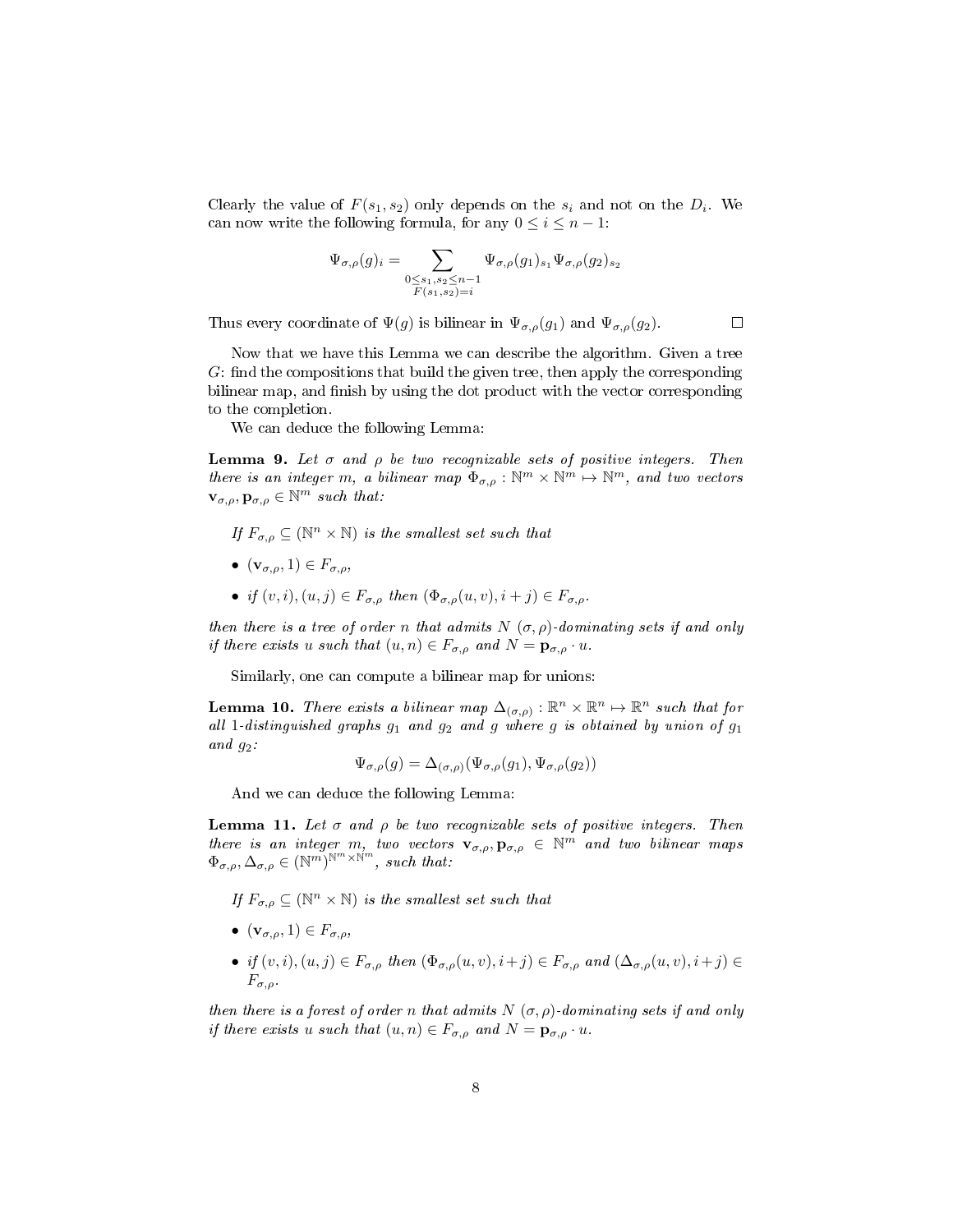### 2.2 Counting the 1-minimal  $(\sigma, \rho)$ -dominating sets

The idea for counting the number of 1-minimal  $(\sigma, \rho)$ -dominating sets is similar. but we will need more states in order to know if a vertex should really be on the  $(\sigma, \rho)$ -dominating set.

First we need to introduce the notion of *certificate*. Let  $G$  be a graph and D be a  $(\sigma, \rho)$ -dominating set of G the set C of certificates is the set of vertices that would not be dominated when losing one neighbor in D, that is:  $C = \{v \in \mathbb{R}^n : v \in \mathbb{R}^n\}$  $D: |N(v) \cap D| - 1 \notin \sigma$   $\cup \{v \notin D: |N(v) \cap D| - 1 \notin \rho\}$ . We say that a vertex  $v \in D$  has a certificate if one of its neighbor is a certificate. It is is self-certified if  $|N(v) \cap D| \notin \rho$ .

The following Lemma should be clear from the definitions:

**Lemma 12.** Let G be a graph and D be a  $(\sigma, \rho)$ -dominating set of G. Then D is a 1-minimal  $(\sigma, \rho)$ -dominating set of G if and only if for any vertex  $v \in D$ , v is self-certified or has a certificate.

We want to generalize the notion of certificate to  $k$ -distinguished graphs, with the previous Lemma in mind. A set C is a set of certificates of a  $(\sigma, \rho)$ dominating set of  $(G(V, E), S)$  if all the vertices of  $C \setminus S$  are certificates. The idea is that the neighborhood of any element of S may change, so we predict from the start if it is or not a certificate and when the vertex leaves  $S$  we check if it respects the prediction.

Let  $g = (G(V, E), S)$  be a k distinguished graph, C be a set of certificates of D a  $(\sigma, \rho)$ -dominating set of g. Then we say that D is a  $(1, C)$ -minimal  $(\sigma, \rho)$ -dominating set of g if all the vertices of  $D \setminus S$  have a neighbor in C or are self-certified. For the sake of brevity we will say that  $(D, C)$  is a good pair of g if D is a  $(1, C)$ -dominating set of g and C is a set of certificates of D.

Given a k distinguished graph g and a good pair  $(D, C)$  of g it is easy to decide whether D is a 1-minimal  $(\sigma, \rho)$ -dominating set of a given completion of  $g$  and if  $C$  is the corresponding set of certificates. In order to make that more precise we can finally introduce the states.

Let  $\sigma, \rho \subseteq \mathbb{N}$  and  $\rho$  and  $q$  be as in Lemma [2.](#page-2-1) For any k distinguished graph  $g = (G(V, E), S)$  and good pair  $(D, C)$  of g, the state of a vertex v that *corresponds* to  $(D, C)$  is the triplet

$$
(1_D(v) \cdot (1 + 1_{N(v) \cap C \neq \emptyset}), 1_C(v), \tau(p, q, |N(v) \cap D|)).
$$

Let us give meaning to the 3 possible values of  $1_D(v) \cdot (1 + 1_{N(v) \cap C \neq \emptyset})$ :

0.  $v$  is not in  $D$ ,

- 1.  $v$  is in  $D$  but has no certificate,
- 2.  $v$  is in  $D$  and has a certificate.

The state of  $S$  is the function that maps every vertex from  $S$  to its state. As in the previous section, we can define a strict total ordering on the states of S based on  $>_S$  and on the lexicographical order to define a vector:  $\Psi_{\sigma,\rho,\min}(g)$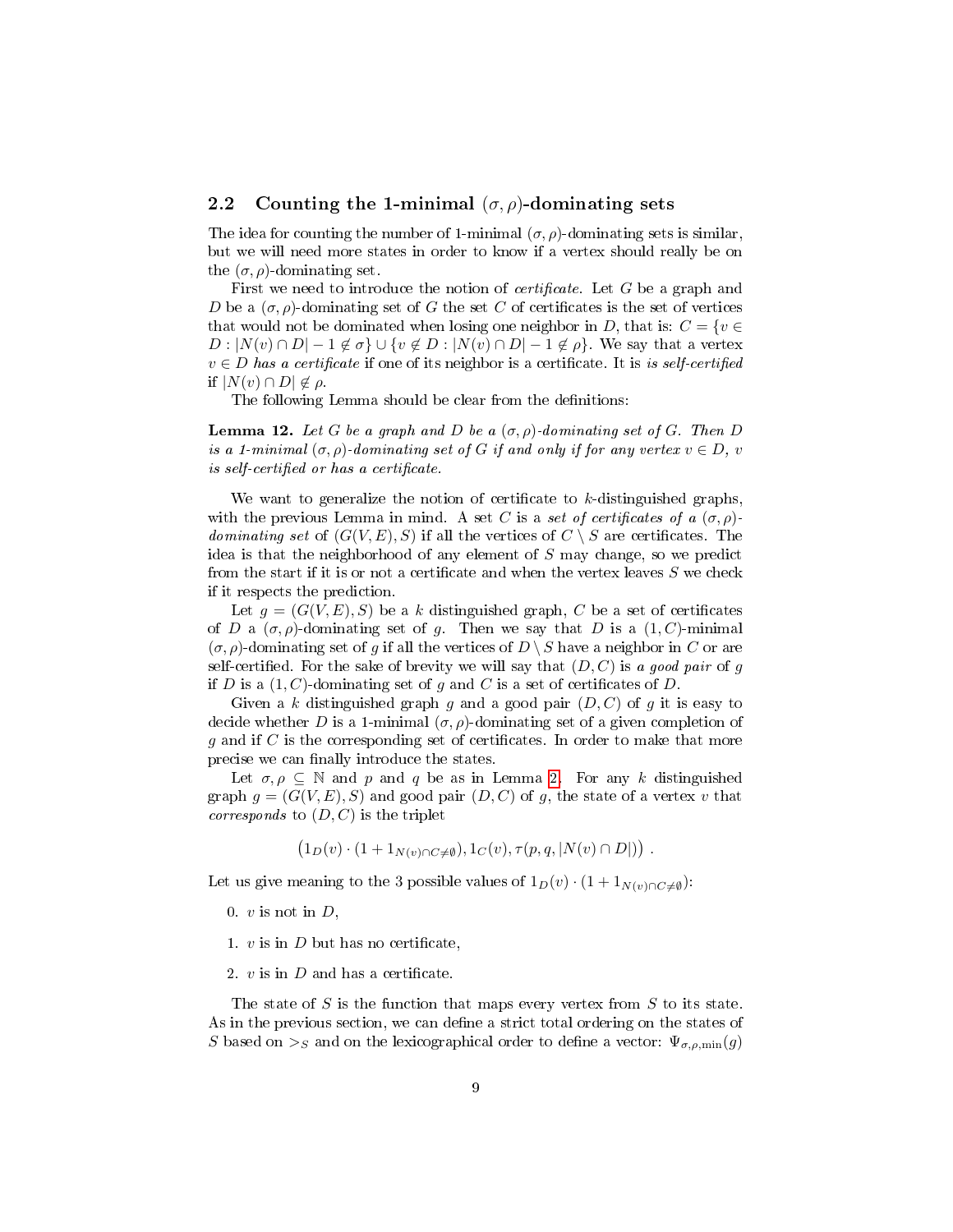whose ith coordinate counts the number of good pairs of  $g$  that correspond to the ith state of S. We do not give the details on the chosen ordering since it can be any strict total ordering.

We can now give the following Lemma:

**Lemma 13.** Let  $g = (G(V, E), S, \leq_S))$  and  $g' = (G'(V', E'), S', \leq_{S'}))$  be two kdistinguished graphs, and  $o$  and  $n$  be two vertices of  $V'$  such that  $g'$  is obtained by extending g where n is the new vertex and o is the vertex removed from  $S \cup \{n\}$ .

Given  $E' \backslash E$  one can compute a matrix M such that  $\Psi_{\sigma,\rho,\min}(g') = M \Psi_{\sigma,\rho,\min}(g)$ .

The idea behind this Lemma is really similar to Lemma [5](#page-5-1) so we sketch the proof.

*Proof.* Given a state of S with a good pair  $(D, C)$ , only few things change when extending:

- if  $o$  is in  $D$  then the last coordinate of the state of each of its new neighbors in  $S'$  is incremented,
- if  $o$  is in C then the first coordinate of the state of each of its new neighbors become 2 if it was 1,
- the last coordinate of the state of  $o$  is increased by 1 for each new neighbor in D,
- the first coordinate of the state of  $o$  is set to 2 if it was 2 and if  $o$  has a new neighbor in  $C$ .

Thus the new states of the elements of  $S'$  and of  $o$  only depends on the former states of the element of S and on the set of new edges. To check if the new pair is still a good pair, one can check that  $\sigma$  has a certificate or is self-certified if it belongs to  $D$ , is properly dominated and a certificate if and only if its state says so. This can be verified by checking the following conditions:

- if the first coordinate of o is 1 then  $\tau(p,q,|N(o) \cup D|) \notin \rho$ ,
- if the first coordinate of o is 0 (resp. 2 or 1) then  $\tau(p,q,|N(o) \cup D|) \in \rho$  $(\text{resp. } \tau(p,q,|N(o) \cup D|) \in \sigma),$
- if the first coordinate of o is 0 (resp. 2 or 1)  $1_C(o) = 1$  if and only if  $\tau(p,q,|N(o) \cup D|) - 1 \notin \rho$  (resp.  $\tau(p,q,|N(o) \cup D|) - 1 \notin \sigma$ ).

So the state of  $S'$  after an extension only depends on the state of  $S$  before the extension a and on the set of new edges. It is then easy to deduce the matrix M.  $\Box$ 

Similarly we have the following Lemma:

**Lemma 14.** Let  $g = (G(V, E), S, \leq_S)$  be a k-distinguished graph and  $G'(V', E')$ be a graph obtained by completing g.

Given  $E' \setminus E$ , one can compute a vector **p** such that the number of 1-minimal  $(\sigma, \rho)$ -dominating set of G' is  $\mathbf{p} \cdot \Psi_{\sigma,\rho,\min}(g)$ .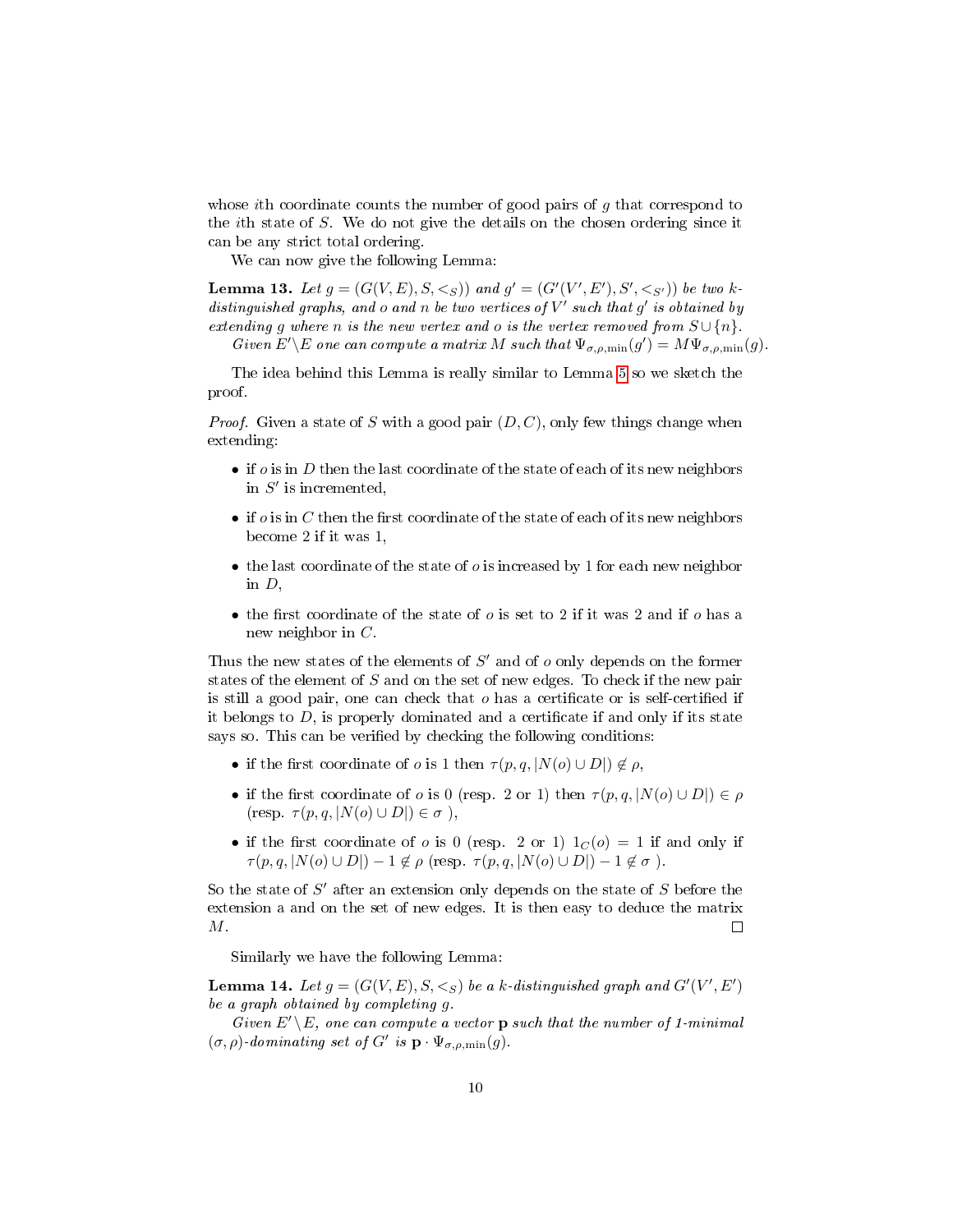In order to compute the number of 1-minimal  $(\sigma, \rho)$ -dominating sets of a graph  $G$  of pathwidth at most  $k$ , one can find a sequence of extensions to apply to  $g_0 = (G_0(S, \emptyset), S, >_S)$  followed by a completion that gives G. Then the number of 1-minimal  $(\sigma, \rho)$ -dominating sets can be obtained by multiplying  $\Psi_{\sigma,\rho,\min}(g_0)$  by the matrices corresponding to the extensions applied and finally compute the dot product with the vector corresponding to the completion.

We deduce the following Lemma:

<span id="page-10-0"></span>**Lemma 15.** Let  $\sigma$  and  $\rho$  be two recognizable sets of positive integers. Then there is an integer m, a finite set of matrices  $A_{\sigma,\rho,\min} \subseteq \mathbb{N}^{m \times m}$ , a vector  $\mathbf{v}_{\sigma,\rho,\min} \in \mathbb{N}^m$ and a set of vectors  $P_{\sigma,\rho,\min} \subseteq \mathbb{N}^m$  such that: for any integer N, N is the number of 1-minimal  $(\sigma, \rho)$ -dominating sets of some graph of order  $n > k$  if and only if there is a sequence  $(M_i)_{1 \leq i \leq n-k} \in A^{n-k}_{\sigma,\rho,\min}$  and a vector  $p \in P_{\sigma,\rho,\min}$  such that  $N = \mathbf{p} \cdot (\prod_{i=1}^{n-k} M_i) \mathbf{v}_{\sigma,\rho,\min}.$ 

Trees and forests The idea for trees and forests is once again the same. We could show the following Lemmas:

**Lemma 16.** There exists a bilinear map  $\Phi_{(\sigma,\rho,\min)} : \mathbb{R}^n \times \mathbb{R}^n \mapsto \mathbb{R}^n$  such that for all 1-distinguished graphs  $g_1$  and  $g_2$  and g where g is obtained by composition of  $g_1$  and  $g_2$ :

$$
\Psi_{\sigma,\rho,\min}(g) = \Phi_{(\sigma,\rho,\min)}(\Psi_{\sigma,\rho,\min}(g_1),\Psi_{\sigma,\rho,\min}(g_2))
$$

**Lemma 17.** There exists a bilinear map  $\Delta_{(\sigma,\rho,\min)} : \mathbb{R}^n \times \mathbb{R}^n \mapsto \mathbb{R}^n$  such that for all 1-distinguished graphs  $g_1$  and  $g_2$  and g where g is obtained by union of  $g_1$  and  $g_2$ :

$$
\Psi_{\sigma,\rho,\min}(g) = \Delta_{(\sigma,\rho,\min)}(\Psi_{\sigma,\rho,\min}(g_1),\Psi_{\sigma,\rho,\min}(g_2))
$$

Then the number of 1-minimal  $(\sigma, \rho)$ -dominating sets of a graph G can be computed by applying the operation corresponding to the decomposition of G.

We deduce the following Lemmas:

<span id="page-10-1"></span>Lemma 18. Let  $\sigma$  and  $\rho$  be two recognizable sets of positive integers. Then there is an integer m, two vectors  $\mathbf{v}_{\sigma,\rho,\min}, \mathbf{p}_{\sigma,\rho,\min} \in \mathbb{N}^m$  and a bilinear map  $\Phi_{\sigma,\rho,\min}: \mathbb{N}^m \times \mathbb{N}^m \mapsto \mathbb{N}^m$  such that:

If  $F_{\sigma,\rho,\min} \subseteq (\mathbb{N}^n \times \mathbb{N})$  is the smallest set such that

- $(\mathbf{v}_{\sigma,\rho,\min},1) \in F_{\sigma,\rho,\min},$
- if  $(v, i), (u, j) \in F_{\sigma, \rho, \min}$  then  $(\Phi_{\sigma, \rho, \min}(u, v), i + j) \in F_{\sigma, \rho, \min}$ .

then there is a tree of order n that admits  $N(\sigma, \rho)$ -dominating sets if and only if there exists u such that  $(u, n) \in F_{\sigma, \rho, \min}$  and  $N = \mathbf{p}_{\sigma, \rho, \min} \cdot u$ .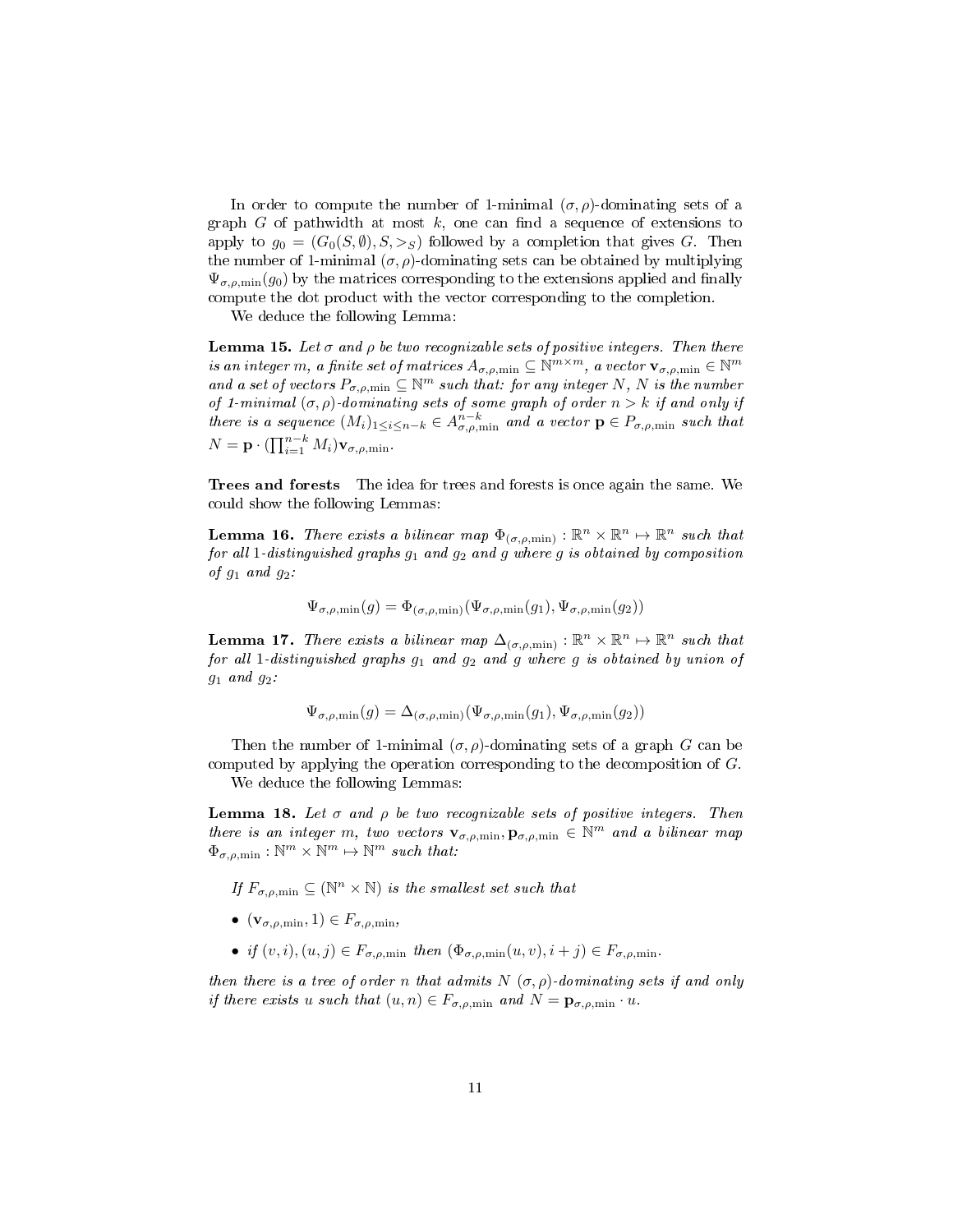<span id="page-11-2"></span>**Lemma 19.** Let  $\sigma$  and  $\rho$  be two recognizable sets of positive integers. Then there is an integer m, two vectors  $\mathbf{v}_{\sigma,\rho,\min}, \mathbf{p}_{\sigma,\rho,\min} \in \mathbb{N}^m$  and two bilinear maps  $\Phi_{\sigma,\rho,\min}: \mathbb{N}^m \times \mathbb{N}^m \mapsto \mathbb{N}^m$  and :  $\Delta_{(\sigma,\rho,\min)}^{\qquad \quad \quad \quad \quad \quad \quad \quad \mathbb{N}^m \times \mathbb{N}^m \mapsto \mathbb{N}^m$ , such that:

If  $F_{\sigma,\rho,\min} \subseteq (\mathbb{N}^n \times \mathbb{N})$  is the smallest set such that

- $\bullet \ (\mathbf{v}_{\sigma,\rho,\min},1) \in F_{\sigma,\rho,\min},$
- for any  $(v, i), (u, j) \in F_{\sigma, \rho, \min}$  then  $(\Phi_{\sigma, \rho, \min}(u, v), i + j) \in F_{\sigma, \rho, \min}$  and  $(\Delta_{\sigma,\rho,\min}(u,v), i+j) \in F_{\sigma,\rho,\min}$ .

then there is a forest of order n that admits  $N(\sigma, \rho)$ -dominating sets if and only if there exists u such that  $(u, n) \in F_{\sigma, \rho, \min}$  and  $N = \mathbf{p}_{\sigma, \rho, \min} \cdot u$ .

### 2.3 Counting the 1-maximal  $(\sigma, \rho)$ -dominating sets

For any graph  $G(V, E)$  and  $(\sigma, \rho)$ -dominating sets D, D is 1-maximal if  $V \setminus D$  is 1-minimal. So we can define a notion of certificate for the vertices of  $V \setminus D$  and use the sames ideas as in the previous Section. A vertex is a certificate if is not properly dominated when we give him one more vertex in  $D$ , that is, the set of certificates is:  $\{v \in D : |N(v) \cap D| + 1 \notin \sigma\} \cup \{v \notin D : |N(v) \cap D| + 1 \notin \rho\}$ . Then a  $(\sigma, \rho)$ -dominating set D of  $G(V, E)$  is 1-maximal if and only if any vertex from  $V \setminus D$  has a certificate among its neighbors or is self-certified  $(|N(v) \cap D| \notin \sigma)$ .

We can then generalize this notion of certificate to  $k$ -distinguished graphs and show the following Lemmas:

<span id="page-11-0"></span>**Lemma 20.** Let  $\sigma$  and  $\rho$  be two recognizable sets of positive integers. Then there is an integer m, a finite set of matrices  $A_{\sigma,\rho,\text{max}} \subseteq \mathbb{N}^{m \times m}$ , a vector  $\mathbf{v}_{\sigma,\rho,\text{max}} \in$  $\mathbb{N}^m$  and a set of vectors  $P_{\sigma,\rho,\text{max}}\subseteq\mathbb{N}^m$  such that: for any integer N,  $N$  is the number of 1-minimal  $(\sigma, \rho)$ -dominating sets of some graph of order  $n > k$  if and only if there is a sequence  $(M_i)_{1\leq i\leq n-k} \in A^{n-k}_{\sigma,\rho,\text{max}}$  and a vector  $\mathbf{p} \in P_{\sigma,\rho,\text{max}}$ such that  $N = \mathbf{p} \cdot (\prod_{i=1}^{n-k} M_i) \mathbf{v}_{\sigma,\rho,\text{max}}$ .

<span id="page-11-1"></span>**Lemma 21.** Let  $\sigma$  and  $\rho$  be two recognizable sets of positive integers. Then there is an integer m, two vectors  $\mathbf{v}_{\sigma,\rho,\text{max}}$ ,  $\mathbf{p}_{\sigma,\rho,\text{max}} \in \mathbb{N}^m$  and a bilinear map  $\Phi_{\sigma,\rho,\text{max}} : \mathbb{N}^m \times \mathbb{N}^m \mapsto \mathbb{N}^m$ , such that:

If  $F_{\sigma,\rho,\text{max}} \subseteq (\mathbb{N}^n \times \mathbb{N})$  is the smallest set such that

- $(\mathbf{v}_{\sigma,\rho,\max},1) \in F_{\sigma,\rho,\max},$
- if  $(v, i), (u, j) \in F_{\sigma, \rho, \max}$  then  $(\Phi_{\sigma, \rho, \max}(u, v), i + j) \in F_{\sigma, \rho, \max}$ .

then there is a tree of order n that admits  $N(\sigma, \rho)$ -dominating sets if and only if there exists u such that  $(u, n) \in F_{\sigma, \rho, \max}$  and  $N = \mathbf{p}_{\sigma, \rho, \max} \cdot u$ .

<span id="page-11-3"></span>**Lemma 22.** Let  $\sigma$  and  $\rho$  be two recognizable sets of positive integers. Then there is an integer m, two vectors  $\mathbf{v}_{\sigma,\rho,\text{max}}$ ,  $\mathbf{p}_{\sigma,\rho,\text{max}} \in \mathbb{N}^m$  and two bilinear  $maps \ \Phi_{\sigma,\rho,\max} : \mathbb{N}^m \times \mathbb{N}^m \mapsto \mathbb{N}^m \ and \ \Delta_{\sigma,\rho,\max} : \widetilde{\mathbb{N}}^m \times \mathbb{N}^m \mapsto \mathbb{N}^m, \ such \ that:$ 

If  $F_{\sigma,\rho,\text{max}} \subseteq (\mathbb{N}^n \times \mathbb{N})$  is the smallest set such that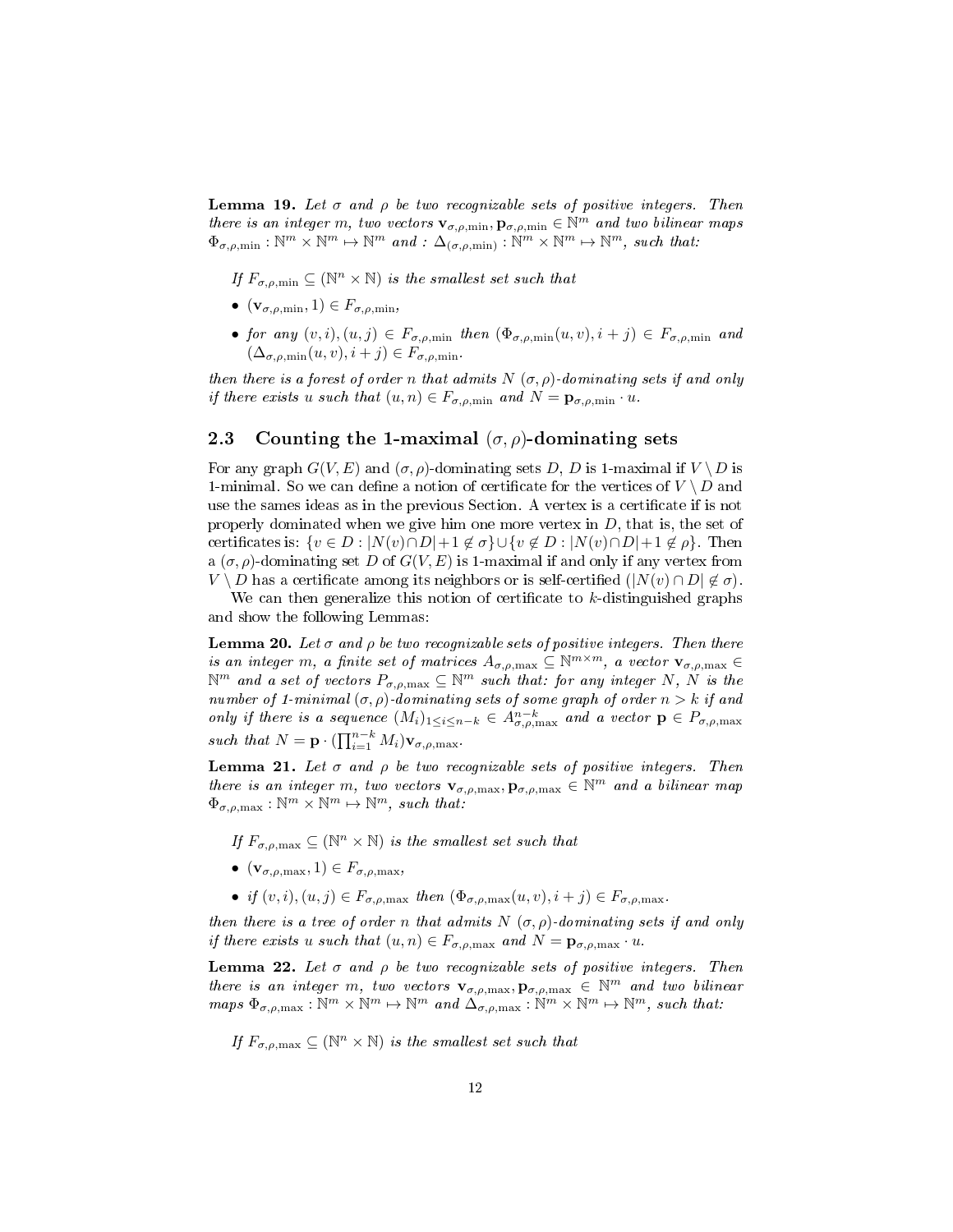- $(\mathbf{v}_{\sigma,\rho,\text{max}},1) \in F_{\sigma,\rho,\text{max}},$
- for any  $(v, i), (u, j) \in F_{\sigma, \rho, \max}$  then  $(\Phi_{\sigma, \rho, \max}(u, v), i + j) \in F_{\sigma, \rho, \max}$  and  $(\Delta_{\sigma.\rho.\text{max}}(u, v), i + j) \in F_{\sigma.\rho.\text{max}}$ .

then there is a forest of order n that admits  $N(\sigma, \rho)$ -dominating sets if and only if there exists u such that  $(u, n) \in F_{\sigma, \rho, \max}$  and  $N = \mathbf{p}_{\sigma, \rho, \max} \cdot u$ .

# <span id="page-12-0"></span>3 The bounds

### 3.1 Graph of bounded pathwidth

Let  $\sigma$  and  $\rho$  be two recognizable sets of positive integers and  $\#_{\sigma,\rho}(n)$  be the maximal number of  $(\sigma, \rho)$ -dominating sets (resp. 1-minimal  $(\sigma, \rho)$ -dominating sets, 1-maximal  $(\sigma, \rho)$ -dominating sets) in graph of pathwidth at most k of order  $\overline{n}$ .

Then we can use Lemma [7\(](#page-6-0)resp. Lemma [15,](#page-10-0) Lemma [20\)](#page-11-0) to find an integer m, a set of matrices  $A \subseteq \mathbb{N}^{m \times m}$ , a vector  $\mathbf{v}_{\sigma,\rho} \in \mathbb{N}^m$  and a set of vectors  $P \subseteq \mathbb{N}^m$  such that for any integer N that corresponds to the number of (all, 1minimal, 1-maximal)  $(\sigma, \rho)$ -dominating sets of a graph of patwidth k and order  $n > k$  there is a sequence  $(M_i)_{1 \leq i \leq n-k} \in A^{n-k}$  and a vector  $p \in P$  such that  $N = \mathbf{p} \cdot (\prod_{i=1}^{n-k} M_i) \mathbf{v}_{\sigma,\rho}$ . Thus in particular:

$$
\#_{\sigma,\rho}(n)=\max\left\{\mathbf{p}\cdot\left(\prod_{i=1}^{n-k}M_i\right)\mathbf{v}_{\sigma,\rho}:\mathbf{p}\in P,(M_i)_{1\leq i\leq n-k}\in A^{n-k}\right\}.
$$

The goal of this subsection is to explain how we bound this quantity.

First, we need to simplify the set of matrices. We say that the  $i$ -th coordinate is accessible if there is a sequence  $(M_i)_{1 \leq i \leq n-k} \in A^{n-k}$  such that the *i*-th coordinate of  $\left(\prod_{i=1}^{n-k} M_i\right) v_{\sigma,\rho}$  is non-zero. Similarly the *i*th coordinate is coaccessible if there is a sequence  $(M_i)_{1\leq i\leq n-k} \in A^{n-k}$  and  $\mathbf{p} \in P$  such that  $\mathbf{p} \cdot (\prod_{i=1}^{n-k} M_i) \mathbf{v}_{\sigma,\rho}$  is non-zero. Note that the sets of accessible and co-accessible coordinates can easily be computed by a recursive algorithm. The motivation of these denitions is that we can ignore coordinates that are not accessible or not co-accessible since they do not influence the result of the product.

Let  $\widetilde{m}$  be the number of accessible and co-accessible coordinates. Let  $C \in$  $\mathbb{N}^{\widetilde{m}\times m}$  be the matrix that maps the *i*-th coordinate to the *i*-th accessible and co-accessible coordinate and let:  $\tilde{A} = \{CMC^T : M \in A\}, \ \widetilde{\mathbf{v}_{\sigma,\rho}} = C\mathbf{v}_{\sigma,\rho}$  and  $\widetilde{P} = \{C\mathbf{p} : \mathbf{p} \in P\}$ . Then by definition:

$$
\#_{\sigma,\rho}(n)=\max\left\{\mathbf{p}\cdot\left(\prod_{i=1}^{n-k}M_i\right)\widetilde{\mathbf{v}_{\sigma,\rho}}:\mathbf{p}\in\widetilde{P},(M_i)_{1\leq i\leq n-k}\in\widetilde{A}^{n-k}\right\}.
$$

We can finally explain how to compute this quantity. For any set of points X, we denote by  $conv(X)$  the convex hull of X. We can now give the following Theorem: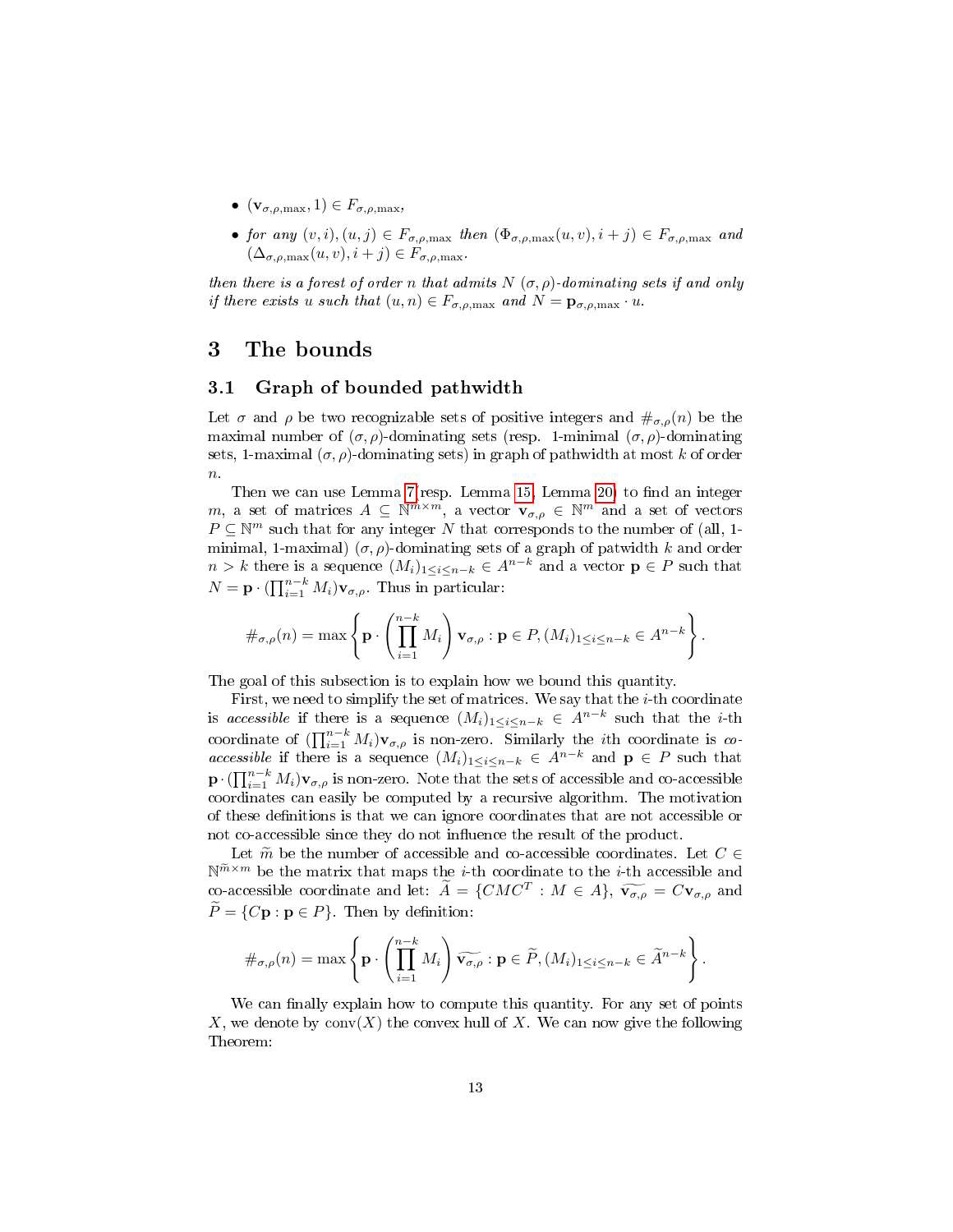<span id="page-13-1"></span>**Theorem 23.** Let  $\alpha$  be a positive real,  $A \subseteq \mathbb{R}^{+^{m \times m}}$  be a set of matrices and  $\mathbf{v}_{\sigma,\rho} \in \mathbb{R}^{+^m}$ . Let  $X \subseteq \mathbb{R}^{+^m}$  be a bounded set of vectors such that:

- $\mathbf{v}_{\sigma,\rho} \in \text{conv}(X),$
- $\forall \mathbf{x} \in X$ , for all  $M \in A$ ,  $\frac{1}{\alpha} M \mathbf{x} \in \text{conv}(X)$ .

Then for any  $\mathbf{p} \in \mathbb{R}^{+m}$  there exists a constant C such that for all integers n

$$
\max\left\{\left|\mathbf{p}\cdot\left(\prod_{i=1}^{n-k}M_i\right)\mathbf{v}_{\sigma,\rho}\right|:(M_i)_{1\leq i\leq n-k}\in A^{n-k}\right\}
$$

*Proof.* First remark that  $\forall x \in \text{conv}(X)$ , for all  $M \in A$ ,  $\frac{1}{\alpha} Mx \in \text{conv}(X)$ . Thus by induction on n, for any sequence  $\mathbf{v}_{\sigma,p} : (M_i)_{1 \leq i \leq n-k} \in A^{n-k}, (\prod_{i=1}^{n-k} \frac{1}{\alpha} M_i) \mathbf{v}_{\sigma,p} \in$  $conv(X)$ . This implies that:

$$
\left| \mathbf{p} \cdot \left( \prod_{i=1}^{n-k} \frac{1}{\alpha} M_i \right) \mathbf{v}_{\sigma,\rho} \right| < \max_{\mathbf{x} \in X} |\mathbf{p} \cdot \mathbf{x}|
$$
\n
$$
\left| \mathbf{p} \cdot \left( \prod_{i=1}^{n-k} M_i \right) \mathbf{v}_{\sigma,\rho} \right| < \alpha^n \max_{\mathbf{x} \in X} \frac{|\mathbf{p} \cdot \mathbf{x}|}{\alpha^k}
$$

This concludes the proof.

For any  $X \in \mathbb{R}^{+m}$ , let  $\text{conv}_{\leq}(X) = \{ \mathbf{x} \in \mathbb{R}^{+m} : \mathbf{x}' \in \text{conv}(X), \mathbf{x} \leq \mathbf{x}' \}.$ Remark that  $conv_{\leq}(X)$  is also a convex set so we get the following Corollary:

<span id="page-13-0"></span>**Corollary 24.** Let  $\alpha$  be a positive real,  $A \subseteq \mathbb{R}^{+\frac{m \times m}{m}}$  be a set of matrices and  $\mathbf{v}_{\sigma,\rho} \in \mathbb{R}^{+^m}$ . Let  $X \subseteq \mathbb{R}^{+^m}$  be a bounded set of vectors such that:

- $\mathbf{v}_{\sigma,\rho} \in \text{conv}_{\leq}(X),$
- $\forall \mathbf{x} \in X$ , for all  $M \in A$ ,  $\frac{1}{\alpha} M \mathbf{x} \in \text{conv}_{<}(X)$ .

Then for any  $\mathbf{p} \in \mathbb{R}^{+m}$  there exists a constant C such that for all integers n

$$
\max\left\{\left|\mathbf{p}\cdot\left(\prod_{i=1}^{n-k}M_i\right)\mathbf{v}_{\sigma,\rho}\right|:(M_i)_{1\leq i\leq n-k}\in A^{n-k}\right\}
$$

Remark that using linear programming it is not signicantly more expensive to check whether a point belongs to  $conv<sub>(X)</sub>$  instead of  $conv(X)$ . However, it seems that in many cases it would give us much smaller set  $X$ .

Also remark, that the condition  $\mathbf{v}_{\sigma,\rho} \in \text{conv}_{\leq}(X)$  could be replaced by the condition: for all  $1 \leq i \leq m$ , there exists  $v \in X$  such that the *i*th coordinate of v is positive (or equivalently:  $conv \leq (X)$  spans  $\mathbb{R}^m$ ). In deed, we can scale X without changing the result, and as long as the polytope is of dimension  $m$  we can scale it enough to contain  $\mathbf{v}_{\sigma,\rho} \in \text{conv}_{\leq}(X)$ . We do not explicitely use that remark, but it helps to find set  $X$  by hand. This remark, will not hold for trees and forests (Theorem [45\)](#page-26-0), because in these cases we cannot scale the set  $X$ .

In fact, in the case of pathwidth, we can replace the constant  $C$  by 1 using the following Lemma:

 $\Box$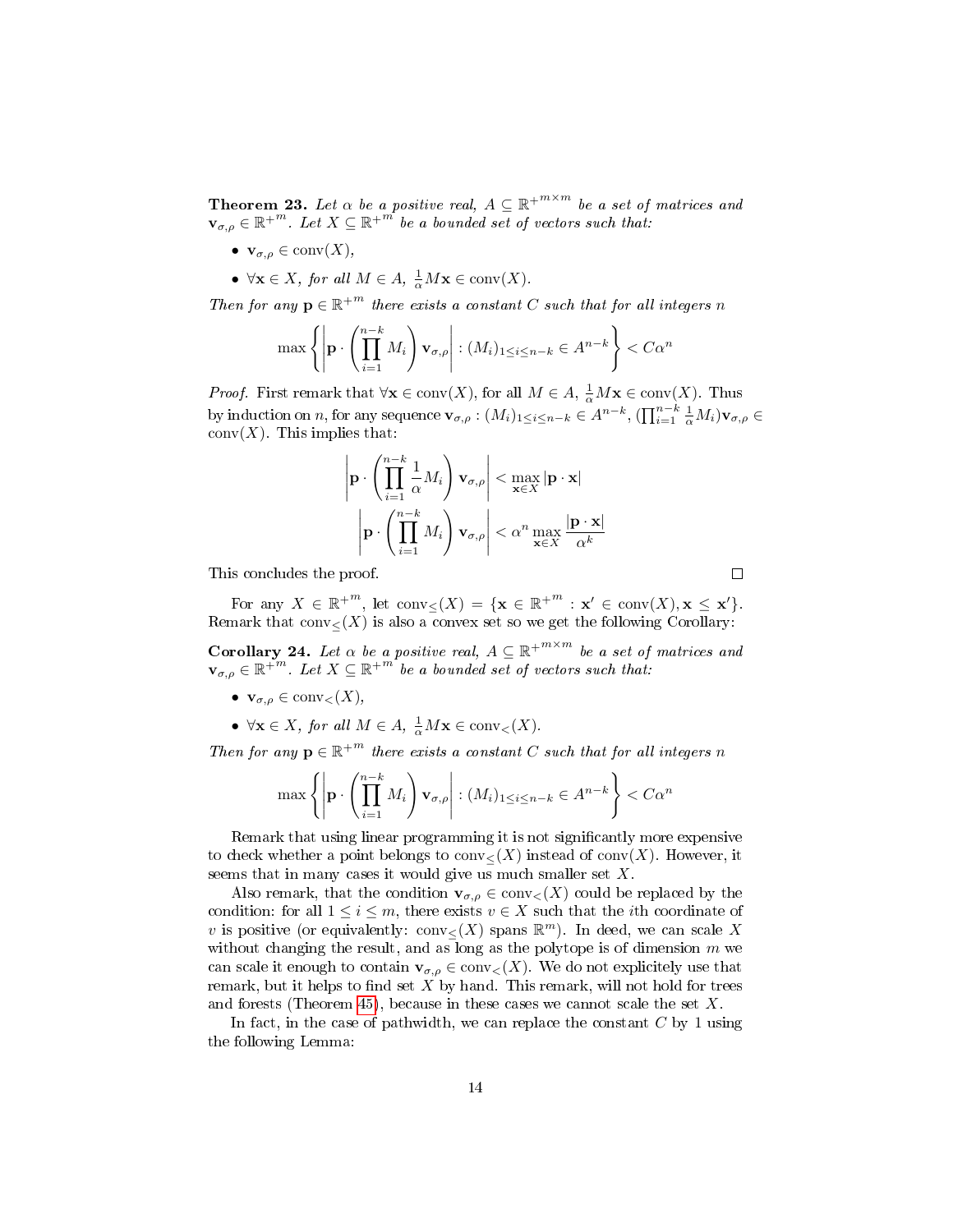<span id="page-14-1"></span>**Lemma 25.** If there exists  $\alpha$  and C such that for all  $n, \#_{\sigma,\rho}(n) < C\alpha^n$  then for all  $n: \#_{\sigma,\rho}(n) < \alpha^n$ .

*Proof.* First remark that the number of (1-minimal, 1-maximal)  $(\sigma, \rho)$ -dominating sets of the disjoint union of two graphs is the product of the numbers of (1 minimal, 1-maximal)  $(\sigma, \rho)$ -dominating sets of the two graphs. Now suppose by contradiction that there is an integer N and a positive real  $\varepsilon$  such that:  $\#_{\sigma,\rho}(N) \ge \alpha^N + \varepsilon$ , then by the previous remark that would mean that for any integer  $n \#_{\sigma,\rho}(n) \geq (\alpha^N + \varepsilon)^n$ . Then  $\#_{\sigma,\rho}(n)$  can't be bounded by  $C\alpha^n$  which is a contradiction.  $\Box$ 

Nothing says that there always is such a set  $X$  that we can compute. But, in practice, we can often find a finite set  $X$  using the following trivial algorithm:

<span id="page-14-0"></span>

| <b>Algorithm 1:</b> Computation of the set X                                                                                                                                               |
|--------------------------------------------------------------------------------------------------------------------------------------------------------------------------------------------|
| Data: $\widetilde{A}, \widetilde{v_{\sigma,\rho}}, \alpha$                                                                                                                                 |
| <b>Result:</b> A set $X$ that respects the conditions of Corollary 24                                                                                                                      |
| $X := {\widetilde{\nabla_{\sigma,\rho}}}$ ;<br>while $\exists M \in \widetilde{A}, \exists \mathbf{x} \in X \text{ such that } \frac{1}{\alpha}Ms \notin \text{conv}_{\leq}(X) \text{ do}$ |
|                                                                                                                                                                                            |
| $\begin{array}{ll} X':=\{\frac{1}{\alpha}M\mathbf{x}:M\in\widetilde{A},\mathbf{x}\in X\};\\ X:=\operatorname{Hull}_{\leq}(X\cup X'); \end{array}$                                          |
|                                                                                                                                                                                            |

Hull<sup>≤</sup> is a function that compute the smallest subset of points such that  $conv<(X) = conv<(Hull,(X))$ . One naive way to do that is to simply check for each point  $\mathbf{x} \in X$  whether or not  $x \in \text{conv}_{\leq}(X \setminus \{x\})$ , which can easily be done with linear programming. The algorithm does not necessarily terminate, but if it does it returns a set  $X$  corresponding to the one of Corollary [24.](#page-13-0)

Although the algorithm is trivial, it is important to have an efficient implementation since computing the convex hull of a set of points in high dimension is expensive (in particular when the coordinates are not rationals, but algebraic numbers). The joint C++ code described in Annexe generates  $\widetilde{A}$ ,  $\widetilde{P}$  and  $\widetilde{\mathbf{v}_{\sigma,\rho}}$ for a given choice of  $\sigma$  and  $\rho$  and then apply Algorithm [1](#page-14-0) with a given choice of α.

In fact, because of the combinatorial explosion, it probably requires a lot of work in order to make this technique work for a given choice of  $(\sigma, \rho)$  in pathwidth 3 or more. There are many tricks that we do not discuss in details that we could take advantage of. If a matrix from  $A$  is smaller in every coordinate than another one, then we can ignore this matrix (this was used in our implementation). Another idea it to take another order  $\lt$  in the definition of conv $\lt$ (instead of the coordinate-wise comparison) on the vectors and everything still works as long as left multiplication by the matrices of  $A$  is monotone with respect to  $\lt$ . This last idea was used in the specific case of minimal dominating set (and is called majorization) in Section 6.1 of [\[5,](#page-32-3) [6\]](#page-32-4).

Finally, while it's great to find an upper bound, it is better to know that it is sharp. A construction that reaches the bound is the best way to know that. If running with  $\alpha$  slightly smaller than the conjectured bound the algorithm will not terminate, however by inspecting the sequences of product of matrix that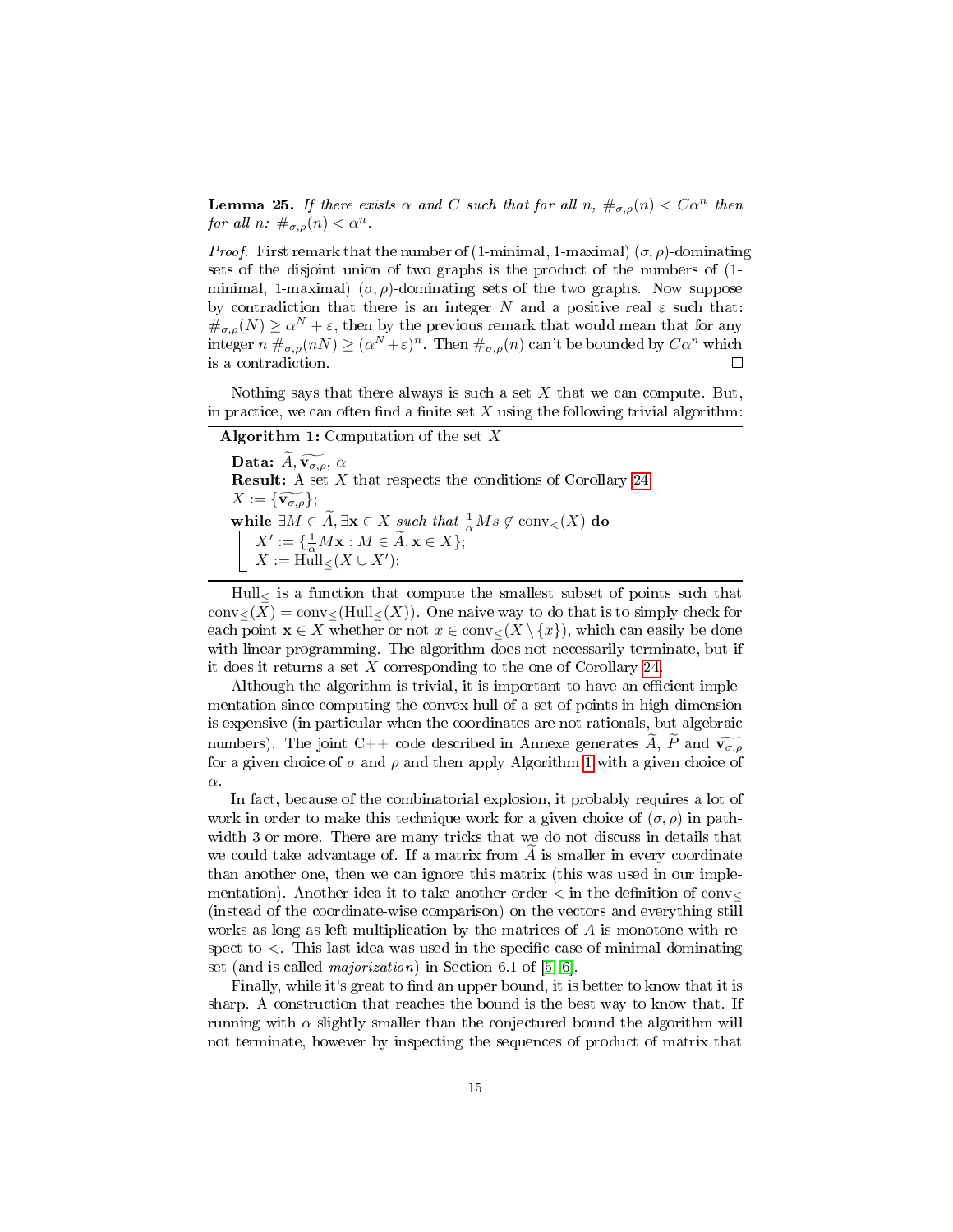give the extremal points one can deduce such constructions (it can be partly automated, and it seems much more efficient than a brute force approach). In fact, this is how we found all the sharp examples on more than 3 vertices.

#### <span id="page-15-0"></span>3.1.1 Results and examples in pathwidth 1

Note that in the case of pathwidth 1 we have 4 possible ways of extending a k-distinguished graph: we can keep either the new or the old node in  $S$ , and they can share an edge or not. Thus we have 4 possible matrices that we will give in the following order, where  $v$  is the vertex that was already distinguished and  $n$  is the new vertex:

- 1. we keep  $v$  and there is an edge between  $v$  and  $n$ ,
- 2. we keep  $v$  and there is no edge between  $v$  and  $n$ ,
- 3. we keep  $n$  and there is an edge between  $v$  and  $n$ ,
- 4. we keep n and there is no edge between v and n.

We will detail the computations in the case of induced matching and of perfect total dominating sets to serve as an example.

#### Induced matching:  $\sigma = \{1\}, \rho = \mathbb{N}$

First we can compute  $p_{\sigma} = 2$ ,  $q_{\sigma} = 1$ ,  $p_{\rho} = 0$  and  $q_{\rho} = 1$ . There are 4 possible states for the distinguished vertex s and they correspond to:

- 0. s is in  $D$  and has no neighbor in  $D$ ,
- 1. s is in  $D$  and has one neighbor in  $D$ ,
- 2. s is in  $D$  and has at least two neighbors in  $D$ ,
- 3.  $s$  is not in  $D$ .

Since  $n$  is the new vertex, it is either in state 0 or 3 before we possibly add the edge. For the same reason,  $\mathbf{v}_{\sigma,\rho} = (1,0,0,1)^T$ . Moreover, to be properly dominated a vertex has to be in state 1 or 3, thus:  $P = \{(0, 1, 0, 1)^T\}.$ 

Let us detail the computation of the matrices. We start with the first matrix, that is, we keep  $v$  and there is an edge between  $v$  and  $n$ . If  $n$  is in state 3 then it stays in state 3 and is properly dominated and the state of  $v$  does not change. Otherwise if  $n$  is in state 0:

- v is in state 0: then n and v are now in state 1 so we can forget n,
- v is in state 1 or 2: then n is now in state 1 so we can forget it, and v is now in state 2
- $v$  is in state 3: then  $n$  is still in state 0, so we cannot forget it and there is no corresponding  $(\sigma, \rho)$ -dominating set.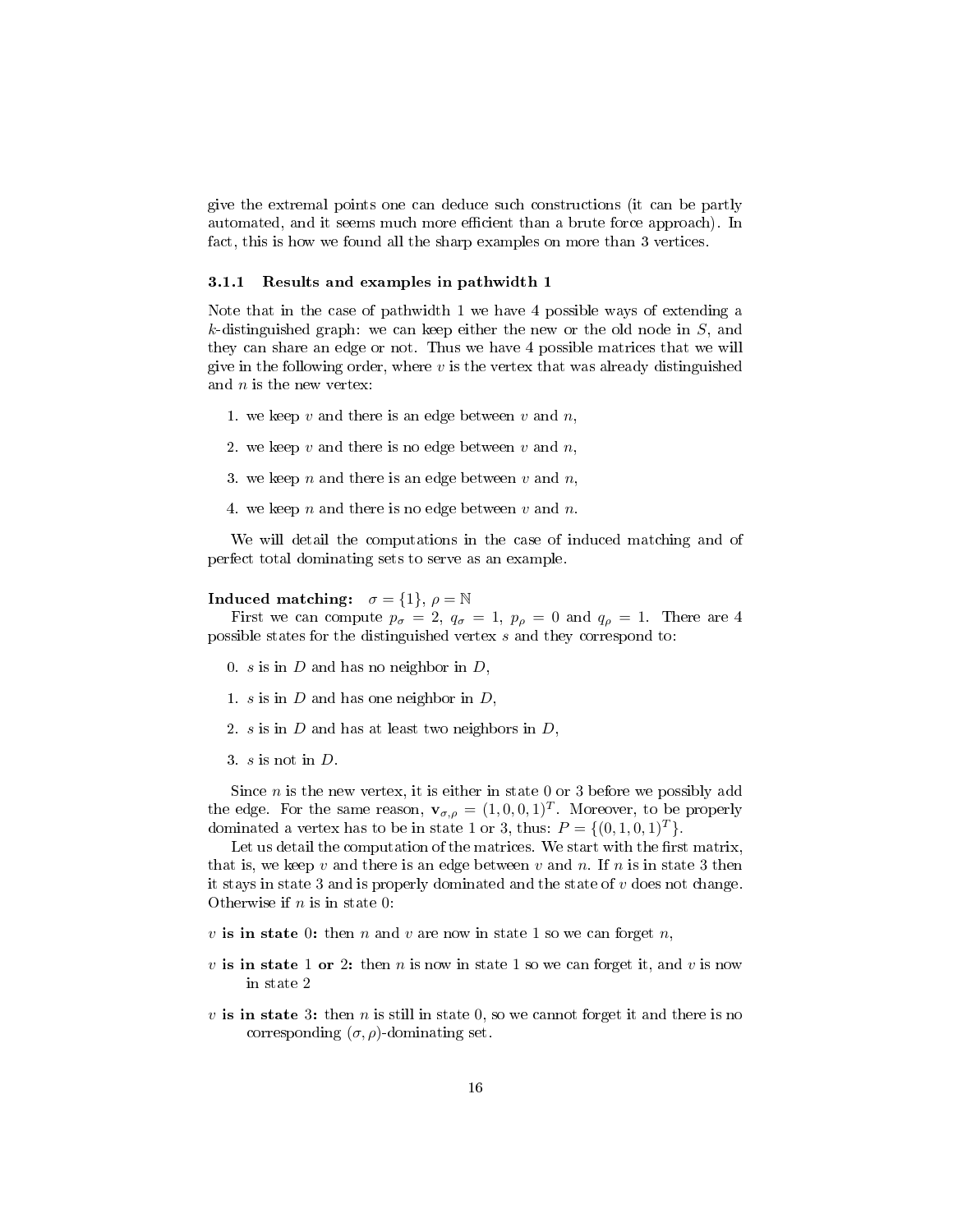It gives the following matrix:

$$
M_1 = \begin{pmatrix} 1 & 0 & 0 & 0 \\ 1 & 1 & 0 & 0 \\ 0 & 1 & 2 & 0 \\ 0 & 0 & 0 & 1 \end{pmatrix}.
$$

Now, if there no edge between n and v and we forget v, n has to be in state 3 and the state of  $v$  does not changes which gives:

$$
M_2 = \begin{pmatrix} 1 & 0 & 0 & 0 \\ 0 & 1 & 0 & 0 \\ 0 & 0 & 1 & 0 \\ 0 & 0 & 0 & 1 \end{pmatrix}.
$$

Now, if there is an edge between  $n$  and  $v$  and we forget  $n$ :

 $v$  is in state 0:

n is in state 0:  $v$  and  $n$  are now in state 1 and we can forget  $v$ ,

 $n$  is in state 3:  $v$  is still in state 0 and we can't forget it.

 $v$  is in state 1:

- $n$  is in state 0:  $v$  is now in state 2 and we can't forget it,
- $n$  is in state 3:  $v$  stays in state 1 and we can forget it, and  $n$  stays in state 3.

 $v$  is in state 2:  $v$  stays in state 2 so we can't forget it.

 $v$  is in state 3:  $v$  stays in state 3 and  $n$  can take state 0 or 3.

It gives the following matrix:

$$
M_3 = \begin{pmatrix} 0 & 0 & 0 & 1 \\ 1 & 0 & 0 & 0 \\ 0 & 0 & 0 & 0 \\ 0 & 1 & 0 & 1 \end{pmatrix}.
$$

Finally, if there no edge between n and v and we forget n, then v can be forgotten iff it is already in state 1 or 3 and  $n$  can take state 0 or 3. It give the following matrix:

$$
M_4 = \begin{pmatrix} 0 & 1 & 0 & 1 \\ 0 & 0 & 0 & 0 \\ 0 & 0 & 0 & 0 \\ 0 & 1 & 0 & 1 \end{pmatrix}.
$$

Let  $\mathbf{e}_2 = (0, 0, 1, 0)^T$ . For any  $M_i$ ,  $M_i \mathbf{e}_2 \in \{\mathbf{0}, \mathbf{e}_2, 2\mathbf{e}_2\}$  and moreover for all  $p \in P$ ,  $p \cdot \mathbf{e}_2 = 0$ . It implies that the third coordinate is not co-accessible. We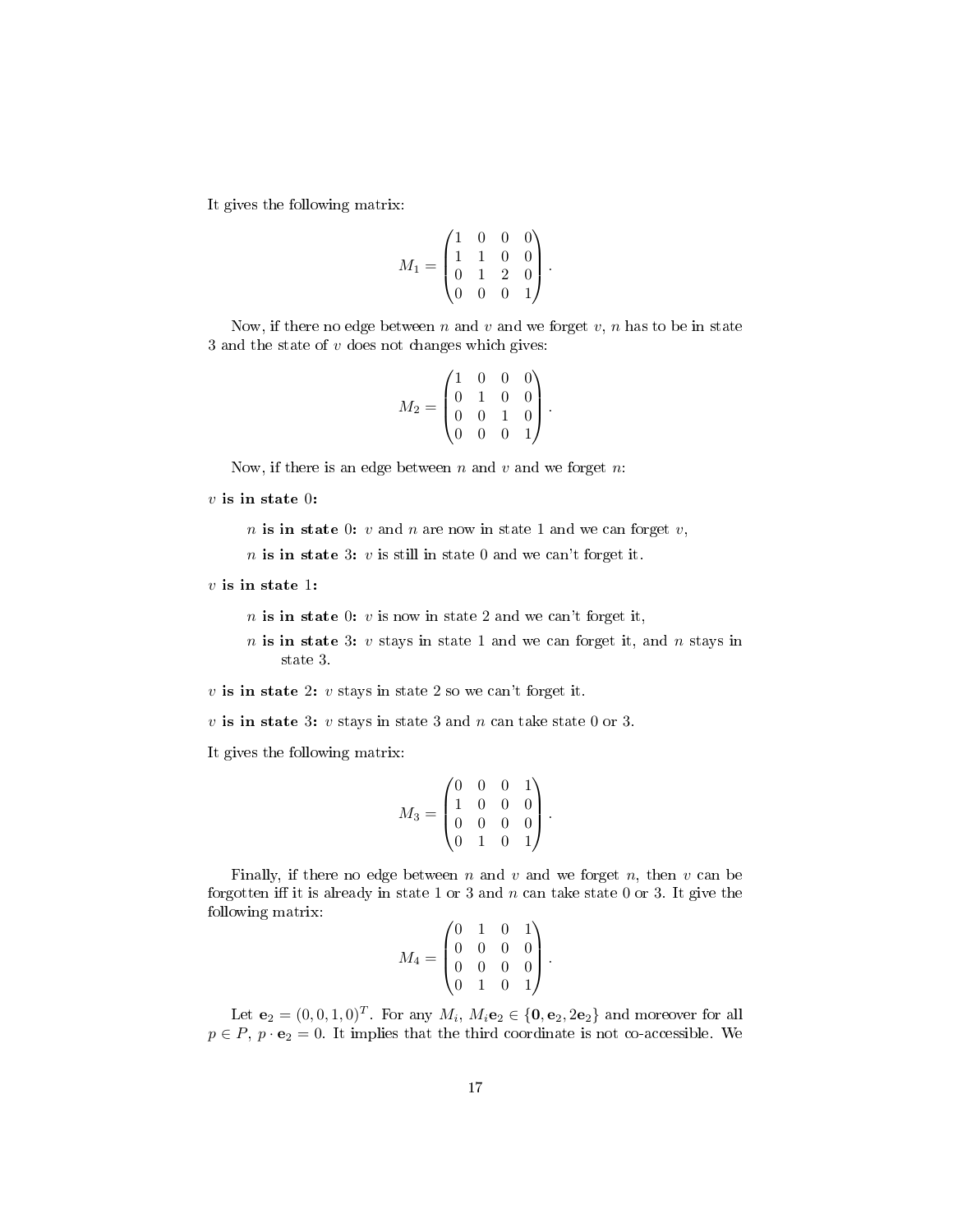could have noticed earlier that if a vertex is in state 2, it has too many neighbors in the  $(\sigma, \rho)$ -dominating set and so the corresponding  $(\sigma, \rho)$ -dominating set cannot be extended.

It is easy to check that all the other coordinates are accessible and coaccessible, and we get:

$$
\widetilde{A} = \left\{ \begin{pmatrix} 1 & 0 & 0 \\ 1 & 1 & 0 \\ 0 & 0 & 1 \end{pmatrix}, \begin{pmatrix} 1 & 0 & 0 \\ 0 & 1 & 0 \\ 0 & 0 & 1 \end{pmatrix}, \begin{pmatrix} 0 & 0 & 1 \\ 1 & 0 & 0 \\ 0 & 1 & 1 \end{pmatrix}, \begin{pmatrix} 0 & 1 & 1 \\ 0 & 0 & 0 \\ 0 & 1 & 1 \end{pmatrix} \right\} \text{ and } \widetilde{\mathbf{v}_{\sigma,\rho}} = \begin{pmatrix} 1 \\ 0 \\ 1 \end{pmatrix}.
$$

Now, let  $\alpha$  be the root of  $x^3 - x^2 - 1 = 0$  between 1 and 2. If we apply the algorithm from the previous section to this set of matrices with this  $\alpha$  we get:

$$
X = \left\{ \begin{pmatrix} 1+\alpha-\alpha^2 \\ 3+3\alpha-3\alpha^2 \\ 1+\alpha-\alpha^2 \end{pmatrix}, \begin{pmatrix} -1+\alpha \\ -1+\alpha \\ -2+2\alpha \end{pmatrix}, \begin{pmatrix} -1+\alpha \\ -2+2\alpha \\ -1+\alpha \end{pmatrix}, \begin{pmatrix} -\alpha+\alpha^2 \\ -\alpha+\alpha^2 \\ -\alpha+\alpha^2 \end{pmatrix}, \begin{pmatrix} 1 \\ 0 \\ 1 \end{pmatrix} \right\}
$$

It is easy to check that for any  $x \in X$  and  $M \in \widetilde{A}$ ,  $\frac{1}{\alpha} Mx \in \text{conv}_{\leq}(X)$ . Using Corollary [24,](#page-13-0) we deduce that the number of induced matchings in a graph of pathwidth 1 and of order *n* is less than  $\alpha^n$ .

Moreover, 
$$
\alpha
$$
 is the Perron Frobenius eigenvalue of  $\begin{pmatrix} 0 & 0 & 1 \\ 1 & 0 & 0 \\ 0 & 1 & 1 \end{pmatrix}$  which implies

that for any  $\sqrt{ }$  $\mathcal{L}$ 0 1 1  $\setminus$  $\vert \cdot$  $\sqrt{ }$  $\mathcal{L}$ 0 0 1 1 0 0 0 1 1  $\setminus$  $\perp$  $\binom{n}{k}$  $\mathcal{L}$ 1  $\overline{0}$ 1  $\setminus$  $\Theta(\alpha^n)$ . Thus the number of induced

matchings of the path of length n is a  $\Theta(\alpha^n)$ . In fact, is is easy to deduce from the diagonalization of the matrix that there is a constant  $C = \frac{1.31342...}{\alpha}$  (the numerator being the a root of  $31x^3 - 31x^2 - 12x - 1$  such that this number is  $C\alpha^{n} + o(1)$  We can conclude with the result:

<span id="page-17-0"></span>**Proposition 26.** Let  $\alpha$  be the root of  $x^3 - x^2 - 1$  between 1 and 2,  $\alpha \approx 1.465571$ . Any graph of pathwidth 1 and of order n admits at most  $\alpha^n$  induced matching. Moreover, this bound is sharp in the sense that the number of induced matchings of the path of order n is greater than  $0.89\alpha^{n} + o(1)$ .

Finally remark, that there is no graph that reach the bound, otherwise  $\lambda$ would be of the form  $a^{\frac{1}{b}}$  with a and b integers. That is no possible since the minimal polynomial of  $\alpha$  is  $x^3 - x^2 - 1$ . Thus there is no finite graph that reaches the bound. However, one could ask whether there is sequence of increasing graphs such that the number of induced matchings is  $\alpha^n + o(1)$ .

Perfect total dominating sets:  $\sigma = \{1\}, \rho = \{1\}$ 

We have  $p_{\sigma} = 2$ ,  $q_{\sigma} = 1$ ,  $p_{\rho} = 2$  and  $q_{\rho} = 1$ . Thus there should be 6 states, however as in the previous example it is clear that two of the states are useless and thus there should be at most 4 states at the end. Running our program give us the following: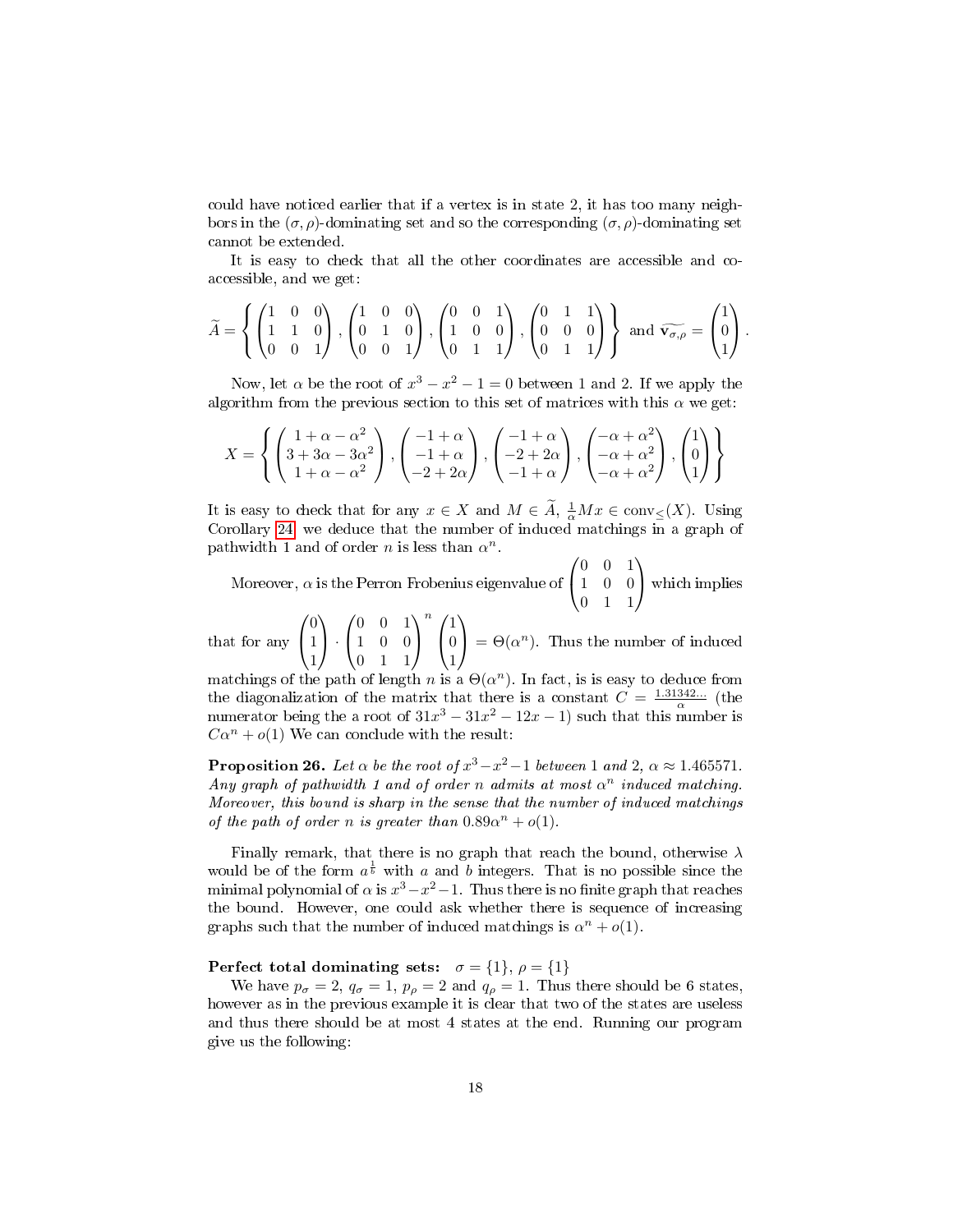$$
\widetilde{A} = \left\{ \begin{pmatrix} 1 & 0 & 0 & 0 \\ 1 & 1 & 0 & 0 \\ 0 & 0 & 0 & 0 \\ 0 & 0 & 0 & 0 \end{pmatrix}, \begin{pmatrix} 0 & 0 & 1 & 0 \\ 1 & 0 & 0 & 0 \\ 0 & 0 & 0 & 1 \\ 0 & 1 & 0 & 0 \end{pmatrix}, \begin{pmatrix} 0 & 1 & 0 & 1 \\ 0 & 0 & 0 & 0 \\ 0 & 1 & 0 & 1 \\ 0 & 0 & 0 & 0 \end{pmatrix} \right\} \text{ and } \widetilde{\mathbf{v}_{\sigma,\rho}} = \begin{pmatrix} 1 \\ 0 \\ 1 \\ 0 \end{pmatrix}.
$$

Remark that there are 3 matrices instead of 4, because one of them was coordinate-wise smaller than another one and was removed from the set. Let  $\alpha$ be the real root of  $x^5 - 4$  and

$$
X = \left\{ \begin{pmatrix} 0 \\ \frac{1}{4} \\ 0 \\ 1 \end{pmatrix}, \begin{pmatrix} 0 \\ \frac{\alpha}{4} \\ 0 \\ \frac{3}{4} \alpha \end{pmatrix}, \begin{pmatrix} \frac{\alpha}{4} \\ \alpha \\ 0 \\ 0 \end{pmatrix}, \begin{pmatrix} \frac{\alpha^2}{4} \\ \frac{3}{4} \alpha^2 \\ 0 \\ 0 \end{pmatrix}, \begin{pmatrix} \frac{\alpha^3}{4} \\ \frac{\alpha^3}{2} \\ 0 \\ 0 \end{pmatrix}, \begin{pmatrix} \frac{\alpha^4}{4} \\ \frac{\alpha^4}{4} \\ 0 \\ 0 \end{pmatrix}, \begin{pmatrix} 1 \\ 0 \\ 1 \\ 0 \\ 0 \end{pmatrix} \right\}
$$

It is easy to check that for any  $x \in X$  and  $M \in \widetilde{A}$ ,  $\frac{1}{\alpha} M x \in \text{conv}_{\leq}(X)$ . Using Corollary [24,](#page-13-0) we deduce that the number of perfect total dominating sets in a graph of pathwidth 1 and of order n is less than  $\alpha^n$ . We can give the following result:

**Proposition 27.** Let  $\alpha$  be the real root of  $x^5 - 4$ ,  $\alpha = 4^{\frac{1}{5}} \approx 1.319508$ . Any graph of pathwidth 1 and of order n admits at most  $\alpha^n$  perfect total dominating sets. Moreover, this bound is reached by the star on 5 vertices.

#### Other results:

We follow with a list of other results that can easily be showed just by running our  $C++$  code. It is far from being an exhaustive list of what can be done and is mostly an arbitrary choice of parameters to study (the two main criterions were: it is interesting enough for someone to name it and the result is not completely obvious).

Using that the independent dominating sets are the  $({0}, N^+)$ -dominating sets we get:

**Proposition 28.** Any graph of pathwidth 1 and of order n admits at most  $2^{\frac{n}{2}}$ independent dominating sets. Moreover, this bound is reached by the path on 2 vertices.

Remark that the independent dominating sets are exactly the maximal independent sets (1-maximal  $({0}, N)$ -dominating sets).

Using that the perfect codes in graphs are the  $({0}, {1})$ -dominating sets, we deduce the following:

**Proposition 29.** Any graph of pathwidth 1 and of order n admits at most  $2^{\frac{n}{2}}$ perfect codes. Moreover, this bound is reached by the path on 2 vertices.

Using that minimal dominating sets in graphs are exactly 1-minimal  $(N, N<sup>+</sup>)$ dominating sets, we deduce the following: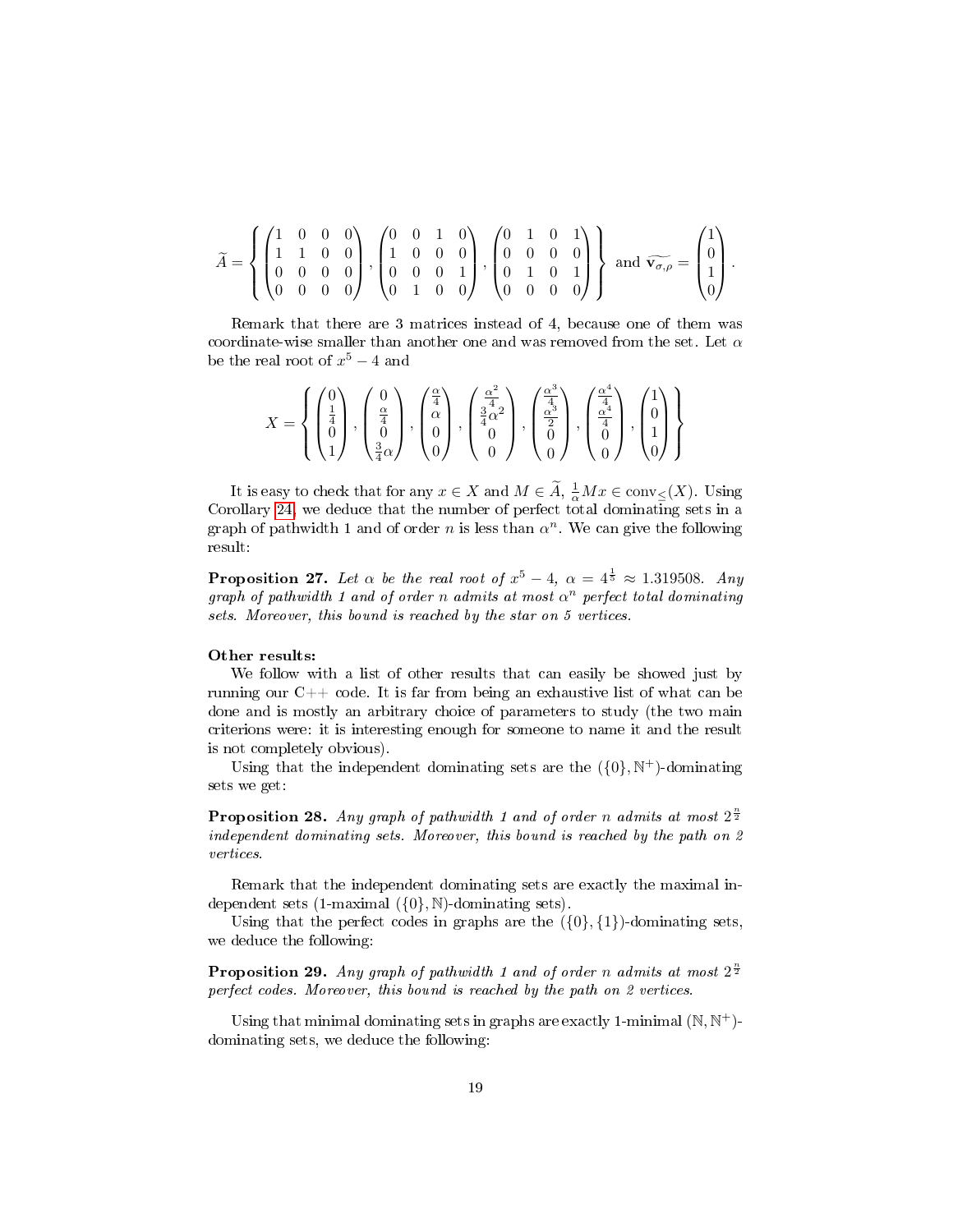**Proposition 30.** Any graph of pathwidth 1 and of order n admits at most  $2^{\frac{n}{2}}$ minimal dominating sets. Moreover, this bound is reached by the path on 2 vertices.

Using that the minimal perfect dominating sets are the 1-minimal  $(\mathbb{N}, \{1\})$ dominating sets we get:

**Proposition 31.** Let  $\alpha$  be the real root of  $x^3 - x^2 - 1$  between 1 and 2,  $\alpha \approx$ 1.46557. Any graph of pathwidth 1 and of order n admits at most  $\alpha^n$  minimal perfect dominating sets.

Moreover, this bound is thigh, since the number of minimal perfect dominating sets of the path of order n is a  $\Theta(\alpha^n)$ .

Remark that the second part of this statement comes from the fact that  $\alpha$  is the eigenvalue of the matrix that one iterates to build the infinite path. Also remark that counting all perfect dominating sets is not interesting since it is  $\Theta(2^n)$  on the star of order n (it is also the case for dominating, or total dominating set).

Using that minimal total dominating sets are 1-minimal  $(\mathbb{N}^+, \mathbb{N}^+)$ -dominating set we get:

**Proposition 32.** Let  $\alpha$  be the real root of  $x^3 - x - 1$  between 1 and 2,  $\alpha \approx$ 1.324718. Any graph of pathwidth 1 and of order n admits at most  $\alpha^n$  minimal total dominating sets.

Moreover, this bound is thigh, since the number of minimal perfect dominating sets of the path of order n is a  $\Theta(\alpha^n)$ .

Our simple algorithm cannot directly find a convex polytope that respects the conditions of Corollary [24](#page-13-0) with  $\alpha$ , but if we add  $(2,0,0,0,0,0,2,0,0)^T$  to the set X at the beginning of Algorithm [1](#page-14-0) then we find such a set of size  $23$ (this vector was found by trial and error helped with some intuition and 2 can be replaced by any greater real number).

Using that maximal strong stable sets are 1-minimal  $({0}, {0, 1})$ -dominating set we get:

Proposition 33. Any graph of pathwidth 1 and of order n admits at most  $3^{\frac{n}{3}} \approx 1.44225^n$  maximal strong stable sets.

Moreover, this bound is reached by the path of order 3.

Maximal induced matching Maximal induced matchings correspond to 2 maximal  $({1}, \mathbb{N})$ -dominating sets, but it does not seem easy to count them using 1-maximal  $(\sigma, \rho)$ -dominating sets. Unfortunately, we did not describe any way to find a set of matrices corresponding to 2-maximal  $(\sigma, \rho)$ -dominating sets (but it is not so hard to generalize to k-maximal  $(\sigma, \rho)$ -dominating sets). However, we can do it by hand for this particular case.

First we need the following trivial Lemma: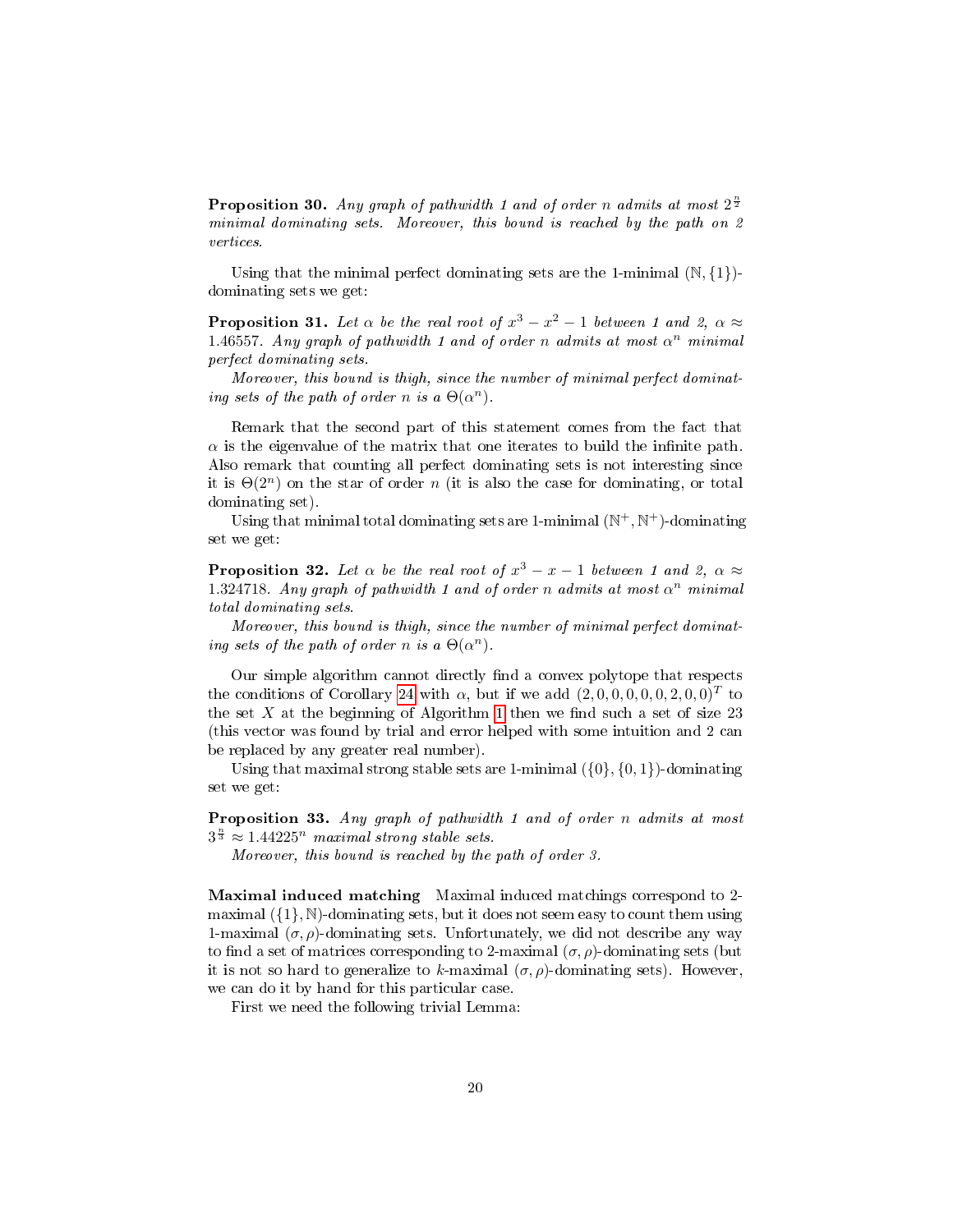**Lemma 34.** Let  $G(V, E)$  be a graph and D be an induced matching of G. Then D is a maximal induced matching if and only if for all  $u, v \in V \setminus D$  and  $(u, v) \in E$ ,  $(N(v) \cup N(u)) \cap D \neq \emptyset$ .

Then, we say that, for any k-distinguished graph  $g = (G(V, E), S)$ , D is a maximal induced matching of  $g$  if:

- for all  $v \in D \setminus S$ ,  $|N(v) \cap D| = 1$ ,
- for all  $u, v \in V \setminus (D \cup S)$  with  $(u, v) \in E$ ,  $(N(v) \cup N(u)) \cap D \neq \emptyset$ .

Then we will have 5 states for the distinguished vertex of the distinguished graphs:

- 0. the vertex is in  $D$  and has no neighbor in  $D$ ,
- 1. the vertex is in  $D$  and has exactly one neighbor in  $D$ ,
- 2. the vertex is not in D, has no neighbor in D and has no neighbor in  $V \setminus S$ that has no neighbor in  $D$ ,
- 3. the vertex is not in  $D$ , has no neighbor in  $D$  and has at least one neighbor in  $V \setminus S$  that has no neighbor in D,
- 4. the vertex is not in D and has at least one neighbor in D.

For any 1-distinguished graph  $g = (G(V, E), \{s\})$  let  $\Psi(g)$  be the vector whose *i*-th coordinate gives the number of maximal induced matchings of q where s is in the ith state.

**Lemma 35.** Let  $g = (G(V, E), \{o\})$  and  $g' = (G'(V', E'), \{n\})$  be two distinguished graphs, where  $g'$  is the graph obtained by extending  $g$  and adding n and an edge between o and n. Then:

$$
\Psi(g') = \begin{pmatrix} 0 & 0 & 1 & 1 & 1 \\ 1 & 0 & 0 & 0 & 0 \\ 0 & 0 & 0 & 0 & 1 \\ 0 & 0 & 1 & 0 & 0 \\ 0 & 1 & 0 & 0 & 0 \end{pmatrix} \Psi(g)
$$

*Proof.* For any maximal induced matching  $D$  of  $g$  where  $o$  is in state 2, 3 or 4, then  $D' = D \cup n$  is a maximal induced matching of g' where n is in state 0, since then s has a neighbor in  $D'$  and n has no neighbor in  $D'$ .

For any maximal induced matching  $D$  of  $q$  where  $o$  is in state 3,  $D$  is not a maximal induced matching of  $g'$  since  $o$  has no neighbor in  $D$  and has a neighbor that has no neighbor in D.

For any maximal induced matching  $D$  of  $g$  where  $o$  is in state 2,  $D$  is a maximal induced matching of  $g'$  where n is in state 3 since, v is the only neighbor of o.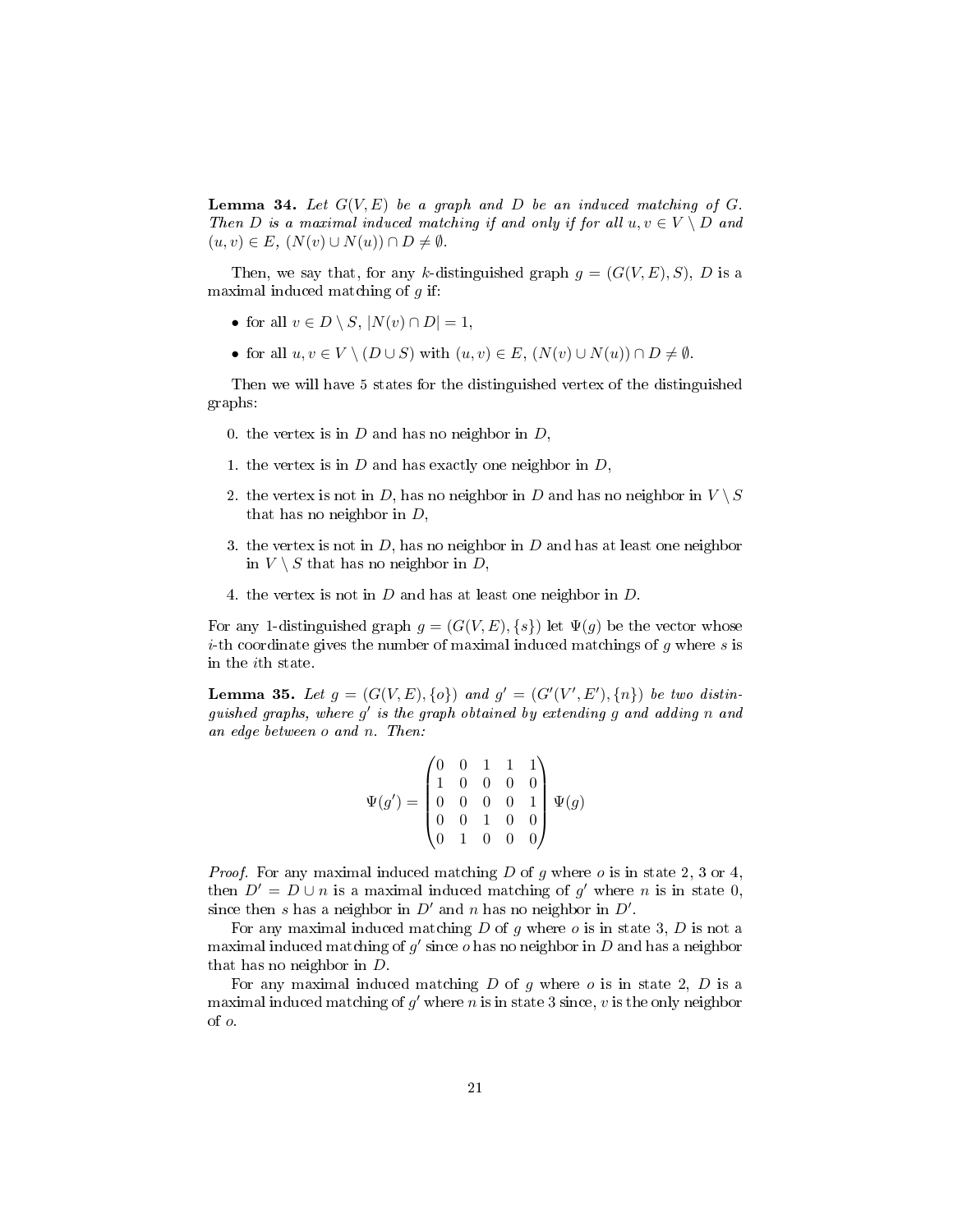For any maximal induced matching  $D$  of  $g$  where  $o$  is in state 4,  $D$  is a maximal induced matching of  $g'$  where n is in state 2 since, v is the only neighbor of o.

For any maximal induced matching D of g where o is in state  $1 D \cup \{n\}$  is not an induced matching of g' since o has 2 neighbors in  $D \cup \{n\}$ .

For any maximal induced matching  $D$  of  $g$  where  $o$  is in state 1  $D$  is a maximal induced matching of  $g'$  where n is in state 4 since it shares an edge with v.

For any maximal induced matching  $D$  of  $q$  where  $o$  is in state 0  $D$  is not a maximal induced matching of  $g'$  since  $o$  has 0 neighbors in  $D$ .

For any maximal induced matching D of g where o is in state  $0 D \cup \{n\}$  is a maximal induced matching of  $g'$  where n is in state 1 since it shares an edge with v.

It covers all the possible cases, and it gives the matrix from the Theorem.  $\Box$ 

A similar case analysis give the matrices of the other possible extensions and we get the following set of matrices:

$$
A = \left\{ \begin{pmatrix} 0 & 0 & 1 & 1 & 1 \\ 1 & 0 & 0 & 0 & 0 \\ 0 & 0 & 0 & 0 & 1 \\ 0 & 0 & 1 & 0 & 0 \\ 0 & 1 & 0 & 0 & 0 \end{pmatrix}, \begin{pmatrix} 1 & 0 & 0 & 0 & 0 \\ 1 & 1 & 0 & 0 & 0 \\ 0 & 0 & 0 & 0 & 0 \\ 0 & 0 & 1 & 1 & 0 \\ 0 & 0 & 0 & 0 & 1 \end{pmatrix}, \begin{pmatrix} 0 & 1 & 1 & 0 & 1 \\ 0 & 0 & 0 & 0 & 0 \\ 0 & 1 & 1 & 0 & 1 \\ 0 & 0 & 0 & 0 & 0 \\ 0 & 0 & 0 & 0 & 0 \end{pmatrix}, \begin{pmatrix} 1 & 0 & 0 & 0 & 0 \\ 0 & 1 & 0 & 0 & 0 \\ 0 & 0 & 1 & 0 & 0 \\ 0 & 0 & 0 & 1 & 0 \\ 0 & 0 & 0 & 0 & 1 \end{pmatrix} \right\}
$$

We can also show the following Lemma:

**Lemma 36.** Let  $g = (G(V, E), \{s\})$  be a 1-distinguished graph and G' be the only graph that can be obtained by completing g. Then the number of maximal induced matchings of G' is given by  $(0,1,1,0,1)^T \cdot \Psi(g)$ .

Thus the maximal number of maximal induced matchings of a graph of pathwidth at most 1 is given by:

$$
\#\text{maximal induced matching}(n) = \max \left\{ \begin{pmatrix} 0 \\ 1 \\ 1 \\ 0 \\ 1 \end{pmatrix} \cdot \left( \prod_{i=1}^{n-1} M_i \right) \begin{pmatrix} 1 \\ 0 \\ 1 \\ 0 \\ 0 \end{pmatrix} : (M_i)_{1 \leq i \leq n-1} \in A^{n-1} \right\}.
$$

Running the algorithm previously described with this set of matrices and  $\alpha = 13^{\frac{1}{9}}$  gives a set X of 25 vectors that respects the conditions of Corollary [24.](#page-13-0) Thus we deduce the following result:

Proposition 37. Any graph of pathwidth 1 and of order n admits at most  $13^{\frac{n}{9}} \approx 1.32975^n$  maximal induced matching. Moreover the bound is reached by the following graph:

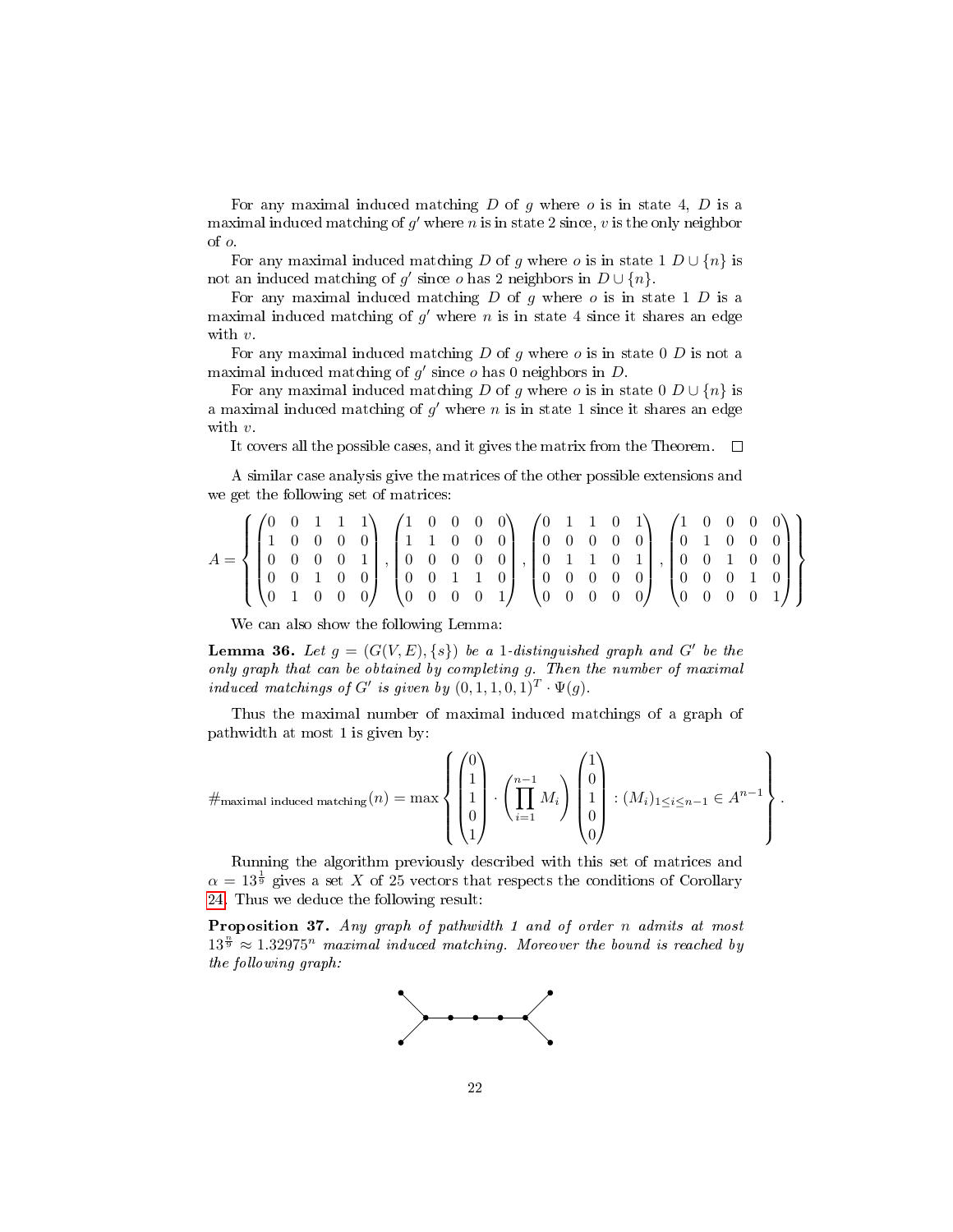#### 3.1.2 Results and examples in pathwidth 2

For graphs of pathwidth 2, we need to use 2-distinguished graphs so there are 12 matrices. Moreover, the dimensions of these matrices is at least 9 for non-trivial  $\sigma$  and  $\rho$ . So we really need the computer and there is no simple example to do by hand.

Using that dominating stable sets are  $({0}, \mathbb{N}^+)$ -dominating sets we get:

Proposition 38. Any graph of pathwidth 2 and of order n contains at most  $3^{\frac{n}{3}} \approx 1.44225^n$  dominating stable sets. The bound is reached by the triangle.

Remark that this result is a trivial case of the famous result of Moon and Moser stating that there are at most  $3^{\frac{n}{3}} \approx 1.44225^n$  dominating stable sets in any graph of order n. The two next Lemmas might also be simple corollaries of this result, but if it is the case it is less obvious.

Using that perfect total dominating sets are  $({1}, {1})$ -dominating set, we get:

**Proposition 39.** Any graph of pathwidth 2 and order n contains at most  $3^{\frac{n}{3}} \approx$  $1.44225<sup>n</sup>$  perfect total dominating sets. The bound is reached by the triangle.

Using that perfect codes are  $({0}, {1})$ -dominating sets we get:

**Proposition 40.** Any graph of pathwidth 2 and order n contains at most  $3^{\frac{n}{3}} \approx$  $1.44225<sup>n</sup>$  perfect codes. The bound is reached by the triangle.

Using that induced matchings are  $({1}, \mathbb{N})$ -dominating sets, we get:

**Proposition 41.** Any graph of pathwidth 2 and order n contains at most  $4^{\frac{n}{3}} \approx$  $1.58740<sup>n</sup>$  induced matchings. The bound is reached by the triangle.

Maximal induced matching As already mentionned, maximal induced matchings correspond to 2-maximal  $({1}, \mathbb{N})$ -dominating sets, and we did not explain how to count them. However, we can use exactly the same set of states than for the graphs of pathwidth 1 (see paragraph of the same name in Section [3.1.1\)](#page-15-0). We do not describe the details but they are implemented in  $C++$ . We can deduce the following Theorem:

**Lemma 42.** Any graph of pathwidth 2 and order n contains at most  $5^{\frac{n}{4}} \approx$  $1.49535<sup>n</sup>$  maximal induced matchings. Moreover the bound is reached by the following graph:



The set X that our program returns contains 386 vectors and it takes more than 5 hours to find it on a small laptop.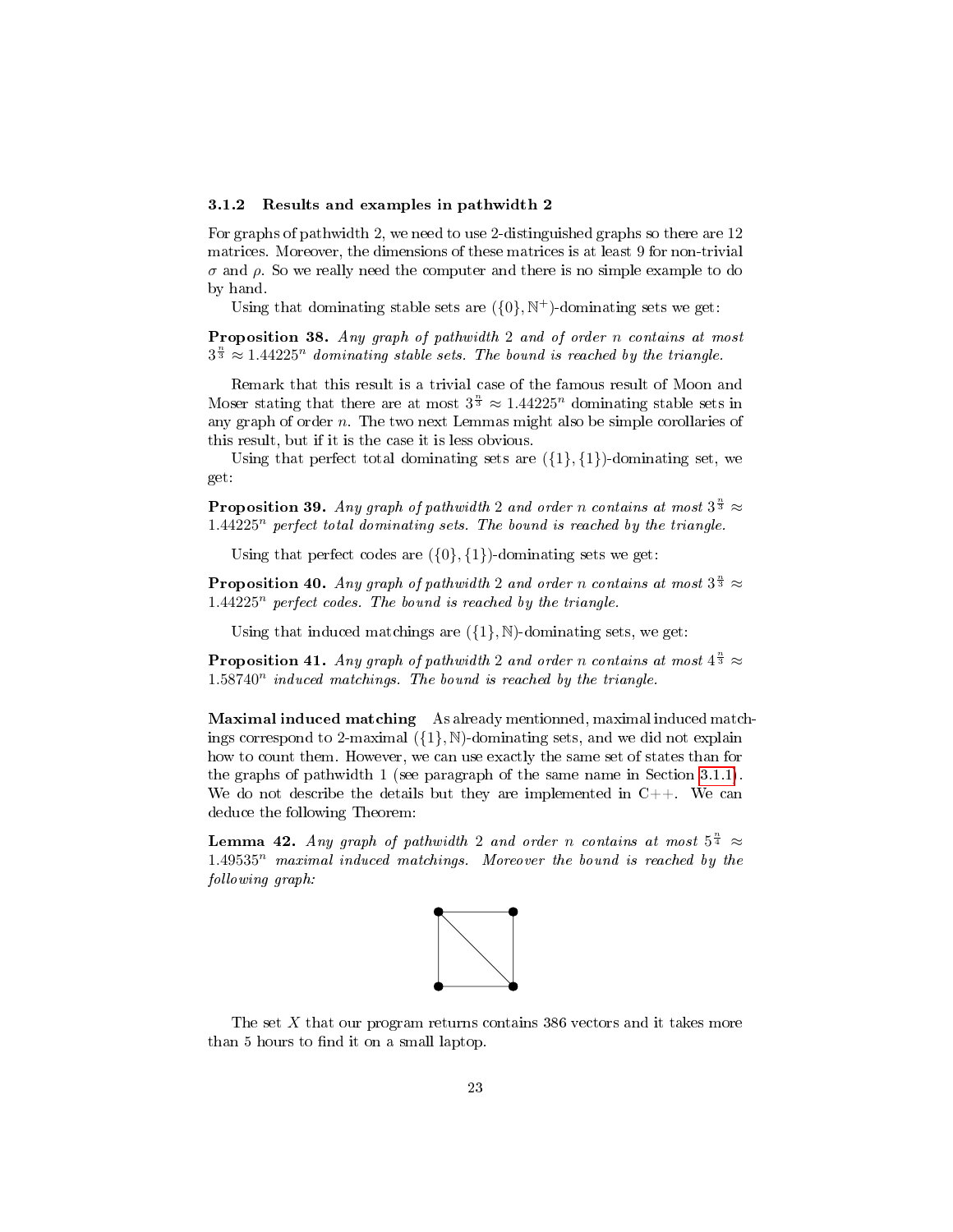Minimal dominating set Minimal dominating sets are probably among the most interesting minimal  $(\Sigma, \rho)$ -dominating sets to study. Unfortunately, Algo-rithm [1](#page-14-0) does not seem to find the set X needed for Corollary [24](#page-13-0) and we were not able to show a sharp bound on the groth rate by directly applying our method We explain in Section [3.1.3](#page-24-0) that we could get good approximation of the upper bound anyway. However, with some extra work we can still obtain a sharp bound.

We can define states that are specific to this problem (we have 37 states instead of 165) and we are able to find a set  $X$  that respects the conditions of Corollary [24](#page-13-0) if we initialize Algorithm [1](#page-14-0) with a larger set of vectors. One of the main improvement is that instead of choosing the certificates from the start and checking that they are indeed certificates, we choose them only when we need to. Something similar could be done in general, but we need to introduce new states for S where we do not know exactly the states of the vertices (something similar to the 37th state: "the two nodes are dominated and at least one of them is a certificate"). In general, it might not be helpfull to introduce these new states, but it definitely makes things easier in this particular case.

We get the following result:

Proposition 43. The number of minimal dominating sets of a graph of pathwidth 2 of order n is at most  $6^{\frac{n}{4}} \approx 1.56508^n$ . This bounds is sharp and is reached by any collection of cycles of order 4.

*Proof.* Given a 2-distinguished graph  $g = (G(V, E), S, \leq_S)$  and a minimaldominating set D of g for  $v \in S$  the state of v can be:

**D** if  $v \in D$  and has a neighbor that is a certificate,

- S if  $v \in D$  and has no neighbor in D,
- **L** if  $v \in D$  and has a neighbor in D,

**P** if  $v \notin D$  and is the certificate of an element of  $D \cap S$ ,

d if  $v \notin D$  and has a neighbor in D,

**F** if  $v \notin D$  has no neighbor in D.

The state of  $S$  is either the product of the states of the two elements of  $S$  (that is  $S = \{u, v\}$  with  $u < v$  is in state  $6i + j$  iff u is in state i and v is in state j) or the special state  $\pi$ . If S is in state  $\pi$  then at least one element of S is the certificate of an element of  $D \cap S$ .

This states are such that given for any state of S the number of minimal dominating sets of a 2-distinguished graph  $g = (G(V, E), S, \langle S \rangle)$ , one can easily compute for any state of  $S'$  the number of minimal dominating sets of a 2-distinguished graph  $g' = (G'(V', E'), S', \langle s \rangle)$  obtained by extending g. Moreover, one can once again compute a set of matrices that correspond to the different possible ways to extend a 2-distinguished graph. The details are left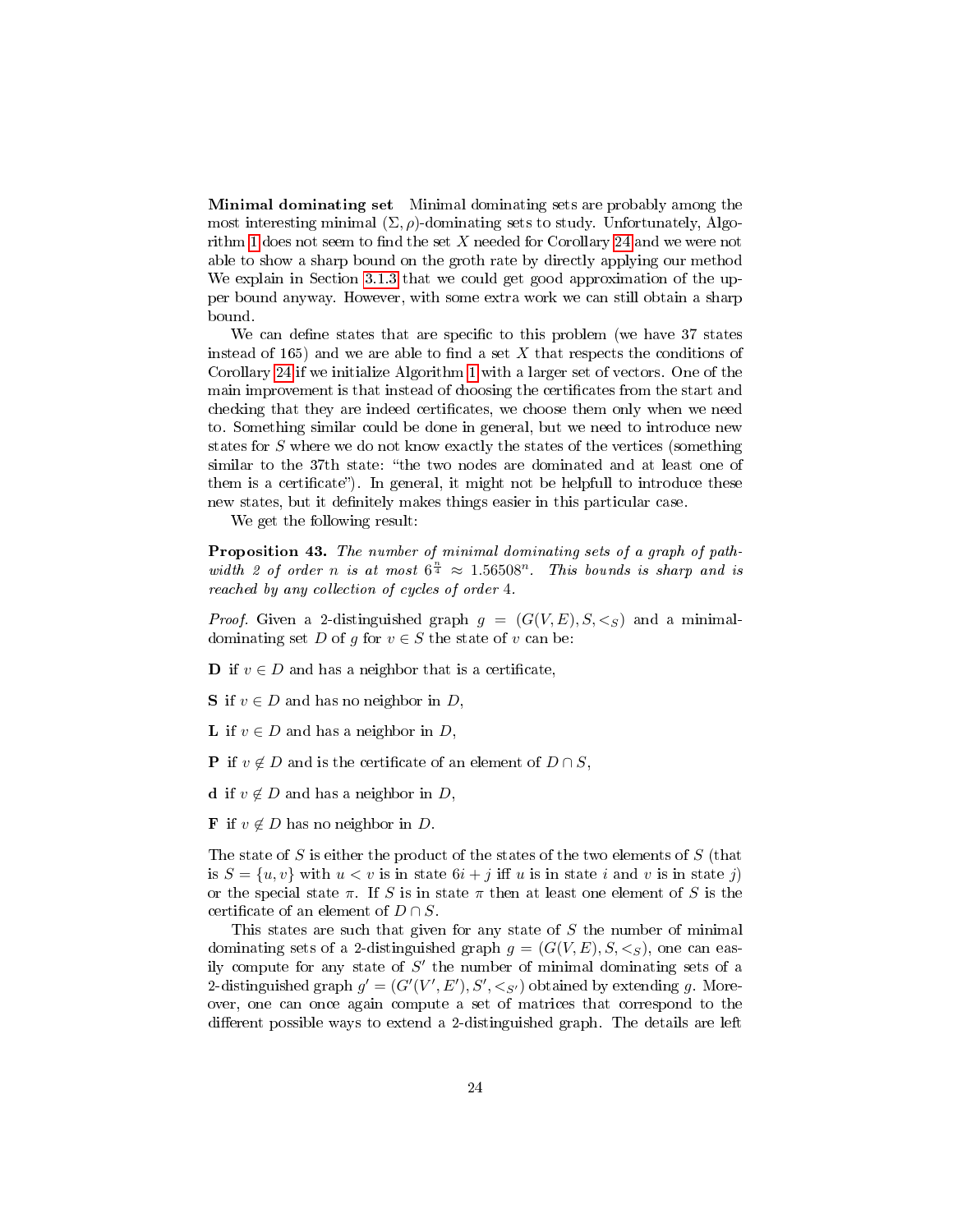to the interested reader (however the matrices can be obtained from the C++ code).

Now that we have our set of matrices we only need a set  $X$  that respects the conditions of Corollary [24](#page-13-0) with  $\alpha = 6^{\frac{1}{4}}$ . However, once again Algorithm [1](#page-14-0) does not seem to terminate in this case. The solution is to apply Alorithm [1](#page-14-0) starting with some other vertices. Let

> $X_0 = \{e_1, e_4, e_5, e_{10}, e_{15}, e_{16}, e_{17}, e_{18}, e_{19}, e_{20}, e_{22}, e_{23}, e_{24},$  $e_{25}, e_{26}, e_{27}, e_{28}, e_{29}, e_{30}, e_{33}, e_{34}, e_{35}, e_{36}$

where  $e_i$  is the vector from  $\mathbb{R}^{37}$  whose *i*th coordinate is 4 and the others are 0 and let  $v_0$  be the vector corresponding to  $g_0 = (G(S, \emptyset), S)$ . Then running Algorithm [1](#page-14-0) with X initilizalied at  $X_0 \cup \{v_0\}$  gives a set X of size 131 that respects the conditions of Corollary [24](#page-13-0) with  $\alpha = 6^{\frac{1}{4}}$ . This concludes the proof.

We provide with our C++ implementation a file <sup>[1](#page-24-1)</sup> that contains the set  $X_0$ , to avoid the tedious task of typing 23 vectors in a terminal. Remark, that it also works with  $X'_0 = \{e_i | i \in \{1, ..., 37\}\}\$ , but the  $X_0$  from the proof gives a smaller final set X. The set  $X_0$  was constructed by removing vertices from  $X'_0$ by trial and error (and it is probably not even the "best" subset of  $X'_0$ ).

#### <span id="page-24-0"></span>3.1.3 Joint spectral radius

As already mentioned the algorithm that computes the set  $X$  does not necessarily terminates. However, using the notion of joint spectral radius we can still computes bounds in this case.

For any given set of matrices  $A$  and any sub-multiplicative matrix norm  $||.||,$  the quantity  $p(A) = \lim_{n \to \infty} \max{||M_1 ... M_n||^{\frac{1}{k}}}$ :  $M_i \in A$  is the joint spectral radius of the set A [\[1\]](#page-32-6). Remark that  $p(A)$  does not depend on the chosen sub-multiplicative matrix norm.

In fact, given a set of matrices  $A \in \mathbb{R}^{+n \times n}$ , a vector  $\mathbf{v}_{\sigma,\rho} \in \mathbb{R}^{+n}$  and a set of vectors  $P \in \mathbb{R}^{+n}$  such that all the coordinates are accessible and co-accessible then  $p(A)$  is the smallest real such that:

$$
\lim_{m \to \infty} \left( \max \left\{ \mathbf{p} \cdot \left( \prod_{i=1}^{m-k} M_i \right) \mathbf{v}_{\sigma,\rho} : \mathbf{p} \in P, (M_i)_{1 \le i \le m-k} \in A^{m-k} \right\} \right)^{1/m} = p(A)
$$

The joint spectral radius generalizes the notion of spectral radius to set of matrices, but we lose a lot of nice properties of the spectral radius. In particular, the spectral radius is easy to express as a root of a polynomial, but the joint spectral radius is much harder to compute. However, there are approximation algorithms for the joint spectral radius that run in exponential time [\[1\]](#page-32-6). Thus we can always obtain arbitrarily good bounds for the number of  $(\sigma, \rho)$ -dominating sets in bounded pathwidth.

<span id="page-24-1"></span> $^1$ dom\_pw2\_in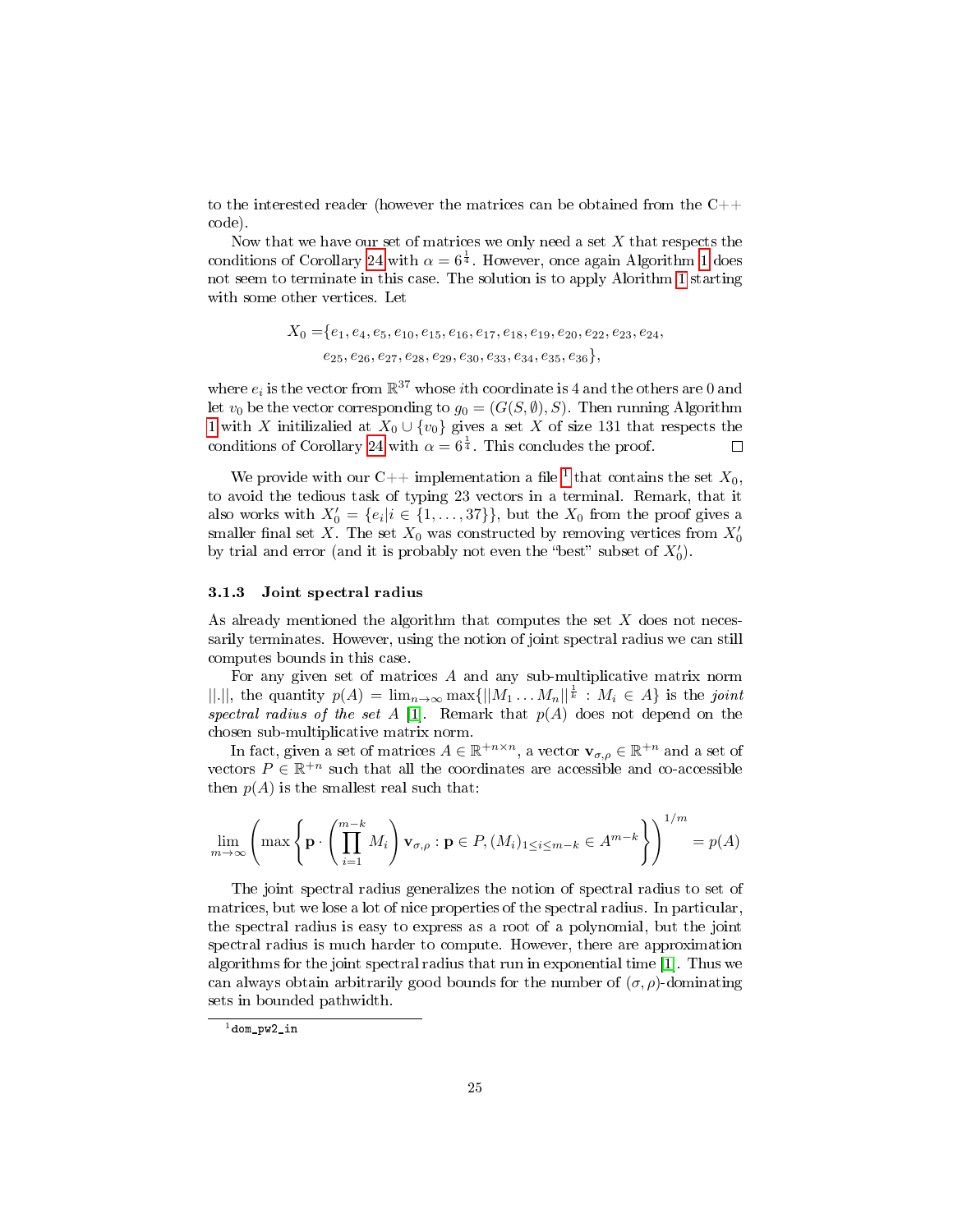### 3.2 Forests and trees

Let  $\sigma$  and  $\rho$  be two recognizable sets of positive integers and  $\#_{(\sigma,\rho)}(n)$  be the maximal number of (all, 1-minimal, 1-maximal)  $(\sigma, \rho)$ -dominating sets in forests (or trees) of order *n*. Then we can use Lemma [9\(](#page-7-0)or Lemmas [18,](#page-10-1) [21,](#page-11-1) [11,](#page-7-1) [19,](#page-11-2) [22\)](#page-11-3) to find an integer m, two vectors  $\mathbf{v}, \mathbf{p} \in \mathbb{N}^m$  and a set of bilinear maps  $A \subseteq (\mathbb{N}^m)^{\mathbb{N}^m \times \mathbb{N}^m}$  (a singleton for trees and a pair for forests) such that:

If  $F \subseteq (\mathbb{N}^n \times \mathbb{N})$  is the smallest set such that

- $\bullet$   $(\mathbf{v}, 1) \in F$ ,
- for any  $(\mathbf{w}, i), (\mathbf{u}, j) \in F$  and  $\Phi \in A$ ,  $(\Phi(\mathbf{w}, \mathbf{u}), i + j) \in F$ .

then there is a tree (or a forest) of order n that admits  $N$  (1-minimal, 1-maximal)  $(\sigma, \rho)$ -dominating sets if and only if there exists **u** such that  $(\mathbf{u}, n) \in F$  and  $N = \mathbf{p} \cdot \mathbf{u}$ . Thus in particular  $\#_{\sigma,o}(n) = \max\{\mathbf{p} \cdot \mathbf{u} : (\mathbf{u},n) \in F\}$ . In this subsection we explain how we compute this quantity.

We say that *i*-th coordinate is *accessible* if there is  $(\mathbf{u}, k) \in F$  such that the *i*-th coordinate of **u** is non zero. Let  $e_i$  be the vector whose *i*th coordinate is 1 and the others are 0. We define inductively the set of  $co-accessible$  coordinates:

- if the *i*-th coordinate of **p** is non zero then *i* is co-accessible,
- if for some  $\phi \in A$  one of the co-accessible coordinate of  $\Phi(\mathbf{e_i}, \mathbf{e_j})$  is non zero and the *j*-th coordinate is accessible then the *i*-th coordinate is coaccessible,
- if for some  $\phi \in A$  one of the co-accessible coordinate of  $\Phi(\mathbf{e_i}, \mathbf{e_j})$  is non zero and the *i*-th coordinate is accessible then the *j*-th coordinate is coaccessible.

Note that the sets of accessible and co-accessible coordinates can easily be computed by a recursive algorithm. The motivation of these definitions is that we can ignore coordinates that are not accessible and co-accessible since they do not influence the result.

Let  $\tilde{m}$  be the number of accessible and co-accessible coordinates. Let h be the endomorphism that maps the  $i$ -th coordinate to the  $i$ -th accessible and coaccessible coordinate and  $h^T$  be the endomorphism that maps the *i*-th accessible and co-accessible coordinate to the *i*-th coordinate. Let  $\widetilde{A} = \{h \circ \Phi \circ (h^T \times h^T) :$  $\Phi \in A$ ,  $\widetilde{\mathbf{v}} = h(\mathbf{v})$  and  $\widetilde{\mathbf{p}} = h(\mathbf{p})$ . Finally let  $\widetilde{F} \subseteq (\mathbb{N}^n \times \mathbb{N})$  be the smallest set such that:

•  $(\mathbf{v}, 1) \in \widetilde{F}$ ,

• for any  $(\mathbf{w}, i), (\mathbf{u}, j) \in \widetilde{F}$  and  $\Phi \in \widetilde{A}$ ,  $(\Phi(\mathbf{w}, \mathbf{u}), i + j) \in \widetilde{F}$ .

We get:

$$
\#_{\sigma,\rho}(n) = \max\{\widetilde{\mathbf{p}}.\mathbf{u} : (\mathbf{u},n) \in F\}.
$$

We can finally explain how to compute this quantity. For any set of points X, we denote by  $conv(X)$  the convex hull of X. We can now give the following Theorem: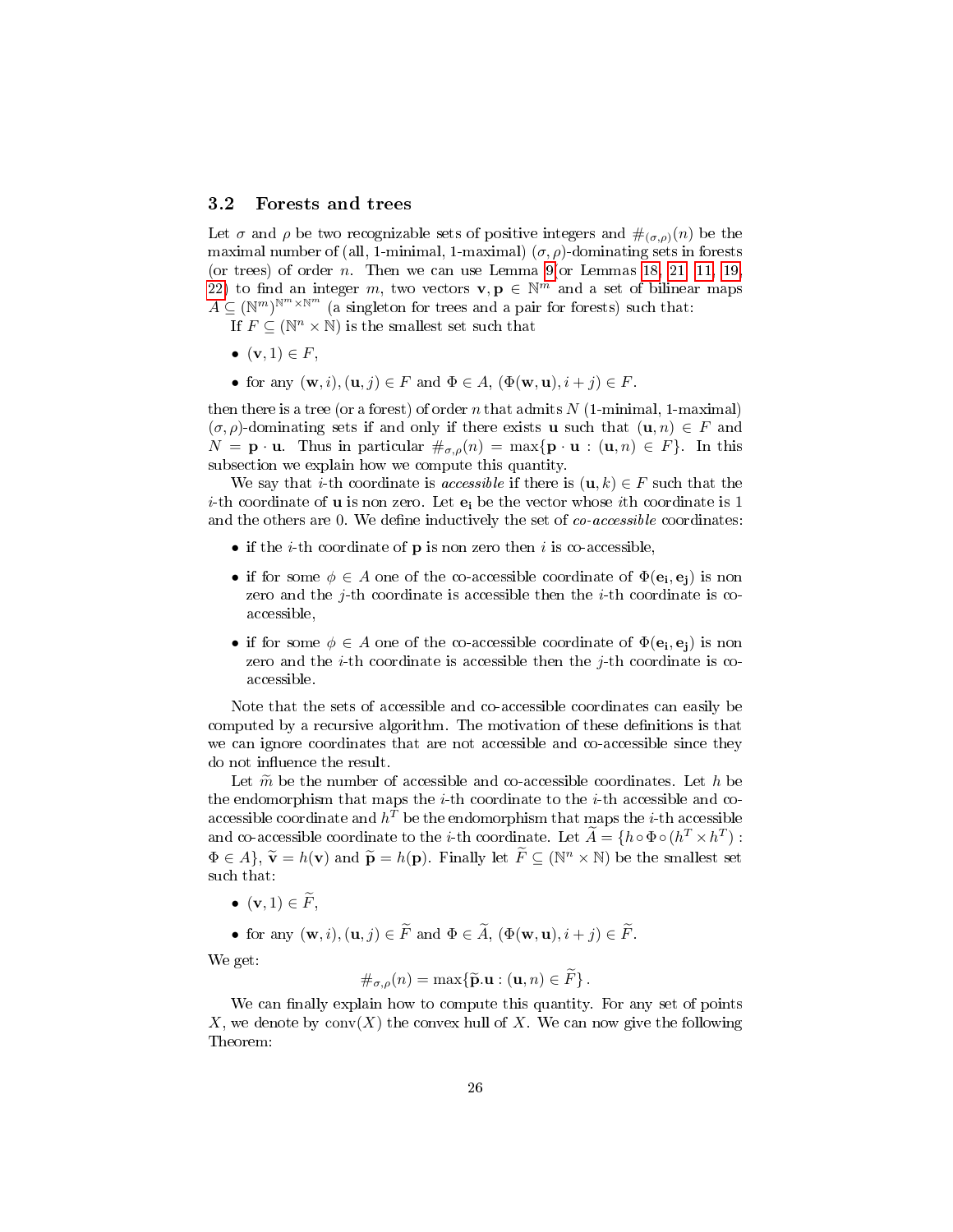**Theorem 44.** Let  $\alpha$  be a positive real,  $\widetilde{A} \subseteq (\mathbb{N}^m)^{\mathbb{N}^m \times \mathbb{N}^m}$ ,  $\widetilde{\mathbf{v}} \in \mathbb{R}^{+^m}$  and  $\widetilde{F}$  be the smallest set each that: the smallest set such that:

- $(\widetilde{\mathbf{v}}, 1) \in \widetilde{F}$ ,
- for any  $(\mathbf{w}, i), (\mathbf{u}, j) \in \widetilde{F}$  and  $\Phi \in \widetilde{A}$ ,  $(\Phi(\mathbf{w}, \mathbf{u}), i + j) \in \widetilde{F}$ .

If there is a bounded set of vectors  $X \subseteq \mathbb{R}^m$  such that:

- $\frac{\tilde{\mathbf{v}}}{\alpha} \in \text{conv}(X),$
- $\forall \mathbf{x}, \mathbf{x}' \in X$  and for any  $\Phi \in \widetilde{A}$ ,  $\Phi(\mathbf{x}, \mathbf{x}') \in \text{conv}(X)$ .

Then for any  $\mathbf{p} \in \mathbb{R}^{+m}$  and for all integers n

$$
\max\left\{|\mathbf{p}\cdot u|:(u,n)\in\widetilde{F}\right\}\leq\alpha^n\max_{x\in X}|\mathbf{p}\cdot x|
$$

*Proof.* The proof is mostly trivial manipulations on convex sets. First, note that for any  $\Phi \in A$ , conv $(\{\Phi(x, y) : x, y \in X\}) \subseteq \text{conv}(X)$ .

Let us show by induction on the elements of F that for all  $(\mathbf{u}, n) \in \overline{F}$ ,  $\frac{\mathbf{u}}{\alpha^n} \in \text{conv}(X)$ . For any  $(\mathbf{u}, n) \in F$  there are two possibilities:

- $(\mathbf{u}, n) = (\tilde{\mathbf{v}}, 1)$ , then by definition of  $\tilde{F}, \frac{\tilde{\mathbf{v}}}{\alpha} \in \text{conv}(X)$ .
- $\mathbf{u} = \Phi(\mathbf{u_1}, \mathbf{u_2})$  with  $(\mathbf{u_1}, i) \in \widetilde{F}$ ,  $(\mathbf{u_2}, j) \in \widetilde{F}$ ,  $i + j = n$  and  $\Phi \in \widetilde{A}$ . By induction hypothesis there are two functions  $f_1, f_2 : X \mapsto [0, 1]$  such that:  $\sum_{x \in X} f_1(x) = \sum_{x \in X} f_2(x) = 1$ ,  $\frac{u_1}{\alpha^2} = \sum_{x \in X} f_1(x)x$  and  $\frac{u_2}{\alpha^3} = \sum_{x \in X} f_2(x)x$ . By bilinearity of  $\Phi$  we get:

$$
\frac{\mathbf{u}}{\alpha^n} = \frac{\Phi(\mathbf{u_1}, \mathbf{u_2})}{\alpha^n} = \Phi\left(\frac{\mathbf{u_1}}{\alpha^i}, \frac{\mathbf{u_2}}{\alpha^j}\right) = \sum_{x \in X} \sum_{y \in X} f_1(x) f_2(y) \Phi(x, y)
$$

Moreover,  $\sum_{x \in X} \sum_{y \in X} f_1(x) f_2(y) = 1$  and it implies that  $\frac{\mathbf{u}}{\alpha^n} \in \text{conv}(\{\Phi(x, y) :$  $x, y \in X$ )  $\subseteq \text{conv}(\check{X})$ .

Now we know that for all  $(\mathbf{u}, n) \in \widetilde{F}$ ,  $\frac{\mathbf{u}}{\alpha^n} \in \text{conv}(X)$ . It implies that there is a function  $f: X \mapsto [0, 1]$  such that:  $\sum_{x \in X} f(x) = 1$  and  $\frac{u}{\alpha^n} = \sum_{x \in X} f(x)x$ . Thus  $|\mathbf{p} \cdot \frac{\mathbf{u}}{\alpha^n}| = |\sum_{x \in X} f(x) \mathbf{p} \cdot x| \leq \max_{x \in X} |\mathbf{p} \cdot x|$ . We finally get

$$
|\mathbf{p} \cdot \mathbf{u}| \leq \alpha^n \max_{x \in X} |\mathbf{p} \cdot x|.
$$

This concludes the proof.

This Theorem is an analogue to Theorem [23](#page-13-1) and we can also obtain the analogue to Corollary [24:](#page-13-0)

<span id="page-26-0"></span>**Corollary 45.** Let  $\alpha$  be a positive real,  $\widetilde{A} \subseteq (\mathbb{N}^m)^{\mathbb{N}^m \times \mathbb{N}^m}$ ,  $\widetilde{\mathbf{v}} \in \mathbb{R}^{+^{m}}$  and  $\widetilde{F}$  be the smallest set such that: the smallest set such that:

 $\Box$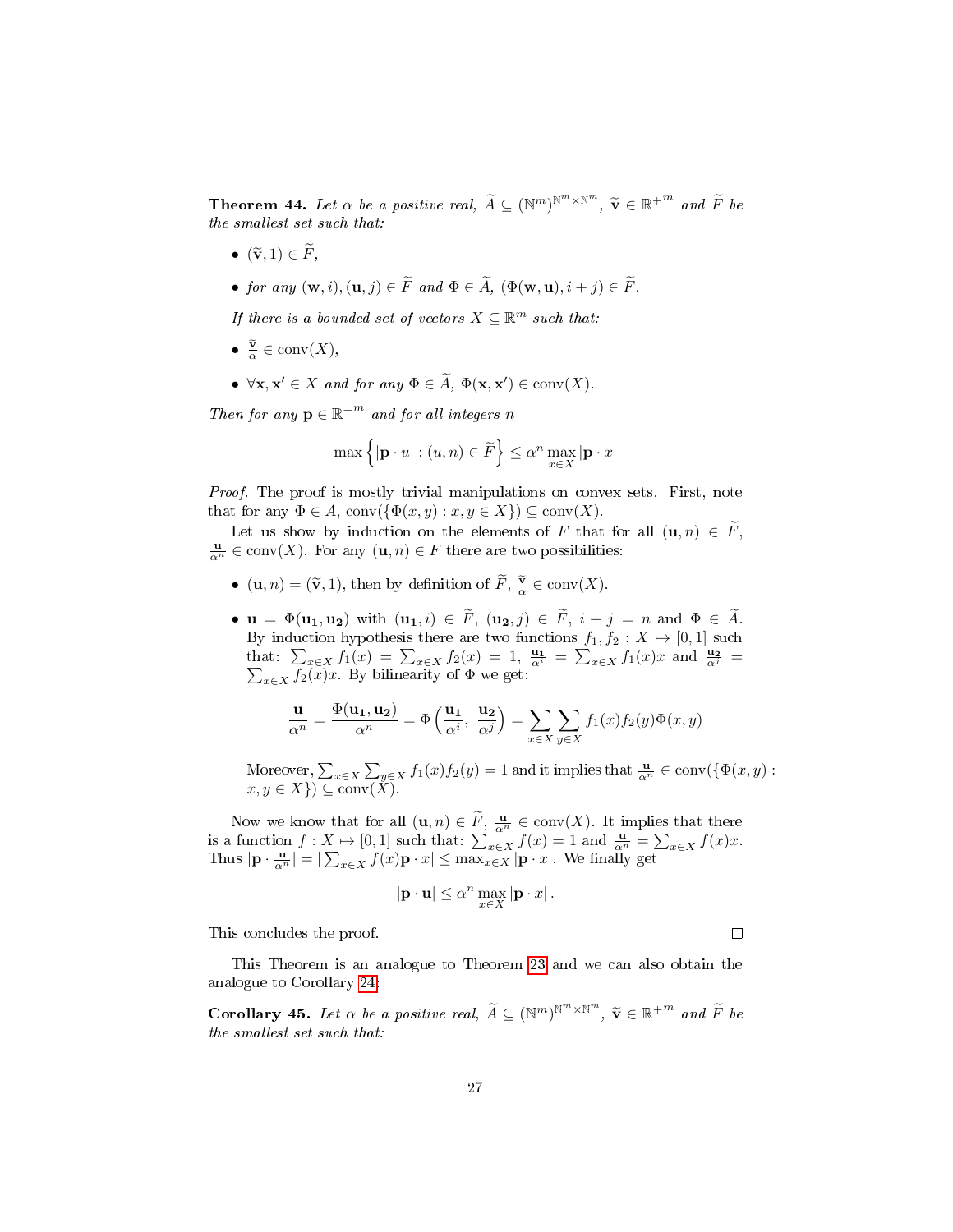- $(\widetilde{\mathbf{v}}, 1) \in \widetilde{F}$ ,
- for any  $(\mathbf{w}, i), (\mathbf{u}, j) \in \widetilde{F}$  and  $\Phi \in \widetilde{A}$ ,  $(\Phi(\mathbf{w}, \mathbf{u}), i + j) \in \widetilde{F}$ .

If there is a bounded set of vectors  $X \subseteq \mathbb{R}^m$  such that:

- $\frac{\tilde{\mathbf{v}}}{\alpha} \in \text{conv}_{\leq}(X),$
- $\forall \mathbf{x}, \mathbf{x}' \in X$  and for any  $\Phi \in \widetilde{A}$ ,  $\Phi(\mathbf{x}, \mathbf{x}') \in \text{conv}_{\leq}(X)$ .

Then for any  $\mathbf{p} \in \mathbb{R}^{+m}$  and for all integers n

$$
\max\left\{|\mathbf{p}\cdot u|:(u,n)\in\widetilde{F}\right\}\leq\alpha^n\max_{x\in X}|\mathbf{p}\cdot x|
$$

Moreover, in the case of forest, we can once again use Lemma [25](#page-14-1) to replace the constant by 1. However, in the case of trees this lemma cannot be applied since  $\#_{\sigma,\rho}(n)$  is not necessarily super-multiplicative (take  $\sigma = \rho = \{0\}$ ) then  $\#_{\sigma,\rho}(1) = 2$ , but  $\#_{\sigma,\rho}(n) = 1$  for  $n > 1$ ).

Once again there is not always such a set  $X$ , but in practice we can often find one with the simple following algorithm:

### <span id="page-27-0"></span>Algorithm 2: Computation of the set  $X$

Data:  $\widetilde{A}, \widetilde{v}, \alpha$ **Result:** A set  $X$  such as in Corollary [24](#page-13-0)  $X := {\{\frac{\tilde{\mathbf{v}}}{\alpha}\}};$ while  $\{\Phi(\mathbf{x}, \mathbf{y}) : \mathbf{x}, \mathbf{y} \in X, \Phi \in A\} \nsubseteq \text{conv}_{\leq}(X)$  do  $X := \operatorname{Hull}_{\leq}(\{\Phi(\mathbf{x}, \mathbf{y}) : \mathbf{x}, \mathbf{y} \in X, \Phi \in A\} \cup X);$ 

#### 3.2.1 Results and examples

Rote used a similar technique in [\[5,](#page-32-3) [6\]](#page-32-4) to count and bound the number of minimal dominating sets in trees. He showed that the number of minimal dominating sets of a tree (or a forest) of order *n* is bounded by  $95^{\frac{n}{13}}$  and that it is sharp. Our technique can be used to reprove this result. We give some examples of application of the technique:

Independent dominating sets Independent dominating sets are exactly  $({0}, {N^+})$ -dominating sets. Applying the method previously described, after deletion of the useless coordinates we obtain vectors of dimension 3. The 3 states correspond to:

- 0.  $v$  is in  $D$  and has no neighbor in  $D$ ,
- 1.  $v$  is not in  $D$  and has no neighbor in  $D$ ,
- 2. v is not in D and has at least one neighbor in D.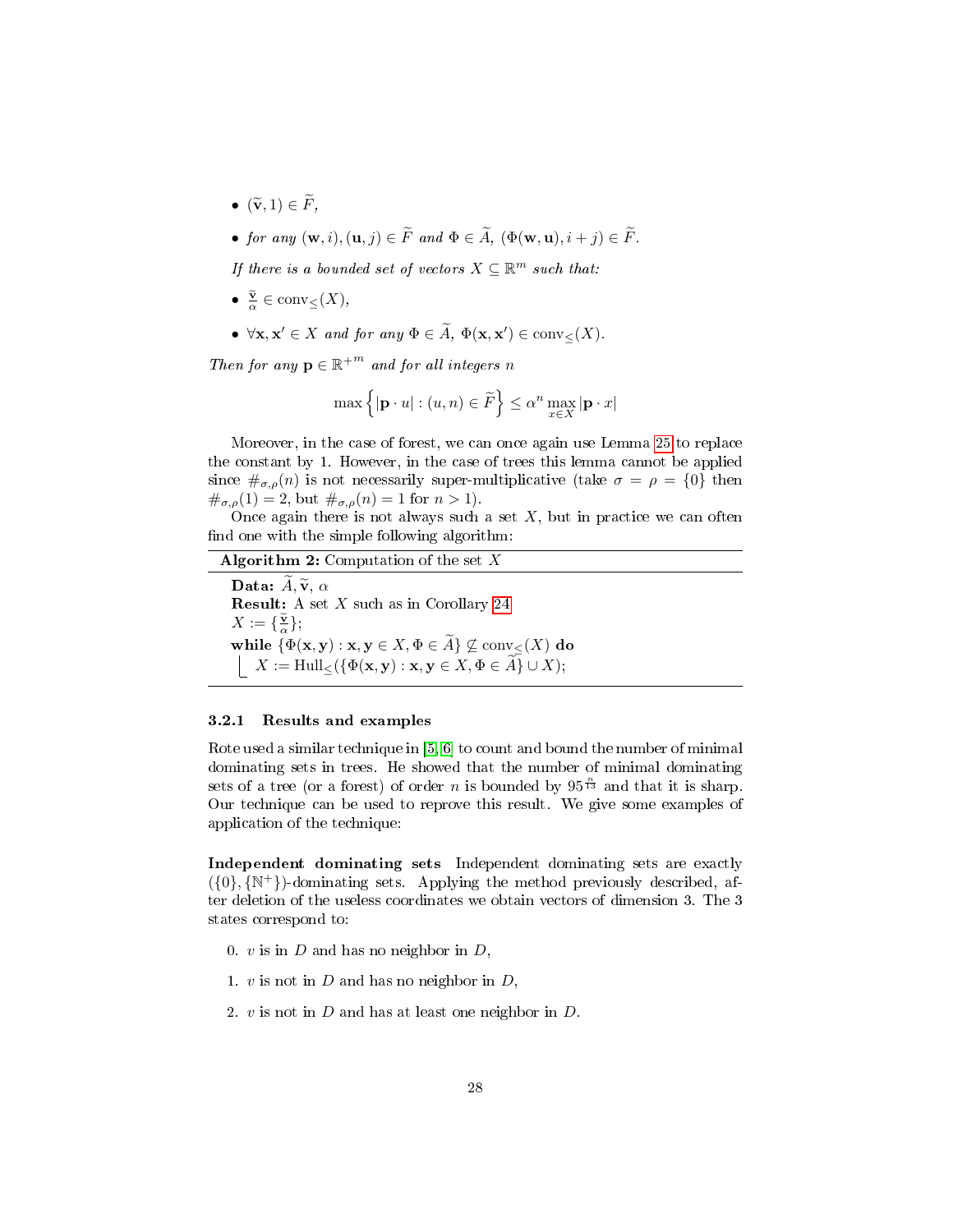The bilinear map  $\Phi_{(\{0\},\{N^+\})}$  that corresponds to the composition of two 1-distinguished graphs is such that for any  $u, v \in \mathbb{R}^3$ :

$$
\widetilde{\Phi}_{(\{0\},\{\mathbb{N}^+\})}(u,v) = \begin{pmatrix} u_0(v_1+v_2) \\ u_1v_2 \\ u_1v_0 + u_2(v_0+v_2) \end{pmatrix}
$$

The bilinear map  $\Delta_{(\{0\}, \{N^+\})}$  that corresponds to the union of two 1-distinguished graphs is such that for any  $u, v \in \mathbb{R}^3$ :

$$
\widetilde{\Delta}_{(\{0\},\{\mathbb{N}^+\})}(u,v) = \begin{pmatrix} u_0(v_0 + v_2) \\ u_1(v_0 + v_2) \\ u_2(v_0 + v_2) \end{pmatrix}
$$
\nThe vector  $\mathbf{v}_{(\{0\},\{\mathbb{N}^+\})} = \Psi_{(\{0\},\{\mathbb{N}^+\})}(G(\{x\},\emptyset),\{x\})$  is:  $\mathbf{v}_{(\{0\},\{\mathbb{N}^+\})} = \begin{pmatrix} 1 \\ 1 \\ 0 \end{pmatrix}$ .  
\nLet  $\alpha = \sqrt{2}$  and  $X = \begin{pmatrix} 0 \\ 0 \\ \frac{\alpha}{2} \end{pmatrix}, \begin{pmatrix} \frac{1}{2} \\ 0 \\ \frac{1}{2} \end{pmatrix}, \begin{pmatrix} \frac{\alpha}{2} \\ \frac{\alpha}{2} \\ 0 \end{pmatrix} \begin{pmatrix} \frac{\alpha}{2} \\ \frac{\alpha}{2} \\ 0 \end{pmatrix}.$   
\nIt is clear that  $\frac{\mathbf{v}_{(\{0\},\{\mathbb{N}^+\})}}{\mathbf{v}_{(\{0\},\{\mathbb{N}^+\})}} \in \text{conv}_{\leq}(X)$  and it is easy to check that for a

It is clear that  $\frac{\mathbf{v}_{(\{0\},\{N^+\})}}{\alpha} \in \text{conv}_{\leq}(X)$  and it is easy to check that for all:  $u, v \in X$ ,  $\Delta_{(\{0\}, \{\mathbb{N}^+\})}(u, v) \in \text{conv}_{\leq}(X)$  and  $\Phi_{(\{0\}, \{\mathbb{N}^+\})}(u, v) \in \text{conv}_{\leq}(X)$ . By Corollary [45,](#page-26-0) the number of Independent dominating sets in a forest of order  $n$ Corollary 45, the number of Independent dominating sets in a forest of order  $n$  is at most  $\sqrt{2}^n$ . This bound is reached for graphs made of copies of the complete graph of order 2.

Note that Algorithm [2](#page-27-0) does not find the set  $X$ , but find a sequence of set that converges toward X.

<span id="page-28-0"></span>In fact, the bound is also sharp for trees because of the following example (see fig. [1\)](#page-28-0). For any positive integer n, let  $G_n({s, s_1, \ldots, s_{2n}}), ({s, s_{2i-1}})$ :  $i \in [1, n]$  ∪  $\{(s_{2i-1}, s_{2i}) : i \in [1, n]\})$ . Let D be a set such that for all i,  $|S \cap \{s_{2i}, s_{2i+1}\}| = 1$  and  $s \in D$  iff for all  $i, s_{2i-1} \in S$ . Then D is an independent dominating set of  $G_n$ . Thus there are at least  $2^n$  independent dominating sets of  $G_n$  which is of order  $2n + 1$ .



Figure 1: Trees with  $\Theta(2^{\frac{n}{2}})$  independent dominating sets

Proposition 46. The number of independent dominating sets in forest and trees is at most  $2^{\frac{n}{2}}$  where n is the order of the graph. It is sharp in the sens that the number of independent dominating sets is at least  $\frac{2^{\frac{n}{2}}}{2}$  for infinitely many trees.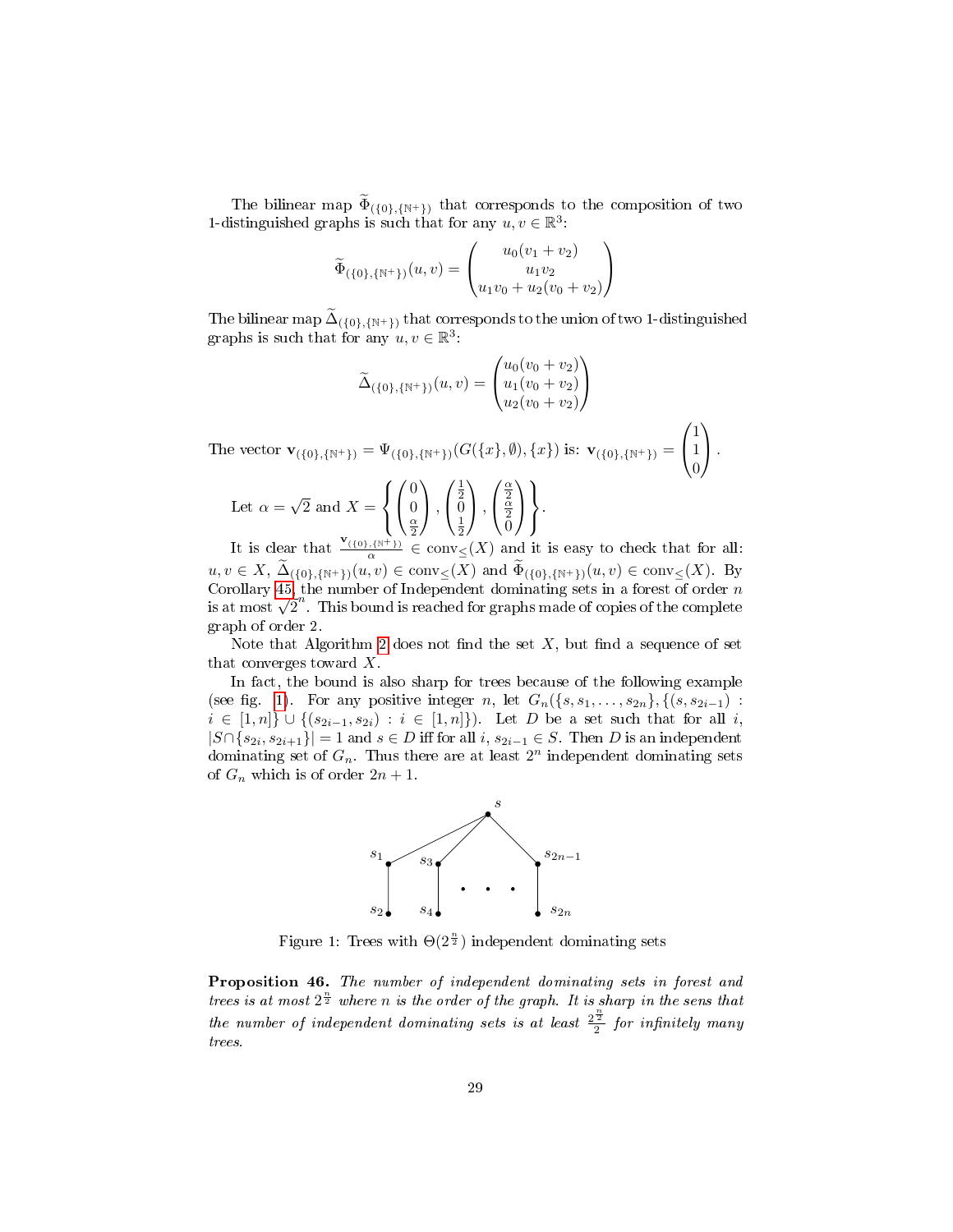Remark, that composition of a 1-distinguished graph g with  $p_2 = (G({1, 2}, {1, 2})$ , 1) gives:

$$
\widetilde{\Phi}_{(\{0\},\{\mathbb{N}^+\})}(\Psi(g),\Psi(p_2)) = \begin{pmatrix} 1 & 0 & 0 \\ 0 & 1 & 0 \\ 0 & 1 & 2 \end{pmatrix} \Psi(g).
$$

Composition with  $p_2$  correspond to adding 2 vertices and the Perron-Frobenius eigenvalue of this matrix is 2 while the other two eigenvalues are both 1. It gives a less combinatorial proof that there are trees with  $\Theta(2^{\frac{n}{2}})$  independent dominating sets. It is not a coincidence since by starting with a single vertex and composing iteratively with  $p_2$  one gets the family of graphs  $G_n$ .

Induced matching We know from Proposition [26](#page-17-0) that the number of induced matchings of the path of length n is a  $\theta(\alpha^n)$  where  $\alpha$  is the real root of  $x^3 - x^2 - 1$ between 1 and 2. Using the fact that induced matchings are  $({1}, \mathbb{N})$  dominating sets we can apply our technique and obtain:

**Proposition 47.** Let  $\alpha$  be the real root of  $x^3 - x^2 - 1$  between 1 and 2,  $\alpha \approx$ 1.46557. Then the number of induced matchings in a forest of order n is bounded by  $\alpha^n$ . Moreover, this value of  $\alpha$  is sharp even for paths.

Total perfect dominating set Total perfect dominating sets are exactly  $({1}, {1})$ -dominating sets. We can compute the two bilinear maps corresponding to union and composition of 1-distinguished graph and they are given by:

$$
\widetilde{\Phi}_{(\{1\},\{1\})}(u,v) = \begin{pmatrix} u_0v_2 \\ u_0v_0 + u_1v_2 \\ u_2(v_3) \\ u_2v_1 + u_3v_3 \end{pmatrix}, \widetilde{\Delta}_{(\{1\},\{1\})}(u,v) = \begin{pmatrix} u_0(v_1 + v_3) \\ u_1(v_1 + v_3) \\ u_2(v_1 + v_3) \\ u_3(v_1 + v_3) \end{pmatrix}
$$

Using Algorithm [2](#page-27-0) with  $\alpha = 4^{\frac{1}{5}}$ , we can compute a set X of points that respects the conditions of Corollary [45.](#page-26-0) It gives the following result:

Proposition 48. The number of total perfect dominating sets of a forest of order n is upper-bounded by  $4^{\frac{n}{5}}$ . This number is reached by disjoint union of stars on 5 vertices.

This bound is also true, but not sharp for trees:

<span id="page-29-0"></span>**Proposition 49.** Let  $\alpha = (2^{27} \times 7)^{\frac{1}{85}} \approx 1.275157$ . There exists a positive constant C such that the number of total perfect dominating sets of a tree of order n is upper-bounded by  $C\alpha^n$ . This value of  $\alpha$  is sharp.

*Proof.* The proof that this bound is correct can be done by finding a set X that respects the conditions of Corollary [45.](#page-26-0) it can be done using Algorithm [2.](#page-27-0) However, since the computations are terribly long (because of the algebraic number of high degree) we give the set  $X$  in Annex [B.](#page-34-0)

Let  $G$  be the graph depicted in figure [2.](#page-30-0)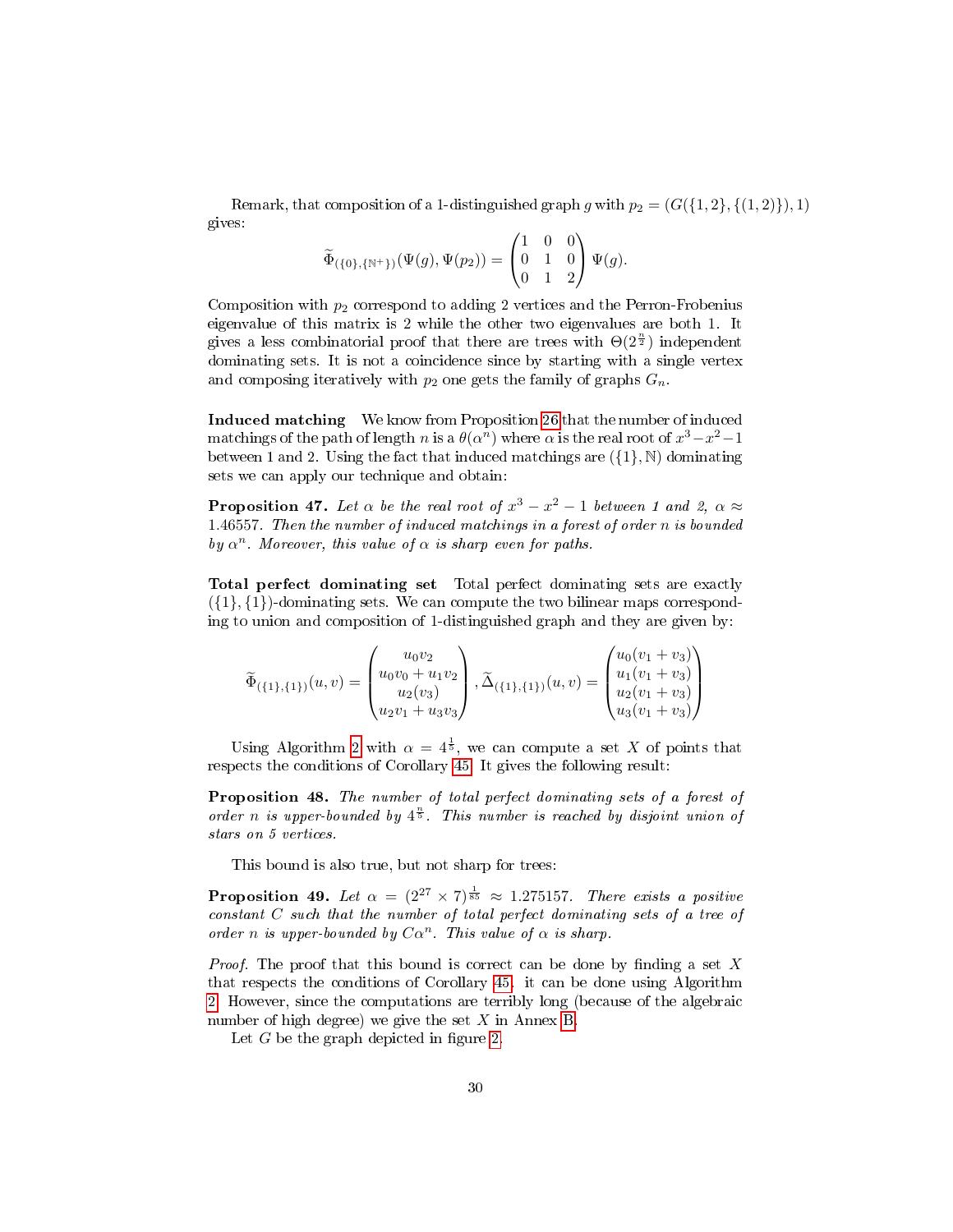<span id="page-30-0"></span>

Figure 2: The graph G used in the construction of trees with  $\alpha^n$  total perfect dominating sets

Let  $D$  be a perfect total dominating set of this graph. Each leaf of the tree needs a neighbor in D, so all the  $k_i$  are in D. This implies that s is not in D, otherwise the  $s_i$  would have two neighbors in  $D$ . Moreover exactly one of the  $s_i$  must be in D, and then  $k_i$  is the only other vertex in D in the subtree rooted in  $k_i$ . For the other subtrees, exactly one of the leaf of each of them is in  $D$ . Thus there are  $(4^{l-1}l)$  perfect total dominating sets.

Now let  $G'$  be a chain of k copies of G where two consecutive copies share an edge between their roots. Then since the roots cannot be in the perfect total dominating sets the number of perfect total dominating sets is exactly  $(4^{l-1}l)^k$ . For  $l = 14$  it gives  $(2^{27} \times 7)^k$  perfect total dominating sets. In this case the graph G' has  $n = k(6 \times 14 + 1) = 85k$  vertices, and  $\alpha^n$  total perfect dominating sets.  $\Box$ 

**Perfect code** Using that the perfect codes in graphs are the  $({0}, {1})$ -dominating sets, we deduce the following:

**Proposition 50.** Any forest of order n admits at most  $2^{\frac{n}{2}}$  perfect codes. Moreover, this bound is sharp for unions of paths of order 2.

Once again, we can get a smaller bound for trees.

**Proposition 51.** Let  $\alpha = 3^{\frac{1}{7}} \approx 1.16993$ . There exists a positive constant C such that the number of perfect codes of a tree of order n is upper-bounded by  $C\alpha^n$ . This value of  $\alpha$  is tight.

*Proof.* The proof that this bound is correct can be done by finding a set  $X$  that respects the conditions of Corollary [45.](#page-26-0) it can be done using Algorithm [2.](#page-27-0)

Let  $G$  be the graph depicted in figure [3.](#page-31-0)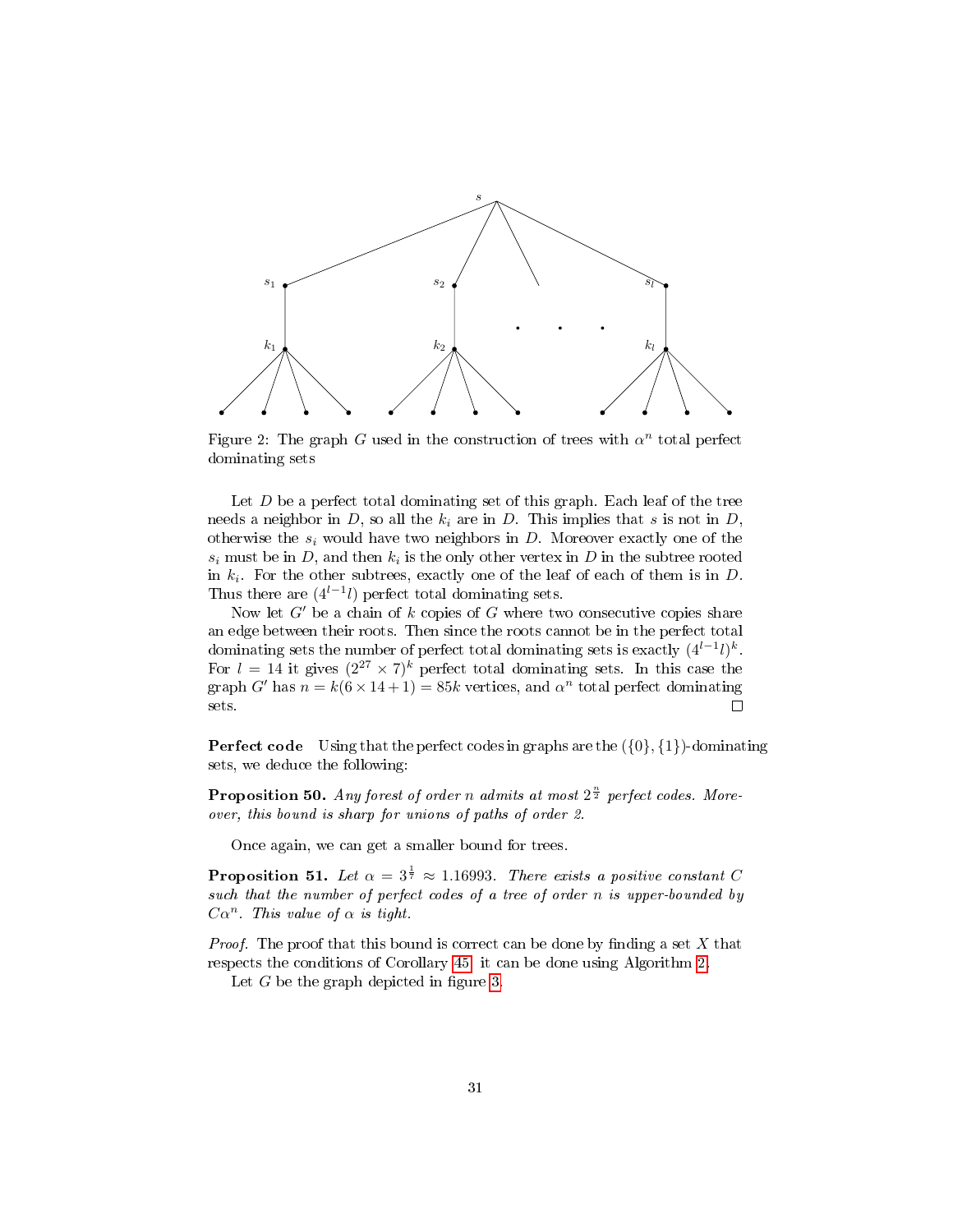

<span id="page-31-0"></span>Figure 3: The graph G used in the construction of trees with  $7^{\frac{n}{3}}$  perfect codes

The number of perfect codes of G is 3 and none of the perfect codes contain s. The tree obtained by connecting multiple copies of  $G$  with a path going through the copies of s has at least (and in fact exactly)  $7^{\frac{n}{3}}$  perfect codes.

# 4 Conclusion

We explained here a technique to bound the number of (1-minimal, 1-maximal)  $(\sigma, \rho)$ -dominating sets of graphs of bounded pathwidth, trees or forests when  $\sigma$ and  $\rho$  are recognizable. The technique could be adapted to find lower-bounds (in the case of pathwidth, one can compute the joint spectral subradius of the same set of matrices), but it doesn't seem to be interesting in general. The main technique presented here probably cannot work all the time to find the minimal upper-bound.

However, in the case of bounded pathwidth, the computation of these bounds is equivalent to the computation of the joint spectral radius of some particular finite set of computable matrices. It is known that the joint spectral radius can be approximated, which implies that we can approximate the optimal bound. We do not have any similar result for trees and forests (and as far as the author knows there is no notion that "generalizes" the joint spectral radius to bilinear maps). Thus the first question to solve would be:

**Problem 1.** Given a set of bilinear maps  $A \subseteq (\mathbb{N}^n)^{\mathbb{N}^{n \times n}}$ , a vector **v**, a vector norm  $||.||$  and F such that:

- $(v, 1) \in F$ ,
- for all  $(\mathbf{u}, i), (\mathbf{w}, j) \in F$  and  $\Phi \in A$ ,  $(\Phi(\mathbf{u}, \mathbf{w}), i + j) \in F$ .

Is this possible to approximate  $\lim_{m\to\infty}$   $(\max\{||\mathbf{u}||: (\mathbf{u},m)\in F\})^{1/m}$ ?

Then there are two directions to try to generalize the technique. Intuitively, we only need a dynamic programming algorithm that can be described with finitely many states and finitely many (multi)linear maps. We can ask what are other families of graphs where we can apply a similar technique. For instance, it is clear that everything works well for bounded tree-width and it seems that it should work for bounded clique-width. In fact, for clique-width we would also compute a joint spectral radius. However the dimension of the vectors and matrices might be to big to be able to do anything.

The last direction is to compute bounds for other kinds of sets.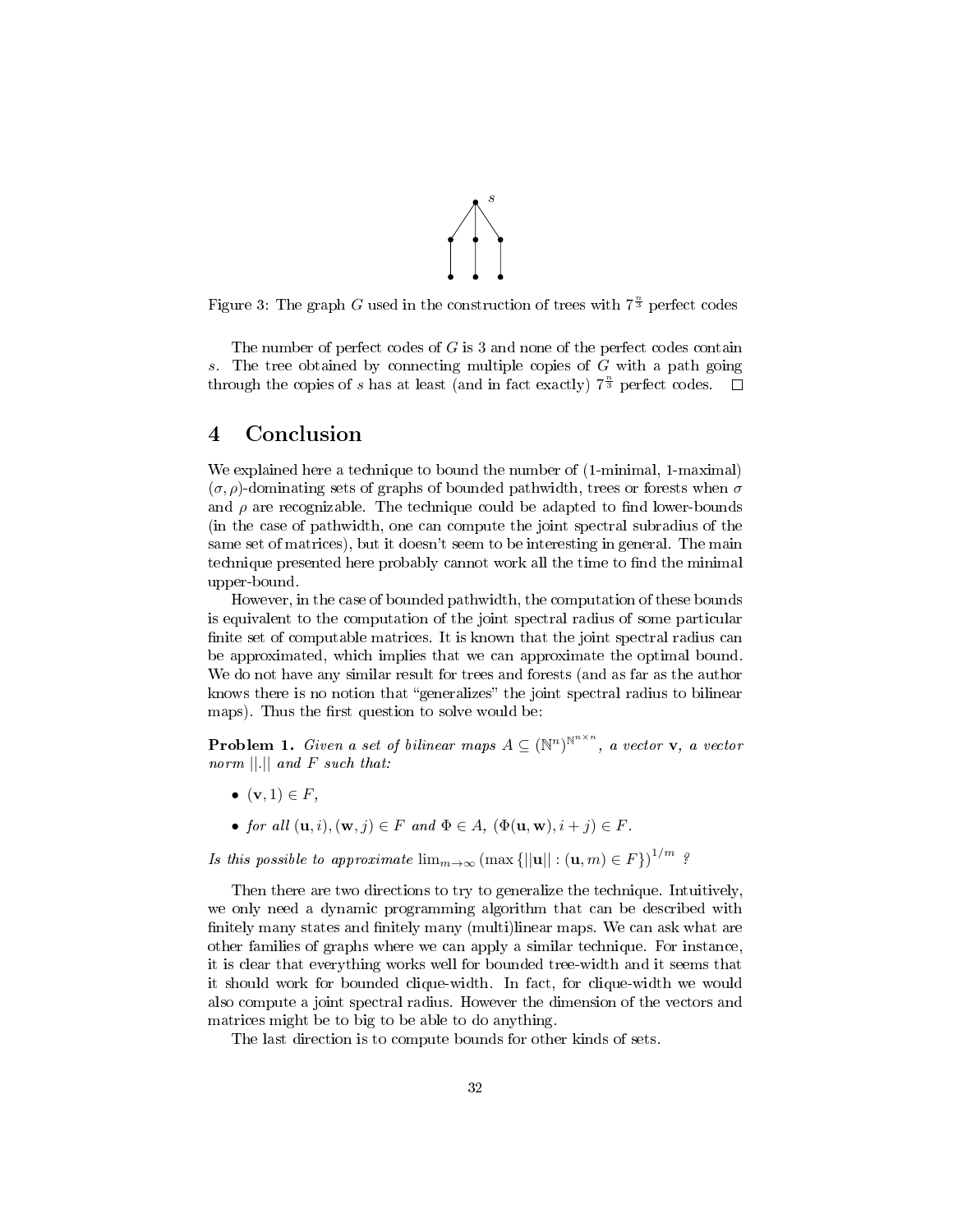Problem 2. Can we apply a similar technique to bounds k-minimal (resp. minimal, k-maximal, maximal)  $(\sigma, \rho)$ -dominating sets when  $\sigma$  and  $\rho$  are recognizable?

What if the conditions on  $\sigma$  and  $\rho$  is weaker?

It seems to be doable for  $k$ -minimal and  $k$ -maximal, but is not obvious for minimal and maximal in general. However, it might be the case that for any recognizable sets  $\sigma$  and  $\rho$ , there exists a computable k such that k-minimal  $(\sigma, \rho)$ -dominating sets are exactly minimal  $(\sigma, \rho)$ -dominating sets.

There is no reason to be restricted to  $(\sigma, \rho)$ -dominating sets. It is easy to generalize our method to more than 2 sets with constraints on the size of the intersections of neighborhoods with other sets as long as the allowed degrees are still recognizable sets. For instance, using 5 different classes one could bound the number of induced collections of  $C_4$ . However, a better approach would be to show that this is doable for any property which is expressible in some given logic.

# Acknowledgement

The author would like to thanks Michaël Rao and Günter Rote for discussions or comments on this result. This work is supported by the French National Research Agency, ANR project GraphEn (ANR-15-CE40-0009).

# References

- <span id="page-32-6"></span>[1] V. D. Blondel and R. M. Jungers. Long products of matrices, page 530–562. Encyclopedia of Mathematics and its Applications. Cambridge University Press, 2010.
- <span id="page-32-2"></span>[2] E. L. Lawler. A note on the complexity of the chromatic number problem.  $Inf. Process. Let t., 5:66–67, 1976.$
- <span id="page-32-1"></span>[3] J. W. Moon and L. Moser. On cliques in graphs. Israel Journal of Mathematics,  $3(1)$ :23-28, Mar 1965.
- <span id="page-32-5"></span>[4] P. A. Golovach, D. Kratsch, M. Liedloff, M. Rao, and M. Yosri Sayadi. On Maximal Irredundant Sets and  $(\sigma, \rho)$ -Dominating Sets in Paths. 2017.
- <span id="page-32-3"></span>[5] G. Rote. The maximum number of minimal dominating sets in a tree. In Timothy Chan, editor, Proceedings of the 30th Annual ACM-SIAM Symposium on Discrete Algorithms (SODA19), San Diego, pages  $1201-1214$ . SIAM, 2019.
- <span id="page-32-4"></span>[6] G. Rote. Minimal dominating sets in a tree: Counting, enumeration, and extremal results. March 2019.
- <span id="page-32-0"></span>[7] J. A. Telle. Complexity of domination-type problems in graphs. Nordic J. of Computing,  $1(1):157-171$ , March 1994.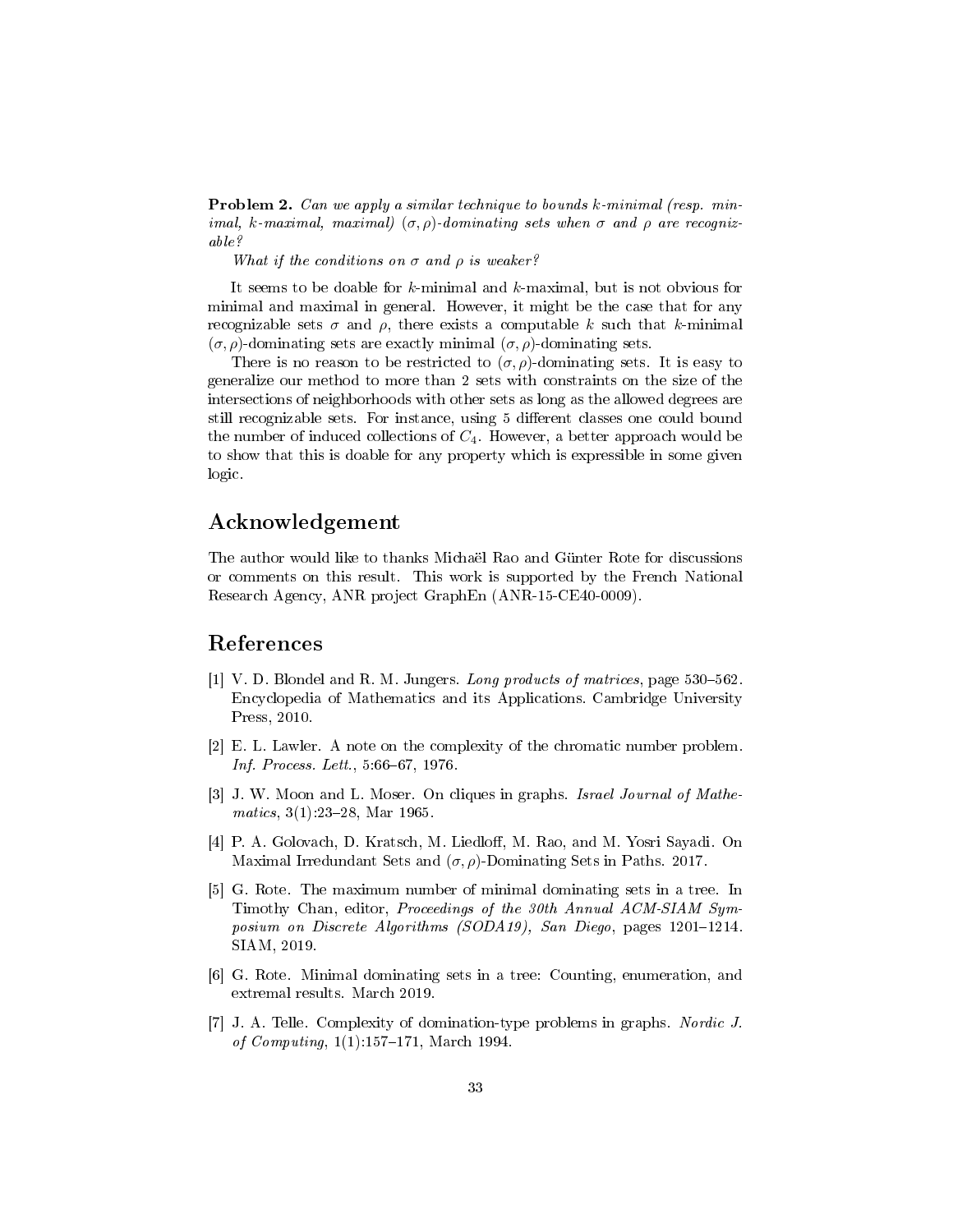# A Annex: C++ code

We give a short description of the  $C++$  code used to generate the sets of operators and find the sets  $X$  by applying Algorithm [1](#page-14-0) or Algorithm [2.](#page-27-0) First, remark that this code requires the library gmp (for efficient computation on rational numbers). This library is easy to install on any Linux (and is often natively installed) and there are many easy solutions for windows (Cygwin and MinGW for instance).

This code is written in different files. First there is the file main.cpp, that reads the options, and calls the different functions with the right values for  $\sigma$ and  $\rho$  and the class of graphs.

Then two files are dedicated to the computation of the set of operators:

- automaton.hpp: This file contains the description of the automatons for the state of a vertex (there are 3 different automatons for enumerating all/minimal/maximal  $(\sigma, \rho)$ -dominating sets). The automaton is an object that depends on  $\sigma$ and  $\rho$  (given on a format that corresponds to the automatons recognizing these sets). These objects contain the methods that given the state of a vertex decides the new state depending on how its neighborhood changes. There are also two special automatons: one for maximal induced matchings and the other for minimal dominating sets in pathwidth 2.
- get operators.hpp: This file describes three classes that use the automatons from automaton.hpp to compute the operators for trees, forests, pathwidth 1 and pathwidth 2. It also contains the functions that call the uses the right class and return the operators and the initial vector. There is also a special class for the computation of minimal dominating sets in pathwidth 2.

Two other files are dedicated to the computation of the set  $X$ :

- **algebraic.hpp:** This file implements the class  $Number$  that allow us to do exact computation on algebraic numbers. This is standard and relies on the bijection between the smallest subfield of R that contains Q and  $\alpha$ and  $\mathbb{Q}[X]/P(X)$  where  $\alpha$  is an algebraic number of minimal polynomial  $P(X)$ . Interval of rationals (that can be computed with arbitrary precision) are used to solve inequalities. The only non-trivial operation is the division, but this can be done by using the extended Euclidean algorithm to compute Bézout coefficients and obtain the inverse of a polynomial in  $\mathbb{Q}[X]/P(X)$ .
- X from operators.hpp: This file implements Algorithm [1](#page-14-0) and Algorithm [2.](#page-27-0) We use a simple implementation of the simplex algorithm to find the set  $conv_{\leq}(S)$ .

When using the program one should specify in the arguments which  $(\sigma, \rho)$ dominating sets are to be counted in which graph class. Then before doing anything the program invites the user to give the growth rate to test (an algebraic number) and a possibly empty set of vectors to add to the set X.